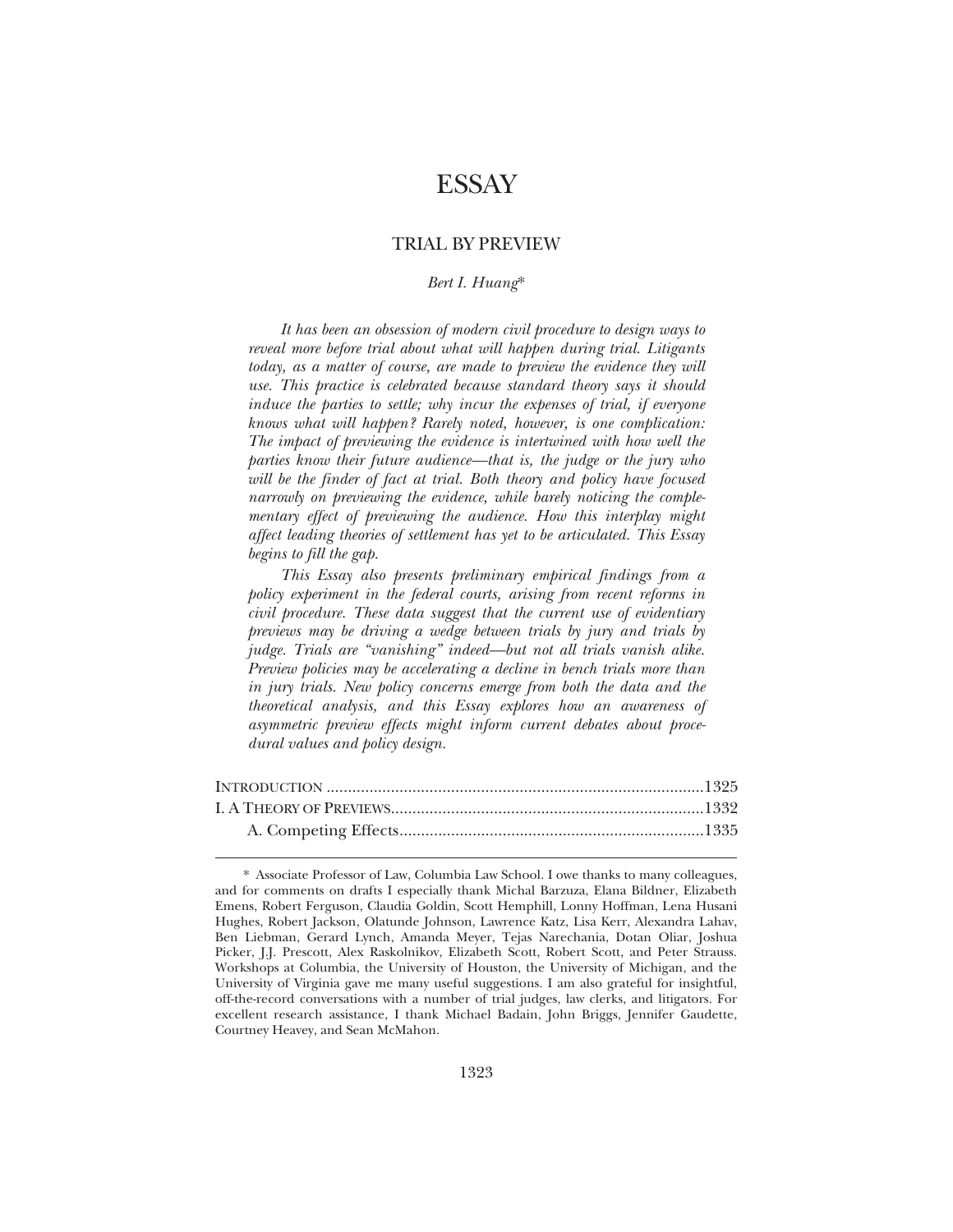1324 *COLUMBIA LAW REVIEW* [Vol. 113:1323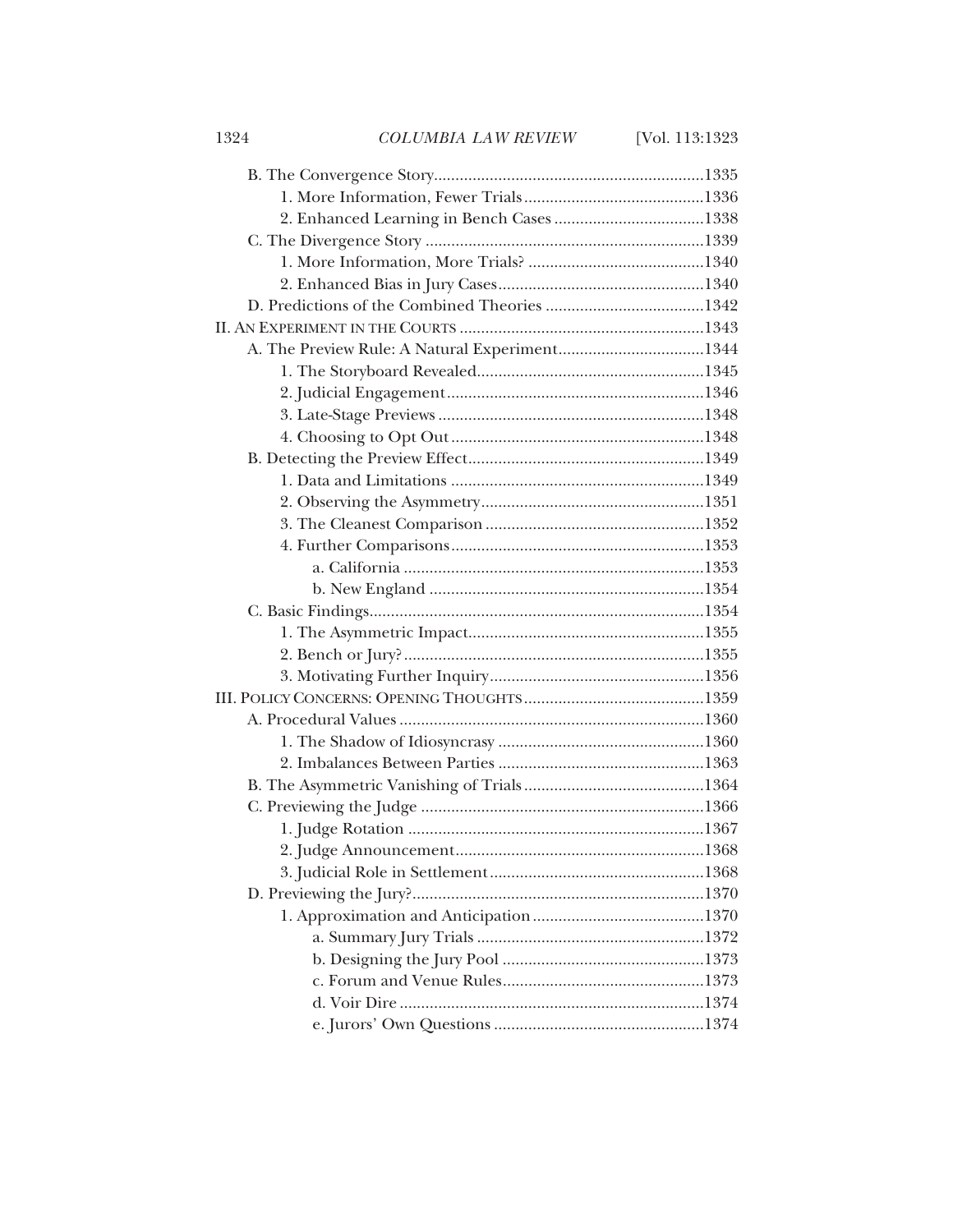$\overline{a}$ 

*La Bohème*, . . . even as it leaves little impression on the minds of the audience, will leave no great trace upon the history of our lyric theater.<sup>1</sup>

—a critic's review after the 1896 premiere

## **INTRODUCTION**

Who will testify? What objections will be raised? Which exhibits will come to light? In federal civil cases today, much of this information must be revealed *before* trial.<sup>2</sup> Its unveiling on the eve of trial, moreover, is not the only chance for an early glimpse. The major "checkpoints" of civil procedure $^3$ —motions to dismiss, $^4$  class certification, $^5$  summary judgment $^6$ —have come to focus more intently on the merits of the case, forcing litigants to disclose more of their evidence, arguments, and strategy.<sup>7</sup>

5. See Wal-Mart Stores, Inc. v. Dukes, 131 S. Ct. 2541, 2551 (2011) (acknowledging "rigorous analysis" required during class certification "will entail some overlap with the merits of the plaintiff's underlying claim").

6. See Scott v. Harris, 550 U.S. 372, 380–81, 386 (2007) (ordering summary judgment for defendant based on Justices' own viewing of video of car chase). The shift toward merits-like analysis of the evidence at summary judgment can be fairly traced to the famed "trilogy" of Celotex Corp. v. Catrett, 477 U.S. 317 (1986), Anderson v. Liberty Lobby, Inc*.*, 477 U.S. 242 (1986), and Matsushita Electric Industrial Co. v. Zenith Radio Corp., 475 U.S. 574 (1986). See Arthur R. Miller, The Pretrial Rush to Judgment: Are the "Litigation Explosion," "Liability Crisis," and Efficiency Clichés Eroding Our Day in Court and Jury Trial Commitments?, 78 N.Y.U. L. Rev. 982, 1041–44 (2003) [hereinafter Miller, Pretrial Rush] (discussing importance of aforementioned "1986 trilogy" of summary judgment cases).

7. See Richard A. Nagareda, 1938 All Over Again? Pre-Trial as Trial in Complex Litigation, 60 DePaul L. Rev. 647, 649 (2011) (identifying "signal judicial checkpoints" to be "summary judgment at the conclusion of pretrial discovery; rulings on the admissibility of crucial expert testimony (often, in connection with a summary judgment motion); the

<sup>1.</sup> Charles Osborne, The Complete Operas of Puccini: A Critical Guide 87 (1981) (quoting Carlo Bersezio writing in *La Stampa*).

<sup>2.</sup> See Fed. R. Civ. P. 26(a)(3) ("Pretrial Disclosures"). The adoption of this disclosure rule is the policy experiment studied empirically in Part II, infra.

<sup>3.</sup> Not to mention more specialized checkpoints—preliminary injunction hearings, *Daubert* hearings, and *Markman* hearings—which may overlap with merits assessments or preview the materials to be adjudicated at trial.

<sup>4.</sup> See Ashcroft v. Iqbal, 556 U.S. 662, 678 (2009) (discussing *Twombly* standard to survive motion to dismiss requiring "complaint . . . contain sufficient factual matter, accepted as true, to 'state a claim to relief that is plausible on its face,'" meaning "plaintiff [must] plead factual content that allows the court to draw the reasonable inference that the defendant is liable for the misconduct alleged" (quoting Bell Atl. Corp. v. Twombly, 550 U.S. 544, 570 (2007))).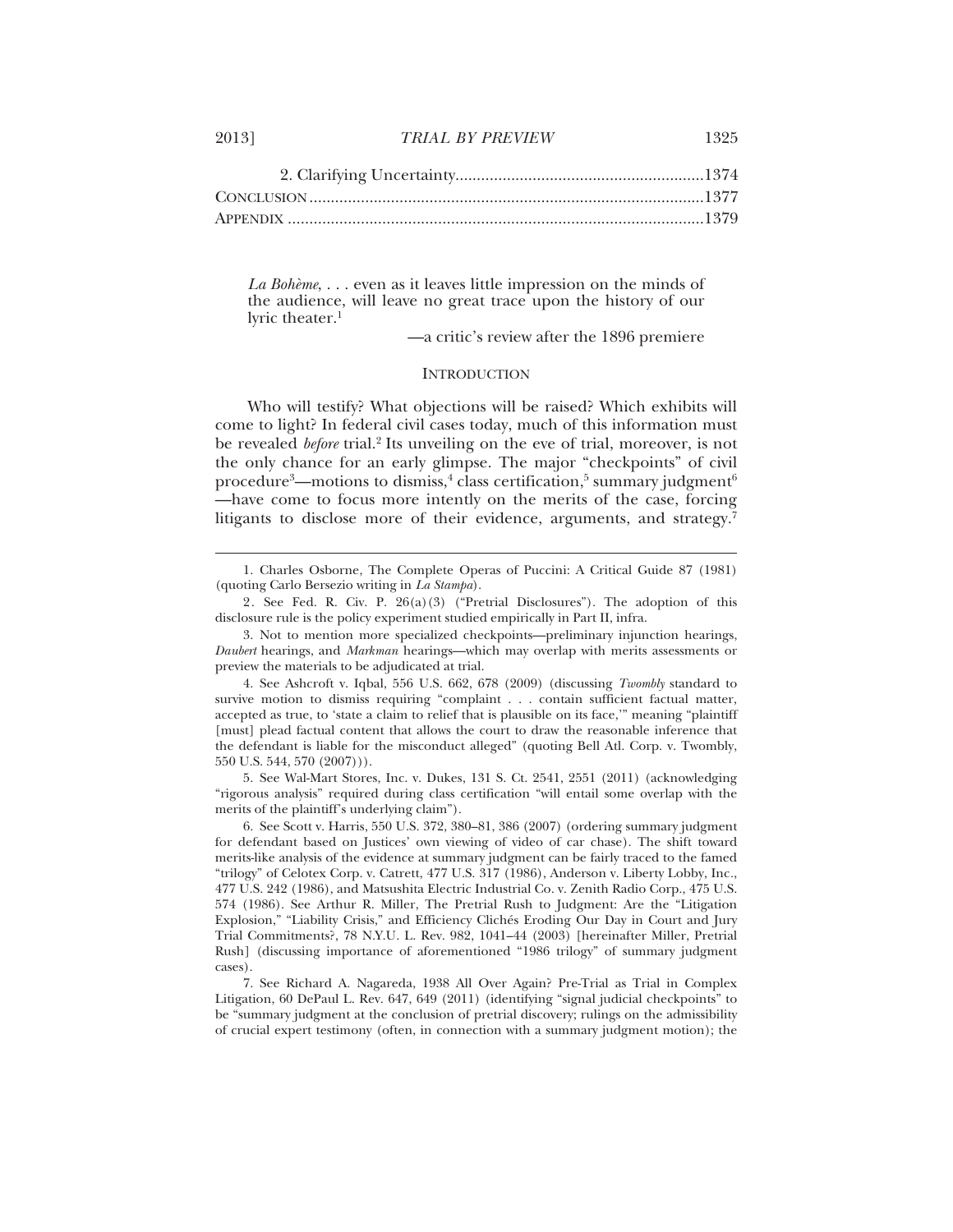Whether by chance or design, modern civil procedure has increasingly made known before trial what will likely happen *at* trial.

A primary benefit of such previews of the trial materials is widely perceived (without irony) to be in diverting the parties from ever getting to trial.8 By sharpening the parties' forecasts of the trial outcome, the story goes, evidentiary previews can induce them to settle: Why spend time and money going through with the trial if everyone knows what will happen anyway? The more clearly the parties foresee the verdict, the less likely a verdict will be needed.<sup>9</sup>

This logic is familiar but incomplete. After all, the facts do not just find themselves. A specific jury, or a specific judge in a bench trial, will assess the trial materials, render the verdict, and decide the outcome. For parties weighing whether to settle or to go to trial, there is informational value not only in previewing the evidence and arguments being prepared for trial, but also in previewing how the future *audience* for these materials will react to them. Each type of preview enhances the impact of the other: An early peek at the evidence is more useful when the parties also have before them the actual factfinder who will be weighing it at trial. Likewise, the chance to observe the factfinder's reaction before trial is more useful when more of each side's case is already on the table. Previewing the case and previewing the audience are complements.

This point is not lost on practitioners and judges, of course. Some judges welcome the chance to signal their views about the evidence,

determination whether to certify litigation to proceed as a class action; and . . . dismissal on the pleadings before discovery has commenced"). See generally Geoffrey P. Miller, Preliminary Judgments, 2010 U. Ill. L. Rev. 165 [hereinafter Miller, Preliminary Judgments] (distinguishing among these checkpoints and detailing what tends to be revealed at each).

<sup>8.</sup> Even twenty years ago it was argued, "A trial is a failure. Although we celebrate it as the centerpiece of our system of justice, [it] is not only an uncommon method of resolving disputes, but a disfavored one. With some notable exceptions . . . pretrial settlement is almost always cheaper, faster, and better than trial." Samuel R. Gross & Kent D. Syverud, Getting to No: A Study of Settlement Negotiations and the Selection of Cases for Trial, 90 Mich. L. Rev. 319, 320 (1991). As another commentator more recently observed that "many scholars, judges, and lawyers have advocated for less formal judicial intervention designed to replicate aspects of the adjudicative process and promote settlements that reflect the merits." Jonathan T. Molot, Litigation Finance: A Market Solution to a Procedural Problem, 99 Geo. L.J. 65, 78 (2010). This view of trial as failure has motivated strong replies from those who see a risk to process values in such a systemic aversion to trials. See, e.g., Judith Resnik, Trial as Error, Jurisdiction as Injury: Transforming the Meaning of Article III, 113 Harv. L. Rev. 924, 1003 (2000) (explaining "[j]udges have . . . not only made plain the many facets of the role of judge (judge as settler, judge as negotiator, judge as manager, judge as dealmaker) but also have so deconstructed judging that it is at risk of being undermined as a . . . legally viable concept").

<sup>9.</sup> The pioneering academic papers widely credited with developing this insight are John P. Gould, The Economics of Legal Conflicts, 2 J. Legal Stud. 279 (1973), Richard A. Posner, An Economic Approach to Legal Procedure and Judicial Administration, 2 J. Legal Stud. 399 (1973), and William M. Landes, An Economic Analysis of the Courts, 14 J.L. & Econ. 61 (1971).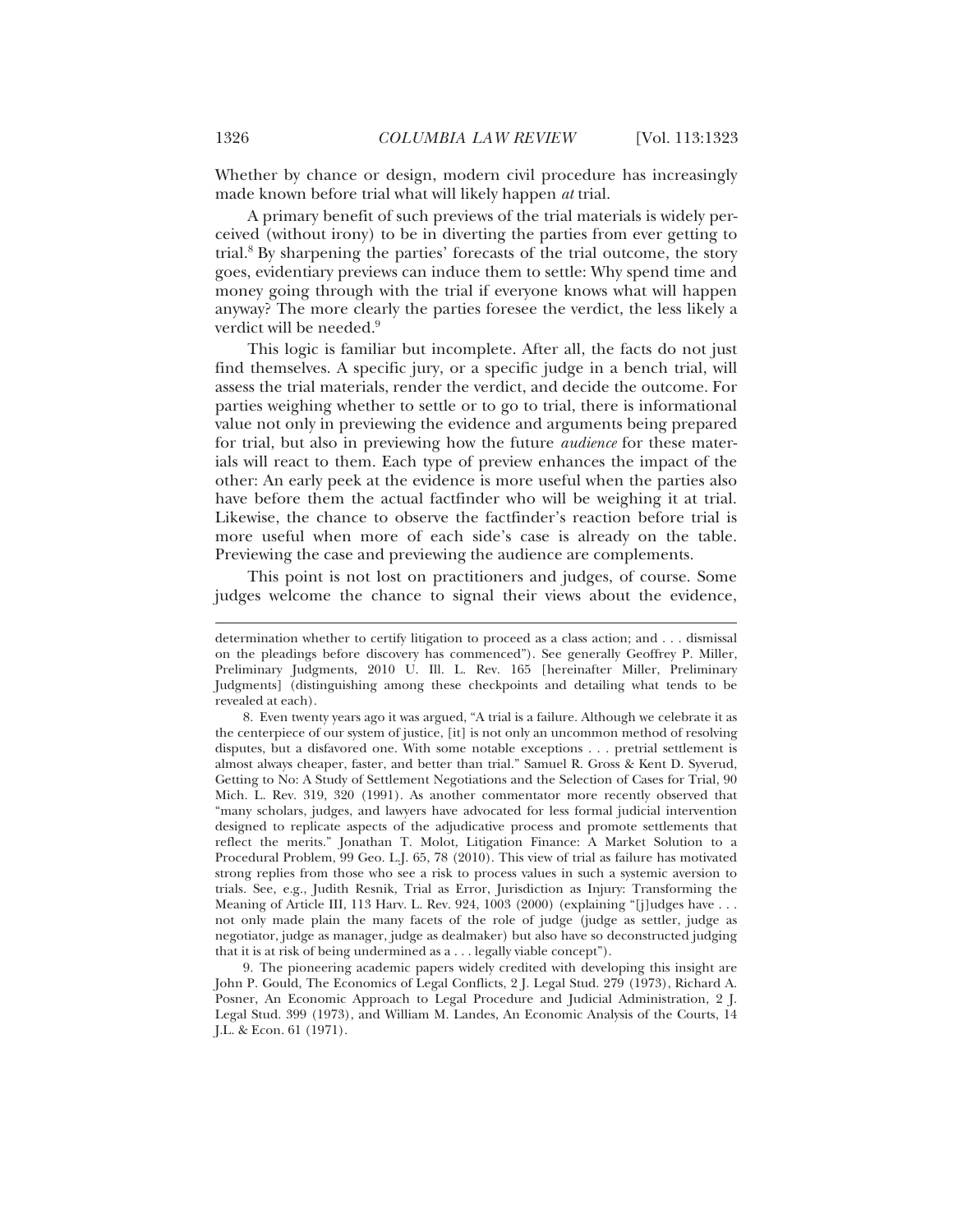while others are wary of the potential.<sup>10</sup> And it is common advice for trial lawyers to observe the factfinder's reactions to pretrial materials whenever possible.11 The scholarly literature, however, has yet to articulate how an appreciation of this interplay can inform the leading theories of the trial-or-settlement decision. And in the policymaking arena, despite longstanding attention to evidentiary previews as a way to promote settlement,<sup>12</sup> the complementary role of previewing the audience has tended to escape emphasis.<sup>13</sup>

This Essay starts the conversation. It opens in Part I with theory and motivation, arguing that the effects of current (and proposed) preview policies are likely to differ along a fundamental divide—between trials by jury and trials by judge. This asymmetry means that the use of such policies can drive a wedge between these two categories, causing more "vanishing" of bench trials than of jury trials.<sup>14</sup>

11. For example:

[O]ne familiar defense-side adage speaks of the value of making a motion for summary judgment, even when one is confident it will be denied, so as to compel the court to engage itself with the case and, in the course of its denial order, to hint at or even to signal its tentative view of the merits—all as a source of information about [probability of winning] *p* and [award amount] *A* for settlement purposes.

Nagareda, supra note 7, at 689. Further aspects of such conventional wisdom among practicing litigators—not least concerning the use of mock juries, summary jury trials, and policies allowing jurors to suggest questions to be asked at trial—are discussed later in this Essay. See infra Part III.D.

12. Justice Brennan was promoting the use of pretrial disclosures as a way of encouraging settlement as early as the 1950s. See Justice William J. Brennan, Jr., Introductory Remarks, *in* Proceedings of the Seminar on Protracted Cases for United States Judges (Aug. 25–30, 1958), 23 F.R.D. 319, 376, 379 (explaining disclosure "puts people in a frame of mind to settle").

14. The term "vanishing trial" was coined in the seminal article by Galanter. Marc Galanter, The Vanishing Trial: An Examination of Trials and Related Matters in Federal and State Courts, 1 J. Empirical Legal Stud. 459 (2004) [hereinafter Galanter, Vanishing Trial]. For a sampling of the vast literature that has followed, see infra note 135.

<sup>10.</sup> See Edward Brunet, Judicial Mediation and Signaling, 3 Nev. L.J. 232, 232–33 (2003) (describing set of practices including "signaling by the assigned trial judge at a Rule 16 pre-trial conference, . . . similar evaluative comments made by the trial court when denying a motion for summary judgment, . . . court-annexed mediation before a judge, and settlement conferences"); see also id. at 233 (noting "[j]udicial mediation comes in a variety of forms and occurs at a variety of times, from very early in the case, soon after filing, to the plenary trial itself"); infra Part I (discussing varieties of judicial hints and signals); infra Part III.C.3 (discussing judges' role in settlement talks).

<sup>13.</sup> The exception proving the rule is the D.C. Circuit's practice of announcing early the identities of the panel of judges, with the express aim of inducing the parties to settle. This example is discussed in Part III.C.2, infra. See Samuel P. Jordan, Early Panel Announcement, Settlement, and Adjudication, 2007 BYU L. Rev. 55, 58 (noting D.C. Circuit's aim of promoting settlement by announcing panel for given appeal well in advance—within sixty days of filing). Another exception might be summary jury trials or minitrials, but it appears these devices are hardly ever used. See infra notes 178–186 and accompanying text (discussing summary jury trials).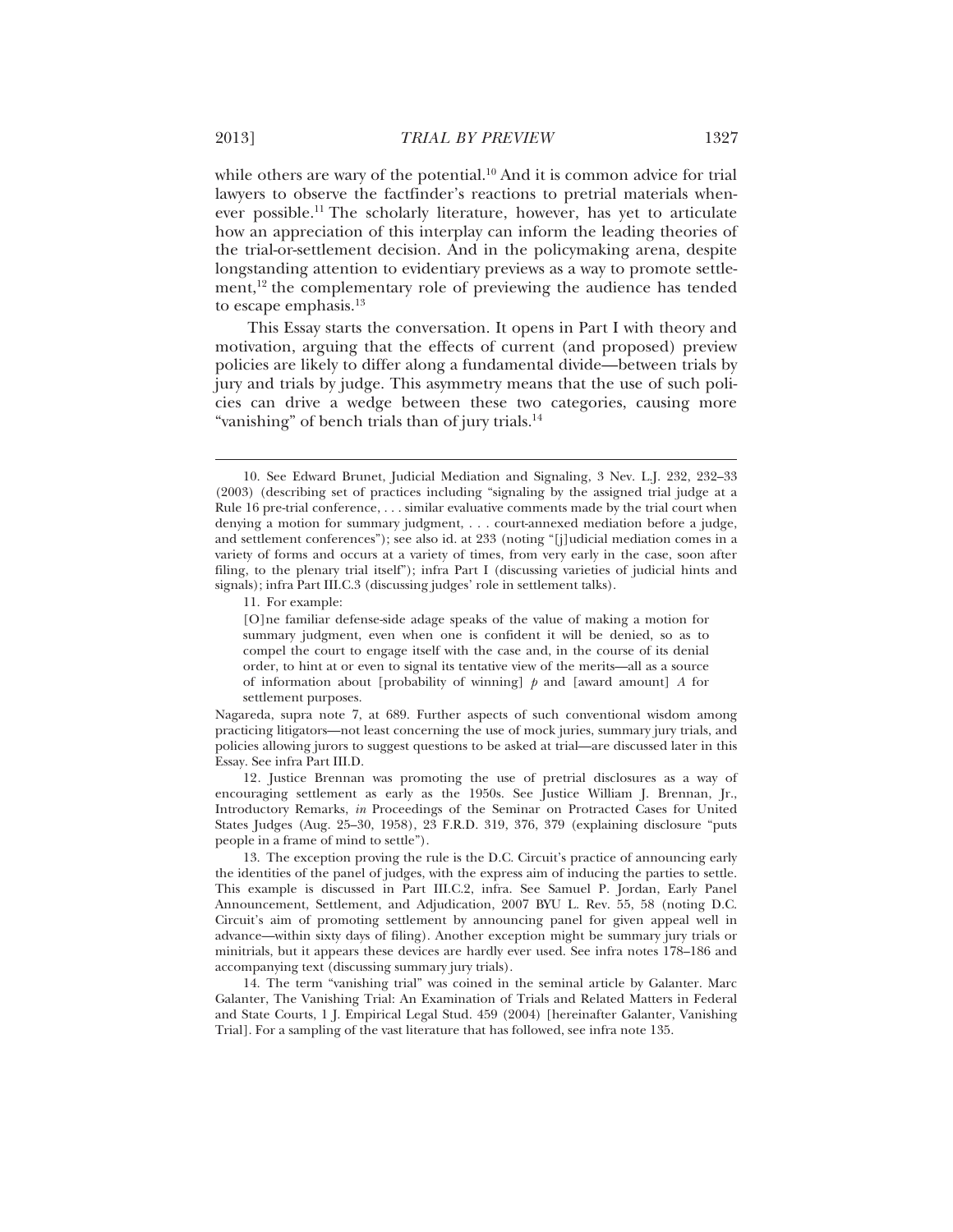The story begins with a simple and intuitive contrast between what the parties are able to learn about the judge's views, as opposed to the jury's, during pretrial litigation.15 Before a case reaches a *bench* trial, evidentiary previews allow a judge to signal her views based on those materials—call it a "judicial preview"16—and these signals are especially telling to the parties because this judge will eventually be the final factfinder. 17 Even if the judge does not express her reactions to the evidence, the parties may be able to make good predictions based on her pattern of decisions, not least her pretrial rulings in the present case.

But before a case reaches a *jury* trial, the factfinder remains unknown, as the jury has yet to be chosen. The judge's pretrial signals may be of little help to the parties in forecasting what the future jurors will think—just as a professional critic's review of a show may be a poor predictor for how the public will like it.

How does this asymmetry factor into decisions about whether to go to trial? Enter the two leading theories of the trial-or-settlement choice. In the standard account, the sharing of evidence should cause convergence in the parties' forecasts of the outcome—possibly leading them to settle and avoid trial.<sup>18</sup> Challenging this account, behavioral economists

18. The vast literature elaborating on the notion that convergence tends to lead to settlement includes those studies which follow (and even some of those which challenge) the canonical "Priest-Klein" understanding of the choice to settle or to go to trial. See, e.g., Daniel Kessler, Thomas Meites & Geoffrey Miller, Explaining Deviations from the Fifty-Percent Rule: A Multimodal Approach to the Selection of Cases for Litigation, 25 J. Legal Stud. 233, 257 (1996) (finding plaintiff win rate is closer to fifty percent in cases that conform more closely to assumptions underlying simple divergent expectations model); Steven Shavell, Any Frequency of Plaintiff Victory at Trial Is Possible, 25 J. Legal Stud. 493, 501 (1996) (challenging Priest and Klein model's proposition that there is fifty percent probability plaintiffs prevail at trial); Peter Siegelman & John J. Donohue III, The Selection of Employment Discrimination Disputes for Litigation: Using Business Cycle Effects to Test the Priest-Klein Hypothesis, 24 J. Legal Stud. 427, 460–61 (1995) (supporting Priest and Klein predictions that relatively weak cases should be more likely to settle and that party with greater stake in litigation will have higher win rate in adjudication disputes, but explaining settlement process does not produce complete selection); Joel Waldfogel, Reconciling Asymmetric Information and Divergent Expectations Theories of Litigation, 41 J.L. & Econ. 451, 474 (1998) [hereinafter Waldfogel, Reconciling] (presenting evidence that relationship between cases tried and cases where plaintiffs win at trial is consistent with divergent expectations theory, not

<sup>15.</sup> The sharp distinction drawn here is for exposition's sake; the more blurred realities are noted in Part I and are central to the policy analyses in Part III.

<sup>16.</sup> It is a "judicial preview" in a dual sense: The judge is exposed to the future trial materials, and the parties are exposed to the judge's reactions.

<sup>17.</sup> The judge may even do so with an eye towards promoting settlement. See Miller, Preliminary Judgments, supra note 7, at 202 ("Judges often provide litigants with cogent information about the value of their cases at pretrial conferences. . . . [M]any courts play a forceful role in settlement conferences [that might] . . . include providing the parties with clear indications of the judge's views about the case and also specific recommendations for settlement." (citations omitted)); Judith Resnik, Procedure as Contract, 80 Notre Dame L. Rev. 593, 613 (2005) (discussing development of pretrial conference as express opportunity for judges to encourage settlement).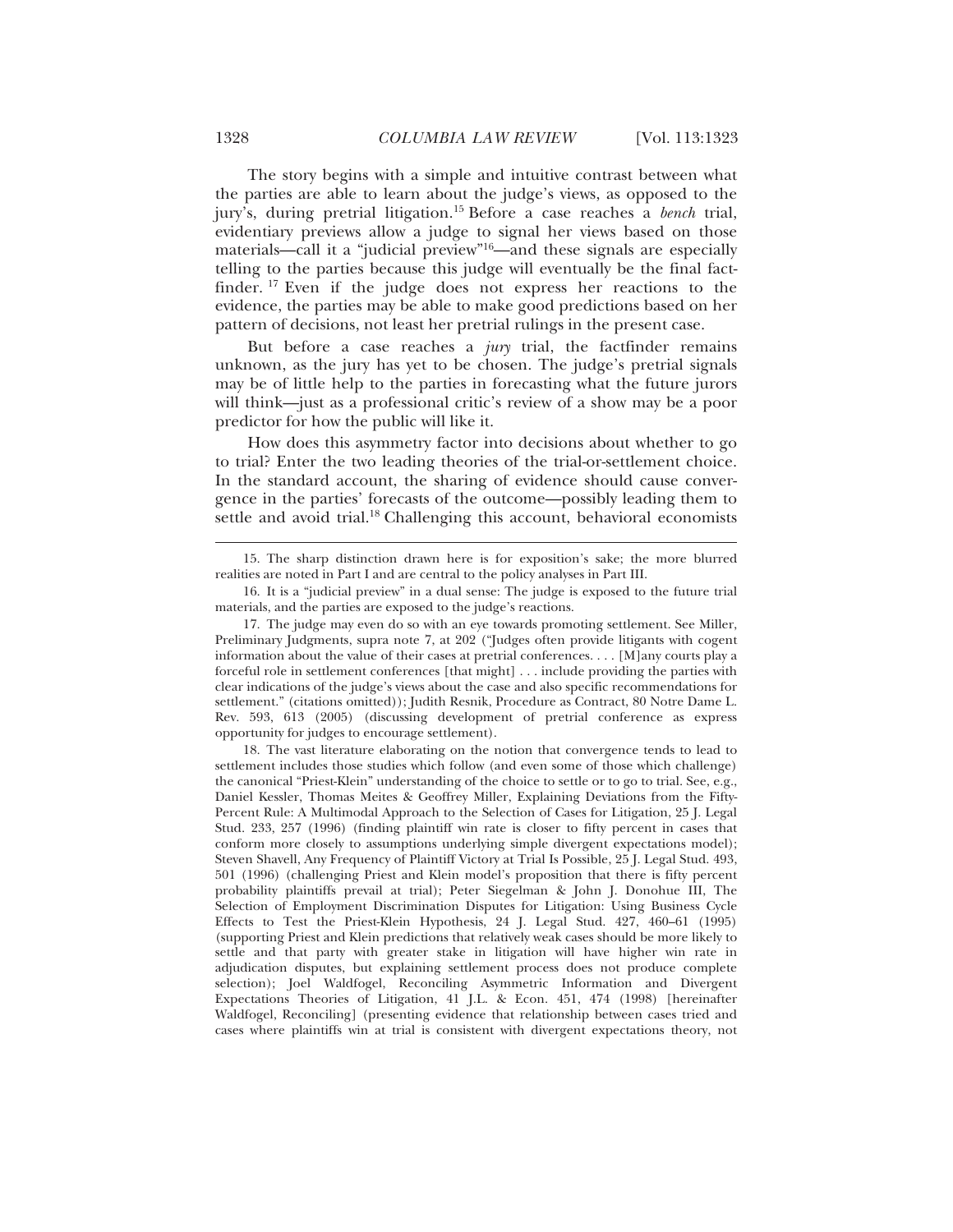have run experiments showing that information sharing can backfire. Given the same new facts, each side might believe self-servingly that its own case is even stronger than before.<sup>19</sup> Evidentiary previews could thus thwart settlement and lead to *more* trials.

The asymmetry between bench and jury cases cuts across this debate. In the standard account, one might expect evidentiary previews to be especially informative in a bench case—thanks in part to the potential for a judicial preview. The result would be more convergence and hence fewer trials, with a greater effect on bench trials. In the competing behavioral account, however, one might expect evidentiary previews to feed the parties' self-serving biases. A gap between bench and jury cases might then emerge for two reasons: First, there may be more room for such bias when the future audience is yet unknown (as in a jury case).<sup>20</sup> Second, no signals from the absent jury are available before trial to debias the parties. The expected result would be wider divergence and hence more jury trials. The use of previews should have an asymmetric impact, then, under either of the two theories. To set it in today's context of vanishing trials, previews may be expected to accelerate the decline of bench trials more than that of jury trials.<sup>21</sup>

This asymmetric vanishing of trials, it turns out, is observable. Part II reports data from a policy experiment in the federal courts: In 1993, a new rule of civil procedure was introduced, requiring the sort of eve-oftrial previews mentioned above.<sup>22</sup> Most federal district courts imple-

19. See infra Part I.C (describing view that parties interpret additional information in self-serving ways and that party expectations therefore diverge rather than converge).

20. In brief, the reason is that more bias is possible when the newly gained information is susceptible to a wider range of interpretations. What counts is not just the precision of the previewed materials themselves, but also the precision with which the parties can guess how the audience at trial will react to those materials. Therefore, even when given the same information, parties have more room to be overly optimistic about what it means for their prospects when they do not yet face their future audience than when they do. See infra Part I.C.2.

21. In the standard account, the reason for this difference is more of a fall in bench trials than in jury trials. In the behavioral story, the reason is less of a rise in bench trials than in jury trials.

22. Fed. R. Civ. P. 26(a)(3); see also Amendments to Federal Rules of Civil Procedure and Forms, 146 F.R.D. 401, 403–04, 610–12 (1993) (noting adoption). The rule requires each party to disclose the witnesses it "expects to present" at trial as well as those witnesses a party decides to call because "the need arises." Fed. R. Civ. P.  $26(a)(3)(A)$ . Each side must say which documents and exhibits it "expects to offer," and which it "may offer if the need arises." Fed. R. Civ. P.  $26(a)(3)(C)$ . Parties must also identify the excerpts of certain depositions that they expect to present, and disclose certain objections, such as objections to the admissibility of exhibits. See Fed. R. Civ. P.  $26(a)(3)$ . Exceptions to these disclosures

asymmetric information theory); Joel Waldfogel, The Selection Hypothesis and the Relationship Between Trial and Plaintiff Victory, 103 J. Pol. Econ. 229, 240–48 (1995) [hereinafter Waldfogel, Selection] (presenting evidence for selection hypothesis in estimated relationships between trial rates and plaintiff win rates at trial across case types and judges). The original Priest-Klein contribution is George L. Priest & Benjamin Klein, The Selection of Disputes for Litigation, 13 J. Legal Stud. 1 (1984).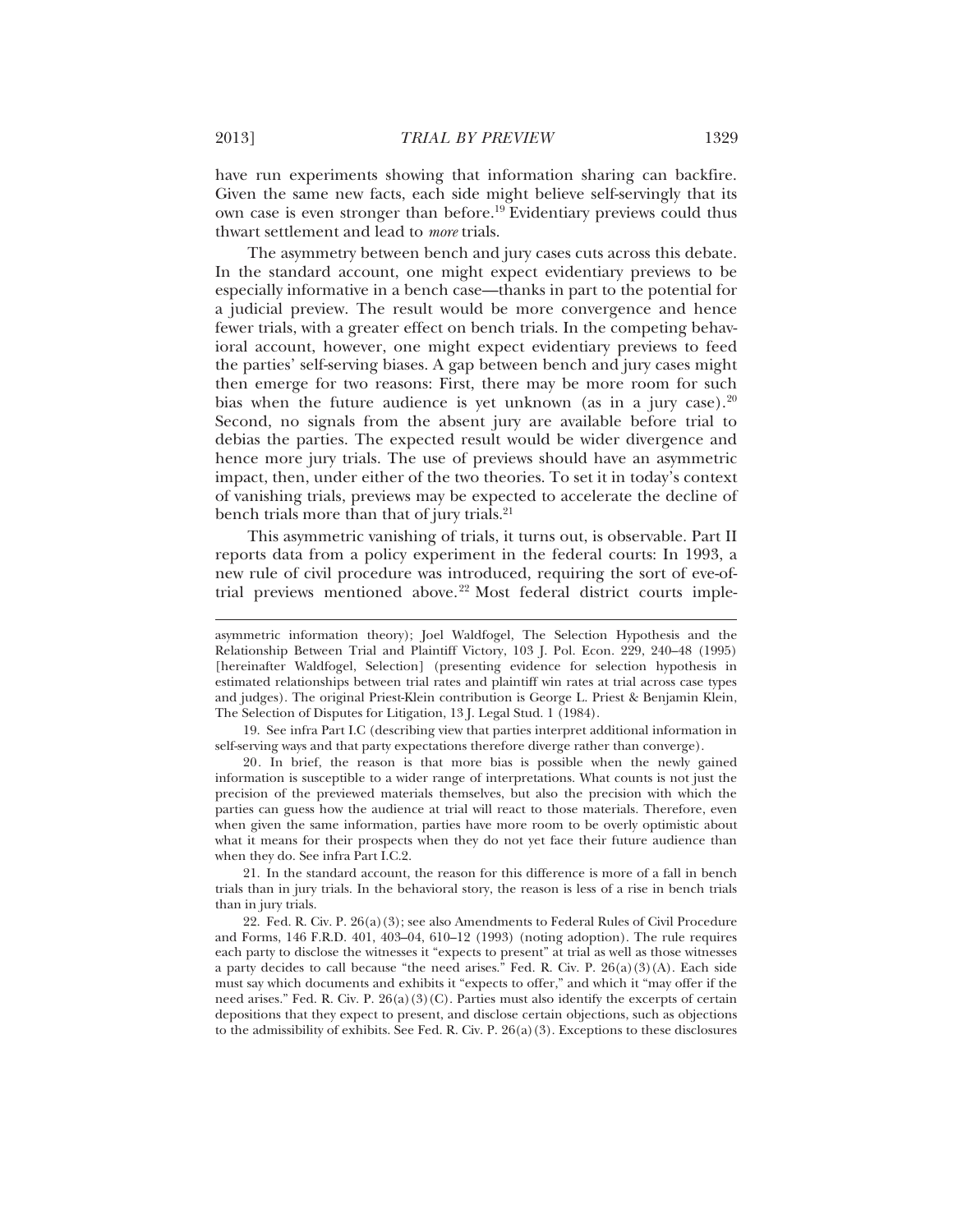mented this rule within a few years.<sup>23</sup> Yet a small handful opted out of the rule. These opt-out districts were forced to "catch up" as late adopters in 2000, when uniformity was imposed by the rulemakers.<sup>24</sup> The mandatory imposition of Rule  $26(a)(3)$  in these districts is the policy shock examined here.<sup>25</sup> To capture differential effects between bench and jury cases, this study focuses on an intuitive relative measure, the ratio of completed bench trials to completed jury trials. It also reports the separate effects on the rate of bench trials and on the rate of jury trials. To my knowledge, this is the first study to document the impact of the eve-oftrial preview rule.

The asymmetry is apparent in the data: The districts forced to adopt the rule showed greater declines in bench trials relative to jury trials, a pattern not seen in the comparison districts. As a double check, two distinct regional groupings of districts are considered, one centered in California and another in New England. The asymmetric effects can be discerned in each geographic group, both in graphs of raw data and when quantified as simple estimates. It should be emphasized, however, that because civil trials are now so infrequent in the federal courts, the available sample sizes are very small. As a result, the data reported here

24. See Fed. R. Civ. P. 26 advisory committee's note to 2000 amendment ("[T]he 1993 amendments permitted local rules directing that disclosure would not be required or altering its operation. . . . A striking array of local regimes in fact emerged. . . . Many lawyers have experienced difficulty in coping with divergent disclosure and other practices. . . . These amendments restore national uniformity to disclosure practice.").

25. The canonical reference for the social science approach of using a "catch-up" policy shock within a difference-in-differences study design is Jonathan Gruber, The Incidence of Mandated Maternity Benefits, 84 Am. Econ. Rev. 622 (1994) (applying tripledifferences technique to study effect on labor market of federal laws mandating comprehensive insurance coverage for childbirth). A difference-in-differences study is (in essence) a before-and-after study that also uses a comparison group; it compares how outcomes changed in the policy-treated population against how outcomes changed in an untreated population. An elegant example of its use in the legal literature is Christine Jolls & J.J. Prescott, Disaggregating Employment Protection: The Case of Disability Discrimination (Harvard Law Sch. Pub. Law & Legal Theory Research Paper Series, Working Paper No. 106, 2005), available at http://ssrn.com/abstract=580741 (on file with the *Columbia Law Review*) (using variations in state disability regimes before Americans with Disabilities Act to estimate impact of individual provisions of law).

exist for material that is solely used for impeachment. See id. These disclosures, which occur shortly before trial, should not be confused with "initial disclosures" under Rule  $26(a)(1)$ .

<sup>23.</sup> The variation among districts in adoption and implementation of the rule is detailed in Part II.A, infra. See generally Donna Stienstra, Fed. Judicial Ctr., Implementation of Disclosure in United States District Courts, with Specific Attention to Courts' Responses to Selected Amendments to Federal Rule of Civil Procedure 26 (1998), available at http://www.fjc.gov/public/pdf.nsf/lookup/FRCP2698.pdf/\$File/FRCP2698 .pdf (on file with the *Columbia Law Review*).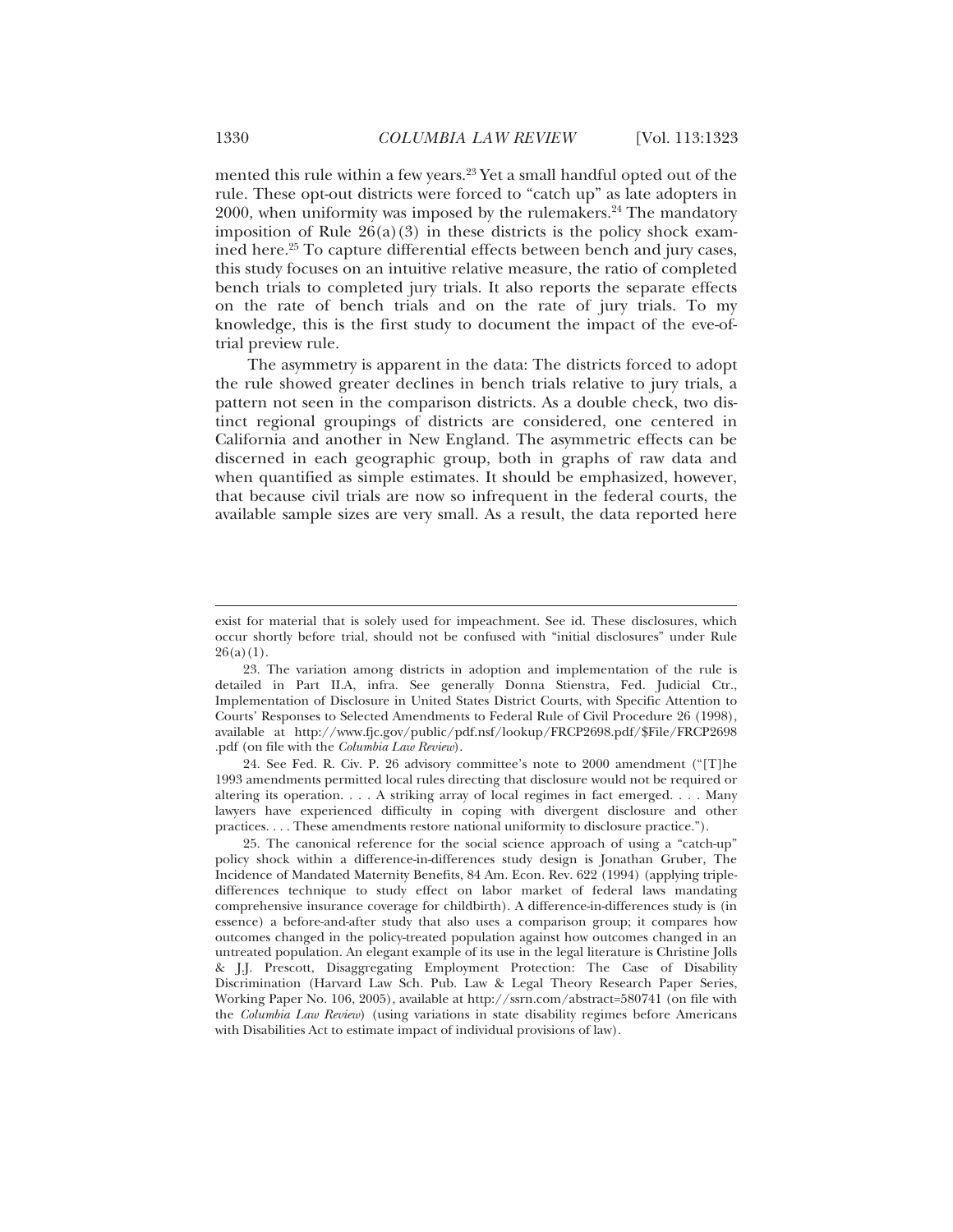are noisy.<sup>26</sup> Nonetheless, these preliminary findings may serve as a spur for further data gathering, analysis, and theoretical reflection.<sup>27</sup>

The normative concerns potentially at stake also provide motivation. As Part III explains, audience-driven preview effects can deepen a tradeoff between the procedural values of seeking "accuracy" and avoiding "idiosyncrasy" in the resolution of cases. This tension, moreover, may be aggravated by the mismatch between private and social aims in litigation. Preview policies can also either exacerbate or compensate for imbalances between more and less sophisticated litigants, and which effect dominates may depend on how judges respond to previews.

Part III also explores more practical policy design questions. How can civil procedure manage the previewing of the judge—or even the jury? Procedural choices that affect the force of judicial previews include whether multiple judges are rotated through a given case, when the identity of the trial judge is announced, and what role judges are allowed to play in mediating settlement. And even if previewing the actual jury may not be possible, policy choices that may affect the predictability of a jury's reactions include the use of summary jury trials, the geographic breadth of the jury pool, and the degree of parties' control over forum choice. Less obvious, but no less important, is the role of the parties' expectations about what they will learn about their actual jury *during* trial; this anticipation might well influence the parties' decisions *before* trial. If so, then certain trial procedures also become relevant, including the mechanics of voir dire, as well as recent reforms allowing jurors themselves to propose questions to be asked in the course of trial.<sup>28</sup> Notably, existing variations in such policies and practices may be well suited for empirical research. The Conclusion points to these and other paths for further inquiry.

<sup>26.</sup> More on the limitations and advantages of this study's data and design is offered in Part II, infra. One advantage of the present approach is worth noting here: An alternative explanation of the data would need to say why outcomes in the treatment groups departed from those in the control groups at the time of the policy change, and asymmetrically, as between jury and bench cases. Hence generic explanations, such as broad trends or across-the-board reforms, tend not to be satisfying alternatives.

<sup>27.</sup> Notably, this study's design is not intended to assess the effects of switching between a jury or judge as factfinder, or of assigning a given case to one or the other; rather, this study assesses the differential impact of introducing a previews policy in the two categories of cases. Further research directed at the former question would be especially complementary to the present approach.

<sup>28.</sup> The Roger Clemens trial may be the most familiar recent use of the juror questions device. See Mark A. Drummond, How About a Free Shadow Jury? Inside the Juror's Mind, Litig. News, Winter 2013, at 16, 16 (reporting on attorney experiences with juror questions in Clemens trial).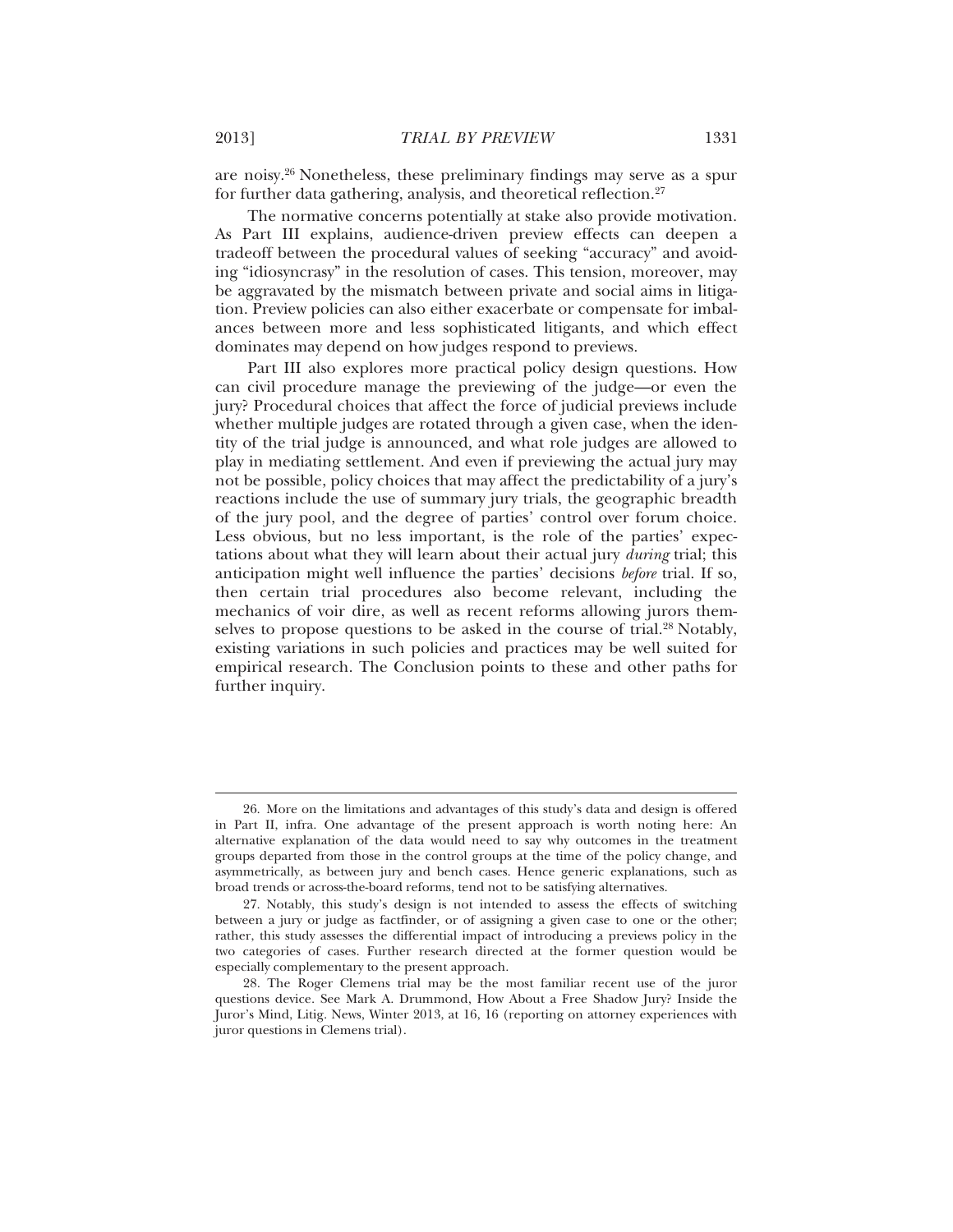#### I. A THEORY OF PREVIEWS

Okay. I'm just going to talk out loud for a minute, but I'm not—I am not previewing how I'm going to rule because I need to hear the evidence, but I think the clients ought to hear this.

I am, frankly, quite puzzled as to why this case is going to trial. And maybe it's the patent infringement issue, maybe that's what it is. But it doesn't look to me like it's a trial that's going to result in a significant amount of money recovered on either side. I could be completely wrong about that.<sup>29</sup>

Imagine the course of a lawsuit in which each party is forced to preview its trial strategy for the other side. As the trial date approaches, not only must the parties "tip their hands," but they must also say how they will play them, revealing which witnesses they will call, which exhibits they will use, and what objections they will raise. In some cases, this disclosure amounts to handing over a storyboard of the narratives they will tell at trial.<sup>30</sup>

Now imagine further that the judge can signal what she thinks of these previewed narratives before trial begins.<sup>31</sup> She may let her reactions

 $\overline{a}$ 

31. One practitioner's guide explained the value of bringing the client to observe such judicial hints:

<sup>29.</sup> Transcript of Final Pretrial Conference at 60, Soilworks, LLC v. Midwest Indus. Supply, Inc., 575 F. Supp. 2d 1118 (D. Ariz. 2008) (No. CV 06-02141-PHX-DGC) (remarks of trial judge David G. Campbell to parties). The judge later exhorts:

What I am going to do between now and the end of January is I'm going to require you all to sit down and try to settle—settle the case, with the clients in the room. . . . Because you now know more than you will ever know till we get to trial about what this case looks like. I think you've probably learned a lot from each side today about just what the evidence isn't.

Id. at 62.

<sup>30.</sup> Again, these are precisely the disclosures now required in the federal system under Federal Rule of Civil Procedure  $26(a)(3)$  and empirically studied in Part II, infra. To belabor what may be obvious: These eve-of-trial listings occur against a backdrop of completed discovery. As a result, the parties already know much of the content of the listed items (including witness testimony, as captured in depositions); the value of these lists is in revealing what content the other side plans to use at trial. But it should be emphasized that other "checkpoints" in litigation can also serve a similar previewing function. See supra notes 3–7 and accompanying text (surveying examples of merits-like investigations at various stages, including summary judgment); see also, e.g., Kevin J. Culligan & Diana I. Valet, [Some of the] Things that Count in Patent Cases, *in* Patent Basics for the Non-Specialist 2008, at 91, 99 (PLI Patents, Copyrights, Trademarks, & Literary Prop., Course Handbook Ser. No. 931, 2008) (identifying *Markman* hearing in patent trials as "something akin to mini-trial[]" that "may be full-blown evidentiary hearing []" and "often establishes the tone of the case, even if it is not dispositive of all of the issues"); Victor E. Schwartz & Cary Silverman, The Draining of *Daubert* and the Recidivism of Junk Science in Federal and State Courts, 35 Hofstra L. Rev. 217, 259 (2006) (noting *Daubert* hearing "also provides litigants with a preview of the strength of their opponents' cases, which may encourage settlement or support a motion to dismiss a weak case on summary judgment").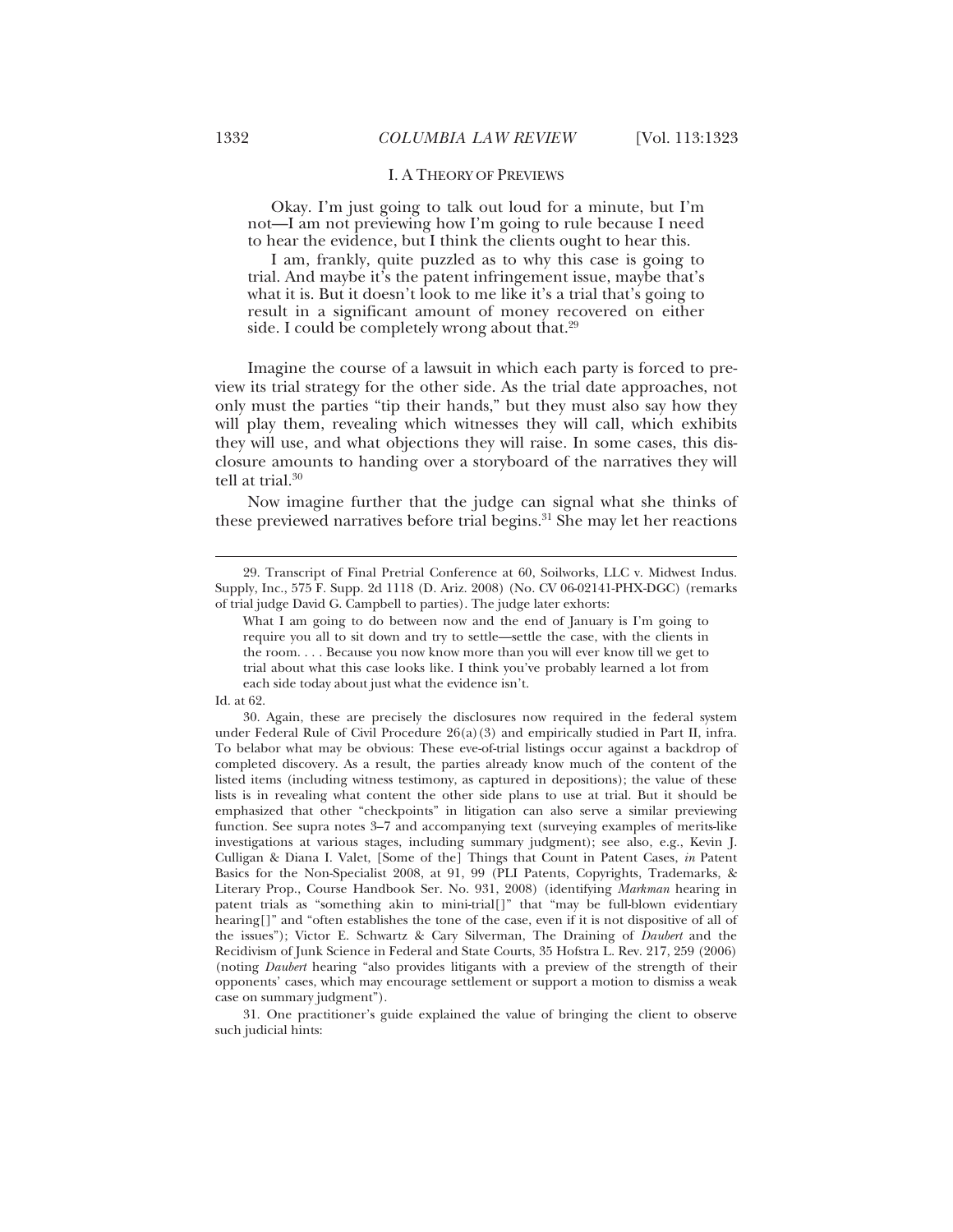be known while running the final pretrial conference as a "rehearsal for trial."32 Or, she may hint in more subtle ways, as practitioners know.33 Based on the previews, for instance, she may urge the parties to stipulate to facts that she thinks are too obvious (or inconsequential) to take up time at trial. $34$  Or she may not need to hint at all. The parties' predictions about how she will react to the materials may be sharpened just by knowing who she is; much may already be known about her inclinations, her reputation, or even her history with the present case.<sup>35</sup>

The parties thus receive not only previews of the stories to be told at trial, but also a preview of the *audience* for those stories.36 These are

James J. Marcellino & Brian W. Robinson, Pretrial Preparation, *in* Massachusetts Superior Court Civil Practice Manual § 11.2 (Paul A. Chernoff ed., 2d ed. 2008).

32. Comm. on Court Admin. & Case Mgmt., The Judicial Conference of the U.S., Civil Litigation Management Manual 99–100 (2d ed. 2010) [hereinafter Civil Litigation Management Manual], available at http://www.fjc.gov/public/pdf.nsf/lookup/CivLit2D. pdf/\$file/CivLit2D.pdf (noting some judges "treat [the final pretrial conference] as little more than a scheduling event" but others "use it as a thorough rehearsal for the trial"). By contrast, this same handbook for judges warns against such a rehearsal-like preview at the summary judgment stage. Id*.* at 57 ("Beware of overbroad motions for summary judgment that are designed to make the opponent rehearse the case before trial.").

33. See Thomas A. Mauet, Bench Trials, Litigation, Summer 2002, at 13, 15. This practice guide for litigating bench trials advises lawyers to pay close attention to the judge's pretrial signals:

[T]he judge's notion of what the judge wants to hear and see trumps the lawyers' notions of what the judge should hear and see. . . . Some judges will tell you what they see as the key factual and legal issues and what they want to hear and see to resolve those disputes.

34. Or more subtly, if she has indicated how she might rule on the objections, the parties might read substantive clues into her evidentiary rulings. For a colorful example, consider one judge's telling reaction during a final pretrial conference, in a colloquy about excluding a proposed expert: "[H]ow does his proposed conclusion require any expertise? In other words, isn't it common sense that body armor, which must be replaced biannually, isn't economically feasible?" Transcript of Final Pretrial Conference at 7, First Choice Armor & Equip., Inc. v. Toyobo Am., Inc., 839 F. Supp. 2d 407 (D. Mass. 2012) (No. 09-cv-11380).

35. See, e.g., Mauet, supra note 33, at 14 ("Ask other members of your firm and lawyer friends about their experiences with the judge in your kind of case. Watch the judge during a bench trial or during a contested motion hearing for clues on how the judge acts, thinks, and makes decisions."). Such data about the ultimate factfinder would not be possible to gather in a jury trial.

36. Commentators and practitioners alike have noted this possibility. See, e.g., Steven Wolowitz, Techniques for Expediting and Streamlining Litigation, *in* Commercial Litigation in New York State Courts § 60:42 (Robert L. Haig ed., 3d ed. 2010) (noting in bench trials judges may give indications of their views of case during pretrial); Molot, supra note 8, at 78 ("Rather than intervening through formal motion practice, a judge

Attending the pretrial conference and seeing the court's reaction to the various undisputed and disputed issues of fact and law in the case may provide the client with an "inside look" that is necessary to fully evaluate settlement options and to see firsthand how the facts, themes, and theories of the case present to an impartial arbiter.

Id. at 14–15.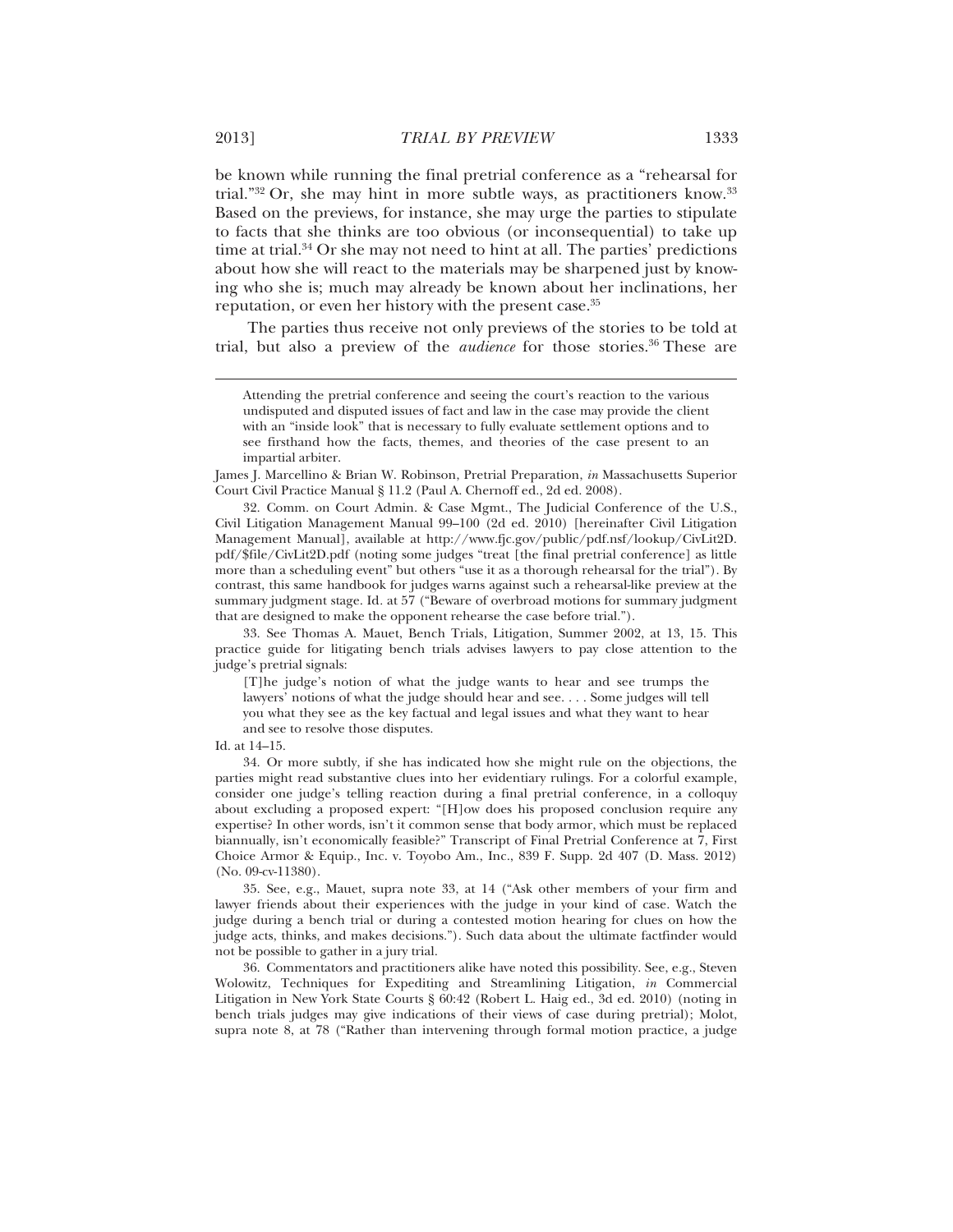complements: The more that is revealed in the parties' evidentiary previews, the more telling the judge's reactions will be. Likewise, the presence of the judge and the parties' knowledge about her predispositions make previewing the trial materials more informative. Enhanced learning of this complementary sort can boost each party's ability to forecast the outcome of a trial.37

But what if the factfinding role at trial falls to a jury, rather than a judge? Then the story is rather different. As the jury will not be chosen until trial begins, no hints from the future audience can be observed before the trial. There may be a preview of the judge, but what is really needed (and is lacking) is a preview of the jury.<sup>38</sup> Future jurors may see the evidence very differently than the judge, and one potential jury may see things very differently than another.<sup>39</sup> Before trial, much still rests on how jury selection will play out. Little more than rough demographics may be known, and each side may remain optimistic about getting "its" jury.40 Because previewing the audience is not possible in a jury case, the kind of enhanced learning that can be gained in a bench case is lost.<sup>41</sup>

The bench-versus-jury contrast as presented thus far is rather stylized, of course. A more realistic rendering would describe these differences as matters of degree. A jury pool might be extremely predictable in some jurisdictions or for certain kinds of cases.<sup>42</sup> And some judges and their views might remain something of a mystery (perhaps intentionally) before trial. Alternatively, signals from a judge before trial might be informative even in a jury case; judges can influence jurors' thinking, such as by limiting what evidence they see, and judges can sometimes override jury verdicts or remit damage awards. For ease of exposition,

may promote settlements in line with the merits—and indeed pressure the parties to settle—simply by providing his views of the merits and his predictions for trial at a judicial settlement conference.").

<sup>37.</sup> It is possible that these two types of previews might also feed back into each other in other ways; for instance, judicial previews may lead the parties to adjust their intended narratives.

<sup>38.</sup> Litigators have long made use of mock juries as an approximation. See infra notes 173–176 (explaining value of mock juries).

<sup>39.</sup> See, e.g., Alexandra D. Lahav, The Case for "Trial by Formula*,*" 90 Tex. L. Rev. 571, 583–89 (2012) (surveying studies documenting wide variation in injury valuation among juries).

<sup>40.</sup> Although the parties will play a role in choosing the jurors, uncertainty remains because the two sides may be pulling in opposite directions. For a fuller analysis of the parties' sense of uncertainty about their future jury, see infra Part III.D.2.

<sup>41.</sup> These days, civil litigators know even less about juries, given how few civil jury trials any of them ever do in their career. I thank Judge Gerard Lynch for this insight.

<sup>42.</sup> Most familiar to the popular imagination may be the fabled "Bronx jury." See, e.g., Arthur S. Hayes, Inner-City Jurors Tend to Rebuff Prosecutors and to Back Plaintiffs, Wall St. J., Mar. 24, 1992, at A1 (reporting "Bronx juries, the data show, find the defendant liable in a lopsided 72% of civil cases, compared with a national average of 57%"); see also infra note 171 and accompanying text (discussing venues with folkloric status in assigning punitive damages).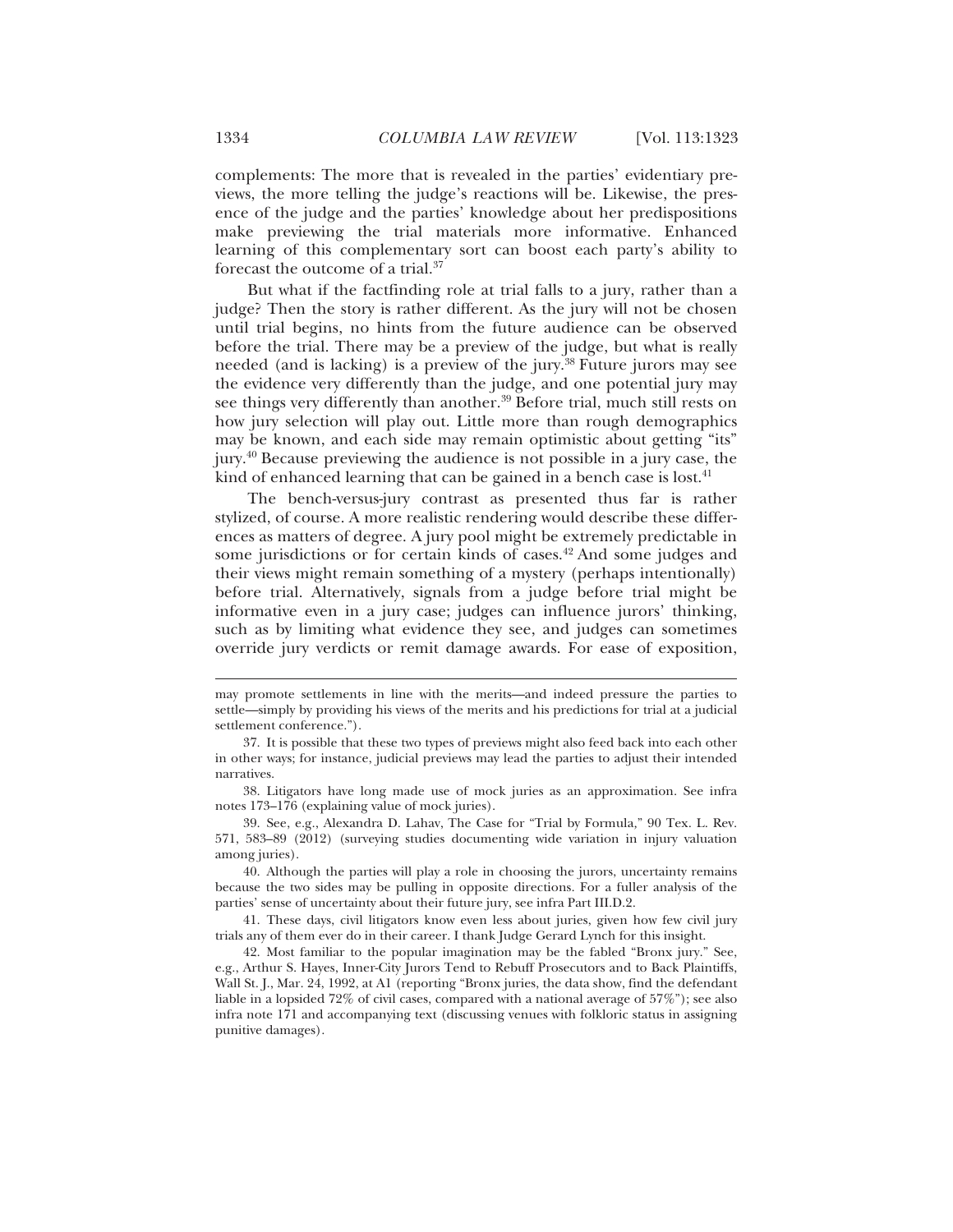this Essay will often speak of the bench-versus-jury distinction as binary, but the logic of the analysis applies also to the more realistic scenario of differences in degree. $4^{\frac{4}{3}}$  In general, the informational gains from a "judicial preview" should be greater in bench cases than in jury cases the simplest reason being that, in a bench case, the judge who is present at the time of the previews will also be the factfinder at the actual trial.

## A. *Competing Effects*

The contrast drawn between bench and jury cases thus far is simple and intuitive. More complicated—and as yet unarticulated in the literature—is how the contrast might translate into differential impacts on parties' choices about whether to settle or go to trial.

Two competing theories of the trial-or-settlement decision must be considered. The following analysis cuts across the debate, introducing the bench-versus-jury contrast to both the standard theory and the leading countertheory. The standard theory (call it the "convergence story") is the familiar economic model, in which an increase in information sharing leads to convergence in the parties' forecasts about the outcome—and hence to a greater chance of settlement. The countertheory (call it the "divergence story") is a critique proposed by behavioral economists, based on psychological experiments showing how increasing the available information can cause *divergence* in beliefs—and hence a greater chance of trial. This Part takes each in turn.

## B. *The Convergence Story*

 $\overline{a}$ 

No doubt parties who would eventually settle at trial might do so earlier if they were made to "show their cards" sooner. But can previews prompt not only earlier settlement, but also *more* settlement? Why would other cases—ones that would not settle during trial, even after strategies and audience reactions are known—nonetheless settle *before* trial, based on similar information?

In the standard economic account, the answer is that before trial costs have started to be spent, there is more to be saved by settling. The following subsection elaborates on this intuition, using a simple illustration in which parties can learn from new information gained before and during trial.44 For the sake of focus, this exposition abstracts away

<sup>43.</sup> Indeed, policy tools for regulating these degrees, and for further blurring the boundary, are suggested in Part III, infra.

<sup>44.</sup> This illustration builds on the standard model of settlement by adding both the possibility of learning during trial itself and the interplay between the previewed materials and the presence of the audience. Other models of pretrial learning abound in the literature, but do not include these features. The possibility of learning trial strategy at earlier points in litigation is discussed in Samuel Issacharoff & George Loewenstein, Second Thoughts About Summary Judgment, 100 Yale L.J. 73, 110–11 (1990). A canonical model for learning during litigation is presented, in the context of discovery, by Robert D.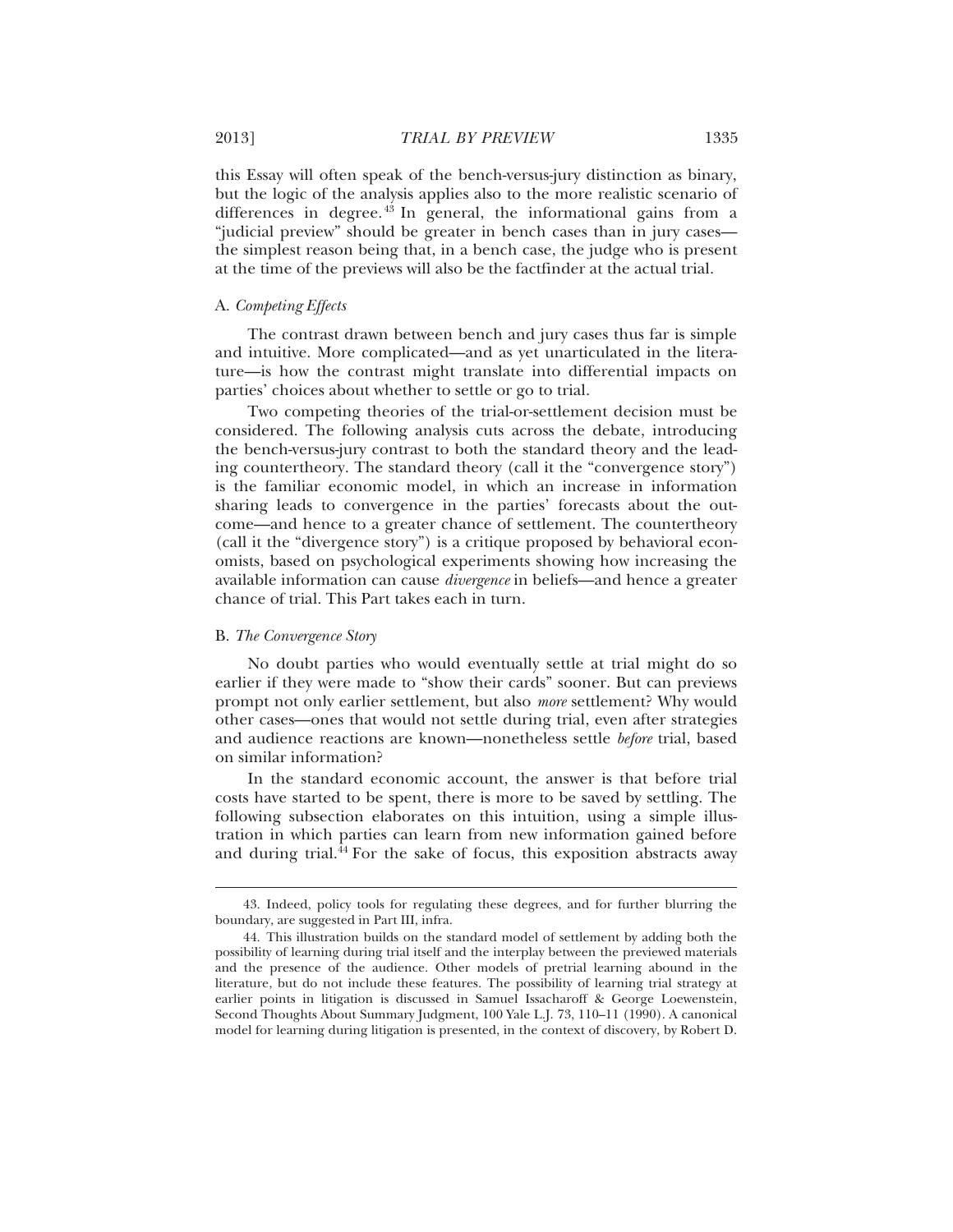from other factors that are undeniably important in the choice to settle or to go to trial, among them the role of emotions and ego, risk aversion, and reputational concerns.45

1. *More Information, Fewer Trials.* — Imagine parties to a lawsuit on the eve of trial (call them the Plaintiff and the Defendant), looking ahead and deciding whether to settle. For settlement to occur, the Plaintiff must be willing to accept what the Defendant is willing to offer. The minimum the Plaintiff is willing to accept to end the litigation right away is its expected winnings, minus the trial costs it would have to spend to get to that judgment. Any less and it would do better by going to trial.<sup>46</sup> Likewise, the Defendant is willing to offer no more than its expected payout, plus any further costs it would save by avoiding trial.<sup>47</sup> Any more and it would do better by going to trial.<sup>48</sup>

Settlement occurs at amounts between the Plaintiff's minimum ask and the Defendant's maximum bid. Such a "zone of settlement" is more likely to exist when the parties' forecasts are similar.<sup>49</sup> The logic is familiar: Why should each side pay to go through with trial when every-

45. Although risk aversion is bracketed in this Essay's analysis, especially intriguing questions might be raised by its consideration: Would self-serving bias, in the behavioral economists' story, tend to reduce *perceived* uncertainty and hence the impact of risk aversion? Does risk aversion relate in different ways to the two distinct conceptions of "jury uncertainty" analyzed in Part III.D?

46. We can denote this threshold as  $P_p J - c$ , where  $P_p$  is the Plaintiff's subjective estimate of the probability of a favorable verdict; *J* is the amount of the judgment that would be paid by the Defendant to the Plaintiff; and  $c$  is the cost of trial (which for convenience is assumed here to be the same for both sides). For ease, the exposition throughout will speak in terms of uncertainty about the probability of the Plaintiff winning, and the parties will be assumed to share the same estimate of the judgment amount. But a very similar analysis would apply if the parties differed as to the amount rather than the probability, as what matters for settlement is the divergence in the expected value of the case.

47. The Defendant's maximum offer is thus  $P_d I + c$ .

48. This logic has entered the conventional wisdom. As one Supreme Court opinion observed, "Most defendants are unlikely to settle unless the cost of the predicted judgment, discounted by its probability, plus the transaction costs of further litigation, are greater than the cost of the settlement package." Evans v. Jeff D., 475 U.S. 717, 734 (1986). This is also the standard assumption in the theory literature. See, e.g., Kessler et al., supra note 18; Priest & Klein, supra note 18; Shavell, supra note 18; Waldfogel, Reconciling, supra note 18; Waldfogel, Selection, supra note 18.

49. The zone exists if  $P_p J - c < P_d J + c$ . Notice that if the parties hold the same beliefs about what will happen  $(P_p = P_d)$ , they will settle. Doing so will save them a total of  $2c$  in trial costs (a surplus they will split through bargaining). Even if their beliefs are different, but are close enough, then the promise of the shared surplus will overcome the gap in expectations: They settle if  $P_b$  *-*  $P_d$  *< 2c/J*. Otherwise they do not.

Cooter & Daniel L. Rubinfeld, An Economic Model of Discovery, 23 J. Legal Stud. 435 (1994); see also Bruce L. Hay, Civil Discovery: Its Effects and Optimal Scope, 23 J. Legal Stud. 481 (1994) (taking Cooter-Rubinfeld model as "point of departure"); Andrew Teruo Hayashi, The Effect of Mandatory Disclosure, *in* Essays in Behavioral Law and Economics 48, 60–69 (Fall 2008) (unpublished Ph.D. dissertation, University of California, Berkeley) (on file with the *Columbia Law Review*) (adapting Cooter-Rubinfeld model).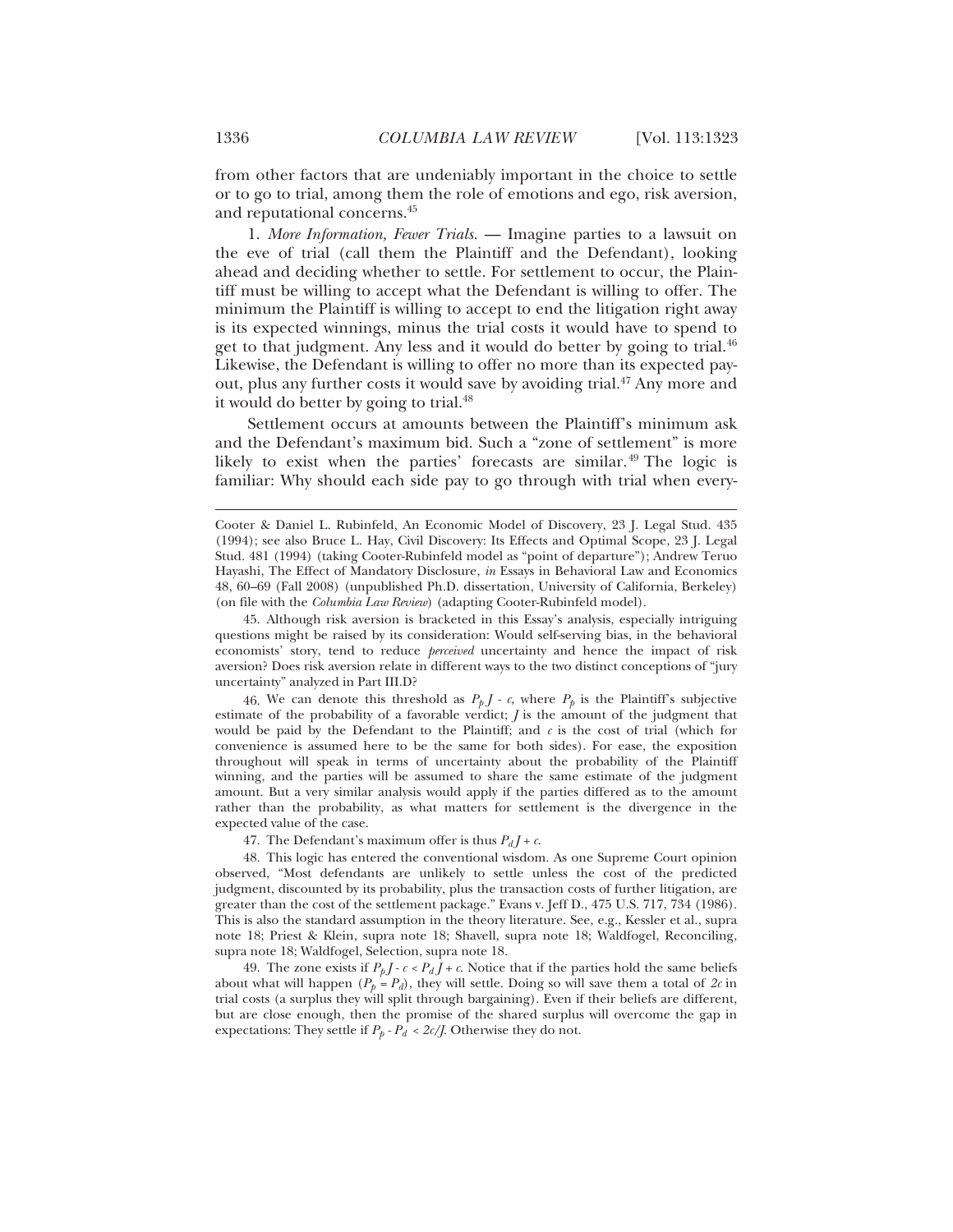one knows what will happen?<sup>50</sup> If the parties' forecasts are far enough apart, they will not settle but go to trial.<sup>51</sup> What can narrow the gap, however, is sharing information about the case. In the standard account, if both parties update their forecasts based on the same new information, their forecasts will converge—potentially inducing settlement.

To this familiar story we can introduce the possibility of previews. Previews can affect outcomes by altering the timing of the learning. Consider the abstract timeline shown in the diagram below. Imagine that during trial (at time  $t<sub>i</sub>$ ), the parties may learn something about the strength of the case. For instance, they may detect good or bad reactions from the jury to each side's presentations. Based on this signal, they may update their forecasts of the outcome—and if there is enough convergence, they may settle. $52$ 

Now imagine that the parties can learn the same information on the eve of trial, at  $t_{\alpha}$ . This earlier learning is possible thanks to a preview at  $t_{\alpha}$ .

| <b>Earlier</b><br>Learning<br>( <i>previews</i> ) |                     | Later<br>Learning<br>(at trial) |             |
|---------------------------------------------------|---------------------|---------------------------------|-------------|
|                                                   |                     |                                 | $t_{\circ}$ |
| $t_{o}$<br>Eve of Trial                           | <b>Trial Begins</b> | <b>Trial Continues</b>          | Verdict     |
|                                                   | $(cost = c_i)$      | $(cost = c2)$                   |             |

In this stylized illustration, there can be cases that would not have settled during trial, and yet would settle on the eve of trial.<sup>53</sup> The reason

<sup>50.</sup> It is worth a reminder that the key criterion is that the parties' beliefs be close to each other—not that they be close to the true *P*. The parties could be way off the mark in their predictions, but they will settle as long as their forecasts are similar enough. And even if one of them is precisely correct, there is no settlement unless the other side's forecast is close enough.

<sup>51.</sup> Despite anticipating the costs of continuing on to trial, each side expects to do better by going through with it. To illustrate using a numerical scenario (call this Scenario *A*): Suppose that the Plaintiff expects to win with a probability of *3/4*, but the Defendant thinks the probability is only  $1/4$ . If trial costs  $c = 30$ , and the judgment  $J = 200$ , then the Plaintiff will accept nothing under *3/4 (200) - 30 = 120*. But the Defendant will offer no more than  $1/4$  (200) +  $30 = 80$ . Here,  $P_p J - c > P_d J + c$ . There is no room for a deal.

<sup>52.</sup> The Plaintiff updates from  $P_p$  to  $P_p^*$  and the Defendant from  $P_d$  to  $P_d^*$ . This learning occurs at time  $t_n$ , after the parties have each spent  $c_1$  out of the total trial costs  $c =$  $c_1 + c_2$ . At this point, they can decide whether to settle. In theory they will settle at this point if  $P_p^*J - c_2 < P_d^*J + c_2$ . If the parties do not settle, they complete the trial, spend the remaining  $c_2$ , and reach the verdict at time  $t_2$ .

<sup>53.</sup> Consider again Scenario *A*, supra note 51: If on the eve of trial the parties receive information suggesting that  $P = 1/2$ , and they weigh this equally with their prior information, the gap in their forecasts closes from  $P_p = 3/4$  versus  $P_d = 1/4$ , to  $P_p = 5/8$ versus  $P_d = 3/8$ . The gap thus halves, from  $1/2$  to  $1/4$ ; and likewise with the gap in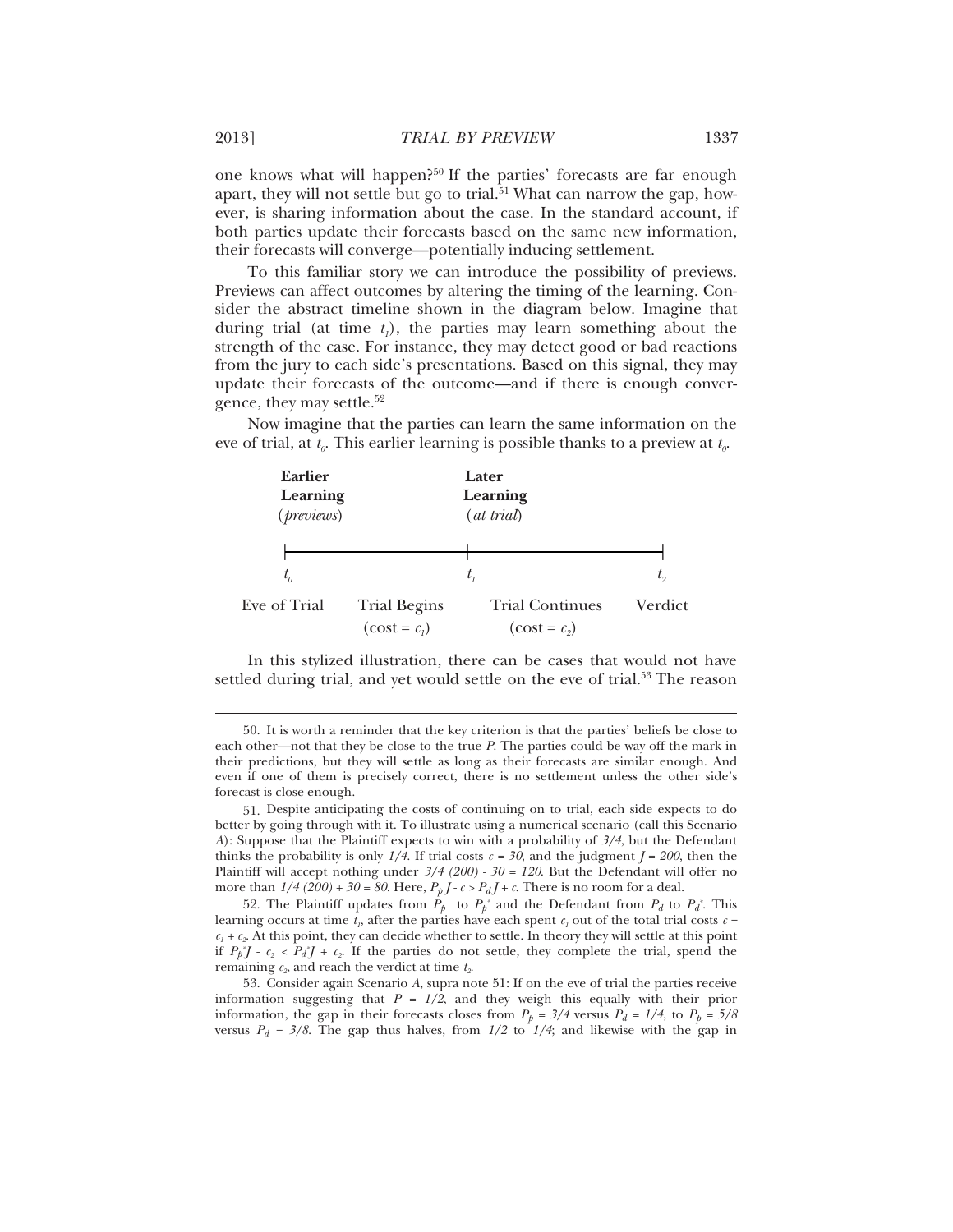is the familiar intuition that there is more to be saved by settling (or "settlement surplus") before any trial costs have been spent. Thus parties who will have no zone of agreement left after trial begins might yet have some room to settle on the eve of trial.<sup>54</sup> The extra savings from avoiding the first part of trial,  $c_1$  for each side, create this possibility.<sup>55</sup>

2. *Enhanced Learning in Bench Cases.* — Learning the same information at an earlier point can thus make all the difference for settlement. If the parties believe that what they are learning on the eve of trial is closely similar to what they will come to learn at trial, then there may be little or no reason to pay more to get to  $t<sub>n</sub>$ , as little or nothing new will be learned at that point. The more predictive value the early information has, the greater the impact on settlement.

But bench cases and jury cases differ in this regard, as we have already seen. First, the extra informational gains from a "judicial preview" are more likely in bench cases than in jury cases. Moreover, aside from having the "right" audience present at the time of the previews, enhanced learning also depends on having the "right" materials the sort that will matter to the eventual audience—revealed in the previews. On this dimension, too, bench cases may have the advantage. Lawyerly conventional wisdom suggests that juries respond more to emotional appeal and rhetoric than judges do.<sup>56</sup> The truth of this generalization matters less than whether many lawyers believe it.57 It appears they do, and they choose jury trials when their storytelling cen-

expected judgment, from *100* to *50*. Just as if they learned this information during trial, the Plaintiff expects to win *5/8 (200) = 125* at trial and the Defendant expects to pay *3/8*   $(200) = 75$ . If they learned this information during trial, and if  $2(c_2) < 50$ , they would not settle at that point. By contrast, on the eve of trial, settlement is more attractive than it would be at trial. Facing combined costs of  $2(c_1 + c_2) = 60$ , and with a gap in estimates of 50, the parties do perceive a zone of agreement. Given the extra savings from avoiding the first part of trial, the Plaintiff is willing to accept less than before, *125 - 30 = 95*, and the Defendant is willing to offer more,  $75 + 30 = 105$ . They will settle for an amount between *95* and *105*.

<sup>54.</sup> The reverse is not true; any case that will not settle on the eve of trial at  $t_0$  (when the surplus is greater) also will not settle during trial at  $t<sub>i</sub>$  (when the surplus is less).

<sup>55.</sup> There is no settlement zone after trial starts if  $P_p^*J$ - $c_2 > P_d^*J + c_2$  but there can be a settlement zone before the initial trial costs are spent, if  $P_p^*J$ - $(c_1 + c_2) < P_d^*J$ + $(c_1 + c_2)$ .

<sup>56.</sup> Kevin M. Clermont & Theodore Eisenberg, Trial by Jury or Judge: Transcending Empiricism*,* 77 Cornell L. Rev. 1124, 1149 (1992) [hereinafter Clermont & Eisenberg, Trial by Jury or Judge] (citing longstanding perceptions of juries as more desirable for cases "rest[ing] on emotional or sympathy issues" and less able to handle complicated legal issues); see also Jerry M. Custis, Litigation Management Handbook § 8.32 (2011)(noting "juries [are] likely to favor . . . emotional appeals to right versus wrong rather than strict application of the law").

<sup>57.</sup> Cf. Antonin Scalia & Bryan A. Garner, Making Your Case: The Art of Persuading Judges 31 (2008) (describing "nature of what [lawyers] typically think of as 'jury argument' [as] a blatant appeal to sympathy or other emotions, as opposed to a logical application of the law to the facts").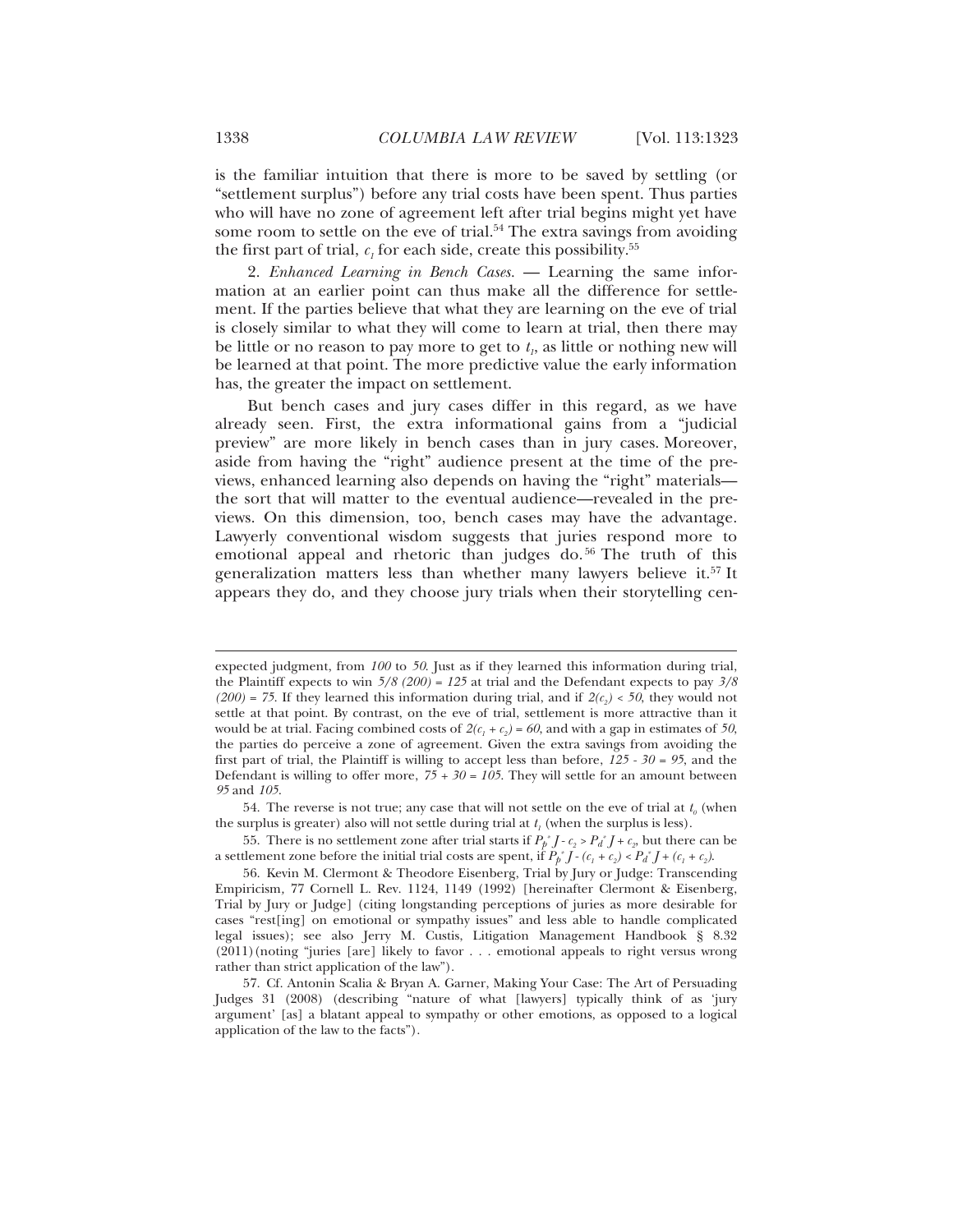ters on the demeanor of witnesses or the sympathetic look of a plaintiff.<sup>58</sup> But this is not the sort of information that tends to be revealed by previews "on paper." By contrast, what judges are thought to look to in a bench trial may be a closer match to what previews reveal. A judge may be more likely to be focused on documentary evidence<sup>59</sup> or the content of testimony (and not the way it is given); $60$  bench cases may also involve more complex evidence, as the parties choosing a bench trial may be ones who think judges are more competent than juries in handling such materials.<sup>61</sup>

With less informational value gained from previews in jury cases than in bench cases, there will likely be less convergence in the parties' forecasts—and, as a result, fewer settlements induced. In the standard convergence story, all else equal, the introduction of previews should have a greater effect of promoting settlements in bench cases than in jury cases.

## C. *The Divergence Story*

 $\overline{a}$ 

Today, the leading countertheory to the convergence story is one developed by behavioral economists and grounded in findings from psychological experiments. This view is that individuals tend to interpret information in "self-serving" ways. As a result, there is no guarantee that gaining new information means greater accuracy (or convergence) in the parties' predictions. To the contrary, presented with new facts, each side may come to see its own case as even stronger than before. $62$  The sharing

62. Here is an especially clear articulation of this bias: "Whenever there is room for disagreement about a matter to be decided by two or more parties—and of course there

<sup>58.</sup> See generally Clermont & Eisenberg, Trial by Jury or Judge, supra note 56, at 1126, 1149–51 (surmising litigants choose whether to request jury trial based on stereotypical view of juries as responding to such factors); Amy Tindell, Toward a More Reliable Fact-Finder in Patent Litigation, 13 Marq. Intell. Prop. L. Rev. 309, 323–24 (2009) (finding one reason parties choose jury trials for patent cases is belief juries will base decisions on sympathy for one party).

<sup>59.</sup> See Press Release, N.Y. Cnty. Lawyers' Ass'n, First-of-Its-Kind CLE Program on Using Affidavits in Lieu of Direct Testimony at Trial on September 20 (Aug. 11, 2011), available at http://nysd.uscourts.gov/file/news/cle\_program\_info (on file with the *Columbia Law Review*) (noting "use of affidavits in lieu of direct testimony" has become "prevalent in federal courts" for bench trials).

<sup>60.</sup> Indeed, during trial a judge may also be more likely to accept testimony on paper or in deposition form, rather than take live testimony in court, if she herself is the factfinder.

<sup>61.</sup> See Custis, supra note 56, § 8.32 (stating conventional wisdom that juries are better for simple cases and judges for more complex cases); James J. Gobert & Walter E. Jordan, Jury Selection: The Law, Art, and Science of Selecting a Jury § 1.23 (2d ed. 1990)  $\binom{4}{1}$  party might decide to waive a jury . . . where the attorney plans to present evidence . . . which may be difficult to comprehend. A judge is less likely than a jury to be confused by complex evidence."). But see Philippe Signore, On the Role of Juries in Patent Litigation, 83 J. Pat. & Trademark Off. Soc'y 791, 824 (2001) (noting party may prefer jury in complex case if only hope in case is to confuse jury and even out odds of winning).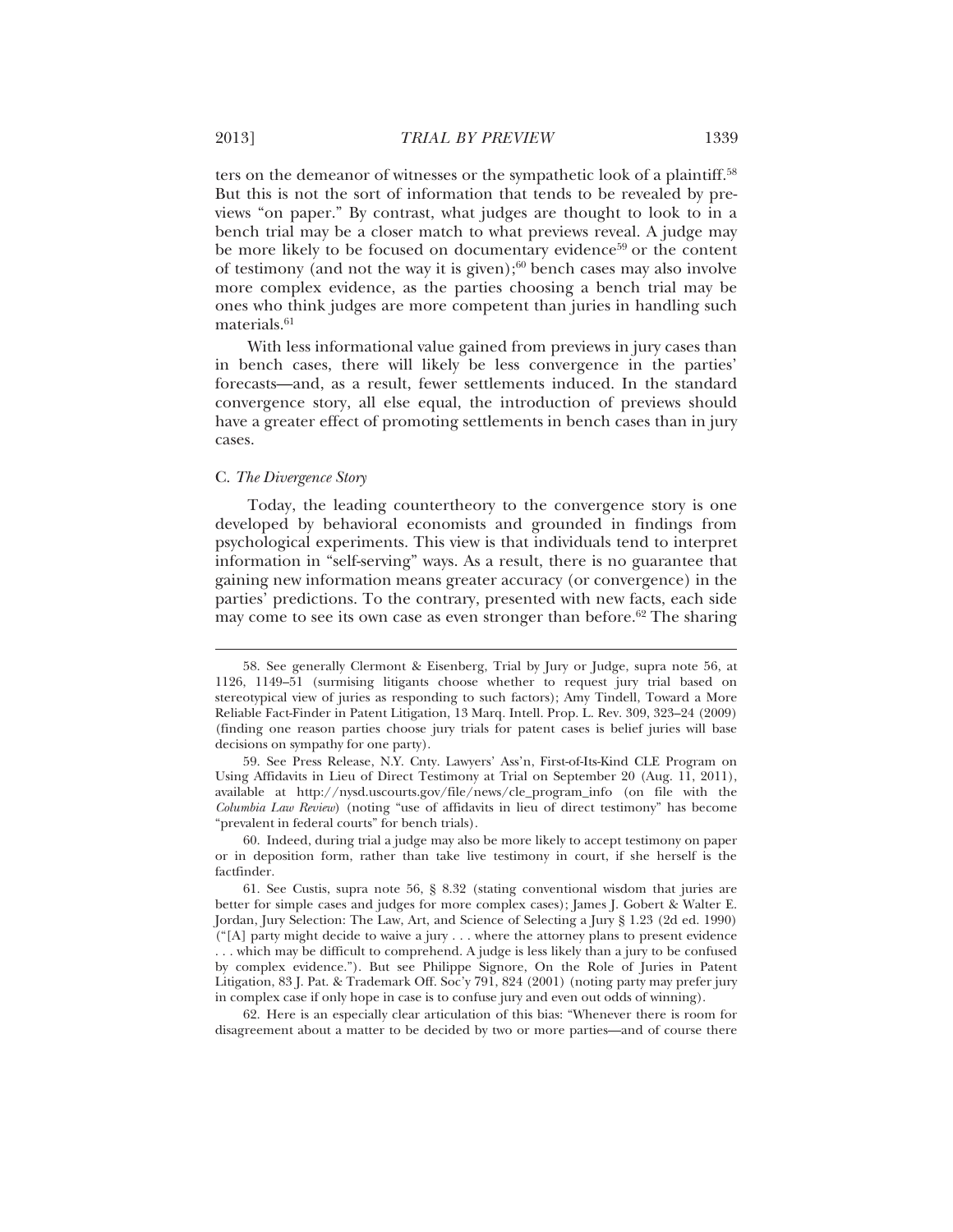of more information before trial can thus cause the parties' expectations to diverge, rather than converge.

1. *More Information, More Trials? —* This upshot may seem strange. Yet the theory finds support in experiments based on litigation and bargaining scenarios, and field research suggests that actual litigators are hardly immune from overconfident predictions. 63 The foundational studies are a pair of experiments by Linda Babcock, Colin Camerer, Samuel Issacharoff, and George Loewenstein, showing that students roleplaying plaintiffs and defendants tended to interpret case materials as favoring their own side; when given more such materials, their expectations diverged, and they settled less often.64 This divergence did not occur, however, with experimental subjects who were *not* told their role (as plaintiff or defendant) until after reading the case materials.<sup>65</sup>

2. *Enhanced Bias in Jury Cases. —* A key variable in this divergence story must be noted. As demonstrated in a recent experiment, selfserving bias has greater effect when the newly gained information allows

64. See generally George Loewenstein, Samuel Issacharoff, Colin Camerer & Linda Babcock, Self-Serving Assessments of Fairness and Pretrial Bargaining, 22 J. Legal Stud. 135 (1993).

often is in litigation as well as elsewhere—individuals will tend to interpret information in a direction that serves their own interests." Christine Jolls, Behavioral Law and Economics, *in* Behavioral Economics and Its Applications 115, 123 (Peter Diamond & Hannu Vartiainen eds., 2007).

<sup>63.</sup> See generally Jane Goodman-Delahunty et al., Insightful or Wishful: Lawyers' Ability to Predict Case Outcomes, 16 Psychol. Pub. Pol'y & L. 133 (2010) (showing overconfidence about own litigation outcomes in sample of over 400 litigators from across United States). For an early demonstration of self-serving bias in interpreting legal policy information (about the death penalty), see Charles G. Lord, Lee Ross & Mark R. Lepper, Biased Assimilation and Attitude Polarization: The Effects of Prior Theories on Subsequently Considered Evidence, 37 J. Personality & Soc. Psychol. 2098 (1979). Other recent experimental work on self-serving bias, based on legal scenarios, includes Tess Wilkinson-Ryan & Jonathan Baron, The Effect of Conflicting Moral and Legal Rules on Bargaining Behavior: The Case of No-Fault Divorce, 37 J. Legal Stud. 315 (2008). Other biases affecting settlement have also received careful attention. See, e.g., Russell Korobkin & Chris Guthrie, Psychological Barriers to Litigation Settlement: An Experimental Approach, 93 Mich. L. Rev. 107 (1994) (hypothesizing psychological effects impact how litigants perceive, understand, and respond to settlement offers).

<sup>65.</sup> See generally Linda Babcock, George Loewenstein, Samuel Issacharoff & Colin Camerer, Biased Judgments of Fairness in Bargaining, 85 Am. Econ. Rev. 1337 (1995). Remarkably, informing parties about self-serving bias "had no impact either on the magnitude of the bias or on settlement"; rather, each side "expected their bargaining counterpart to exhibit the bias but seemed to think that they themselves were immune." Linda Babcock, George Loewenstein & Samuel Issacharoff, Creating Convergence: Debiasing Biased Litigants, 22 Law & Soc. Inquiry 913, 921 (1997); see also Linda Babcock & George Loewenstein, Explaining Bargaining Impasse: The Role of Self-Serving Biases, 11 J. Econ. Persp. 109, 115 (1997) ("When they learned about the bias, subjects apparently assumed that the other person would succumb to it, but did not think it applied to themselves.").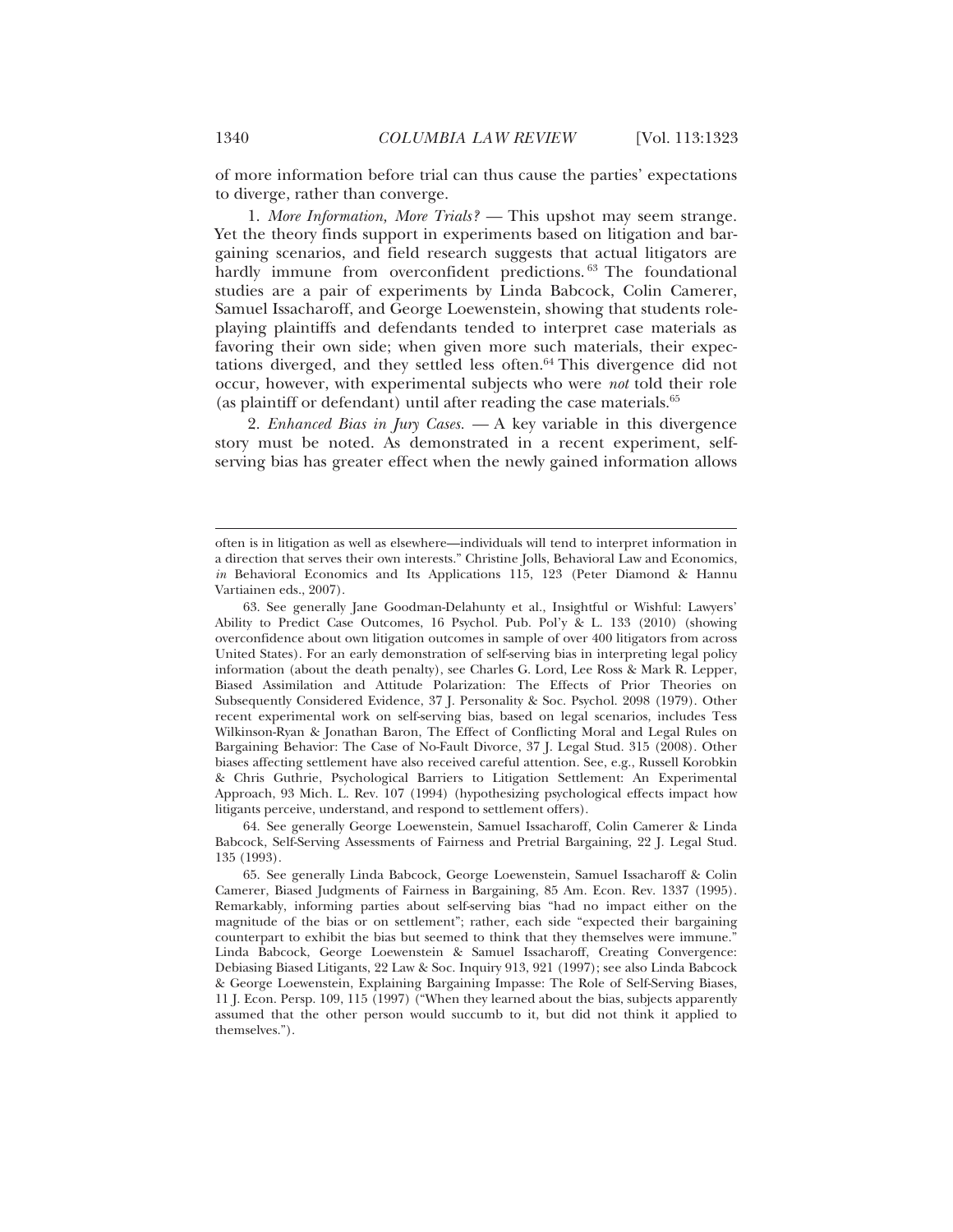for a wider range of interpretations. $66$  And in the present analysis, there may be a wider range of possibilities imaginable for how an unknown future jury (as compared to the known judge in a bench case) will interpret the trial materials being previewed.<sup>67</sup> One factor may be overoptimism about "getting the jury you want," one that will interpret things your way. An attorney may be overconfident about influencing the jury selection process, for instance, which has yet to occur. $68$  (In this context, one might also imagine how the marketing of jury consultants might worsen such excess optimism.) The unknowability of the future audience may thus be a complement that sustains or even enhances each side's bias in interpreting newly disclosed information.<sup>69</sup>

By contrast, it may be more predictable in a bench case what the previewed materials mean for the outcome of the case.70 This is especially true if a signal about the merits is forthcoming from the judge: Nothing quite cures overoptimism like a judge remarking, on the eve of trial, that

George Loewenstein & Don A. Moore, When Ignorance Is Bliss: Information Exchange and Inefficiency in Bargaining, 33 J. Legal Stud. 37, 38 (2004).

67. In a jury case, uncertainty about the future audience produces a range of possible interpretations corresponding to what differing juries might find. For simplicity, suppose that there are two such possible interpretations: a "high" probability of a Plaintiff win, (*PJ*  $+x$ ), and a "low" probability,  $(P_1 - x)$ , where *x* is positive. We can represent the effect of self-serving bias by assuming that the Plaintiff will perceive the "high" probability as the meaning of the preview and the Defendant will perceive the "low" probability. Each party updates its expectations based on a different interpretation (the one more favorable to itself). Because these interpretations are separated by this expectations gap, the parties' expectations will converge less in the jury case than if they were both updating based on a single shared interpretation, as is assumed in the bench case. If the gap is large enough, the parties' expectations will become more divergent; this occurs if  $(P_I + x) - (P_I - x) > P_p$ *Pd.* This characterization of bias follows that of Oren Bar-Gill, The Evolution and Persistence of Optimism in Litigation, 22 J.L. Econ. & Org. 490 (2005).

68. On overconfidence among attorneys with regard to trial outcomes, see supra note 63 and accompanying text.

69. Note that unknowability does not imply uncertainty: Each side could have a selfassured yet also self-servingly biased belief about what the future jury will think of the case. (Relatedly, although risk aversion is bracketed in the present analysis, it is worth noting that risk aversion relates to a given party's uncertainty, and not necessarily to a divergence between the two parties' beliefs.)

70. We can represent this clear meaning, in a bench case, as a single new estimate of the probability of a verdict favoring the Plaintiff, *Pb*. Note that the jury and the judge have very different views, so that the jury's range is not centered on *Pb*.

<sup>66 .</sup> The key to whether information exchange creates convergence or divergence of expectations, we show, is whether the interpretation of the information that is exchanged is straightforward or ambiguous. When the implications of the information are obvious and are not amenable to alternative interpretations, then the sharing of information will tend to produce convergence of expectations and facilitate settlement. However, when there is even a moderate degree of ambiguity about how information should be interpreted, each party will tend to interpret the information in a self-serving fashion, and a sharing of information will often result in a divergence of expectations.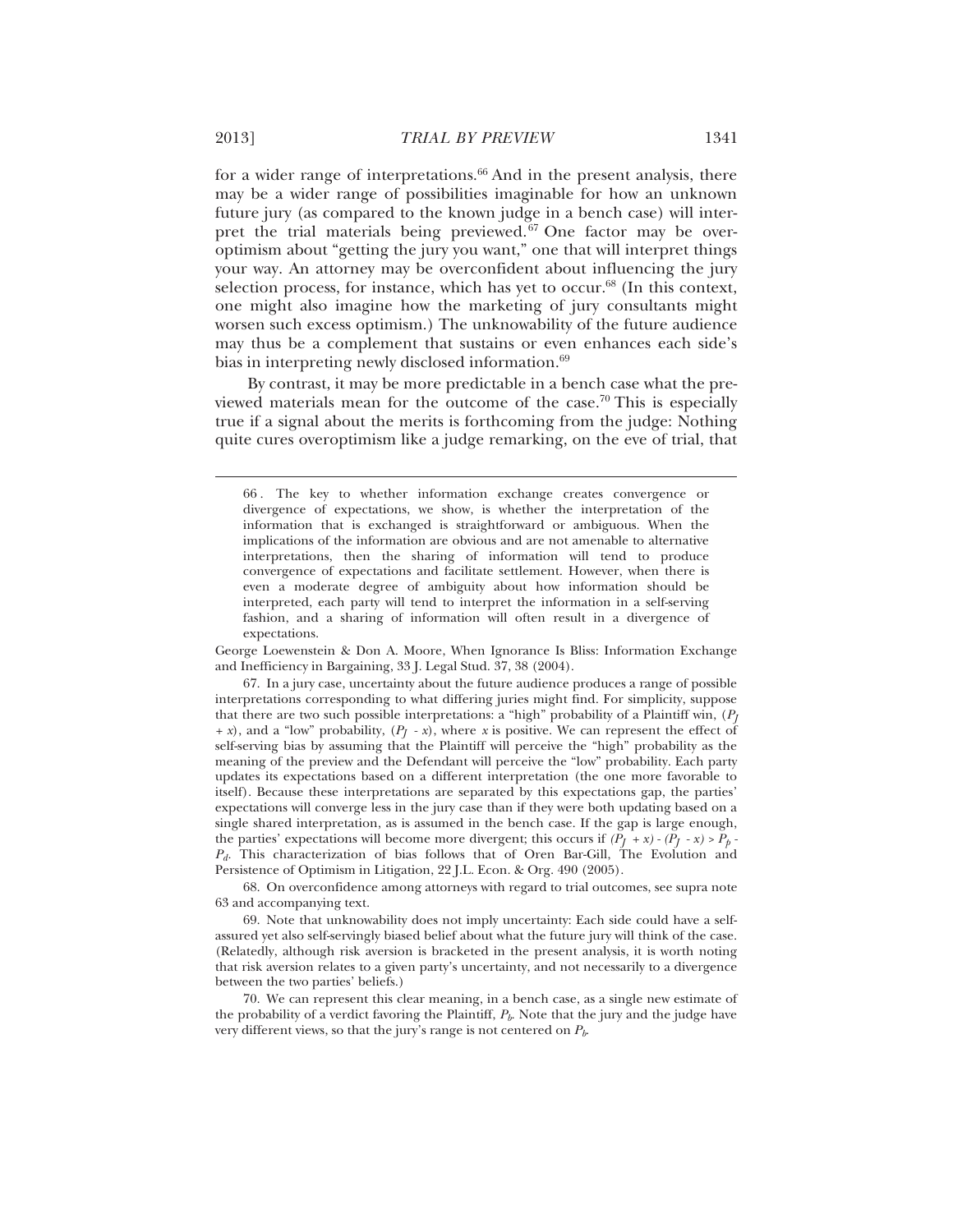in her view the case is a loser.<sup>71</sup> The greater influence of such judicial previews when the judge will be the factfinder (rather than when a jury will be) plays out in the behavioral story as a stronger suppression of preview-induced divergence.

One further question remains. Why would previews cause *less* settlement (and thus more trial), rather than merely delayed settlement? If the identity and the reactions of the jury become clear during the course of trial, wouldn't the case come to settle eventually? The answer lies again in the loss of settlement surplus as the case progresses. Consider the cases that, absent previews, would have settled before trial (at  $t<sub>o</sub>$ ), but not during trial (at  $t_1$ ).<sup>72</sup> With previews, some of these cases may no longer settle at  $t_p$  due to the divergence effect.<sup>73</sup> By the time the jury's reactions become known at trial, however, it will have become too late for settling to be worthwhile. Thus by revealing information at an earlier point, when its meaning is more subject to biased interpretations, previews can ruin the last best chance for settling.

## D. *Predictions of the Combined Theories*

This Part has noted how each of the two competing theories, in separate ways, predicts an asymmetry between bench cases and jury cases in terms of the impact of previews on settlement. In the convergence story, it is because enhanced learning is more likely in the bench cases. In the divergence story, it is because enhanced bias is more likely in the jury cases. The following table summarizes these predictions about the effect of previews on the decision about whether to go to trial.74

<sup>71.</sup> Consider again the judge's remarks in the epigraph, supra text accompanying note 29, and, more generally, the discussion above concerning judicial hints and signals, supra notes 31–35 and accompanying text. Of course, such judicial commentary can occasionally be found in opinions on "checkpoint" motions, such as motions for summary judgment. See, e.g., Picard v. Katz, No. 11 Civ. 3605 (JSR), 2012 WL 691551, at \*1 (S.D.N.Y. Mar. 5, 2012) (offering "brief comments . . . to the parties" including observations "the Court remains skeptical that the Trustee can ultimately rebut the defendants' showing of good faith, let alone impute bad faith to all the defendants," and "too much of what the parties characterized as bombshells proved to be nothing but bombast").

<sup>72.</sup> This is possible when  $P_p J - (c_1 + c_2) < P_d J + (c_1 + c_2)$ , but  $P_p^* J - c_2 > P_d^* J + c_2$ .

<sup>73.</sup> In this characterization of bias, this occurs if  $(P_I + x)J - (c_1 + c_2) > (P_I - x)J + (c_1 + c_2)$ .

<sup>74.</sup> Again, it is worth noting that the binary between bench cases and jury cases is stylized for exposition's sake. Notably, the table reflects that it is of course possible for previews to generate some self-serving bias (and divergence) in a bench case, or some learning (and convergence) in a jury case.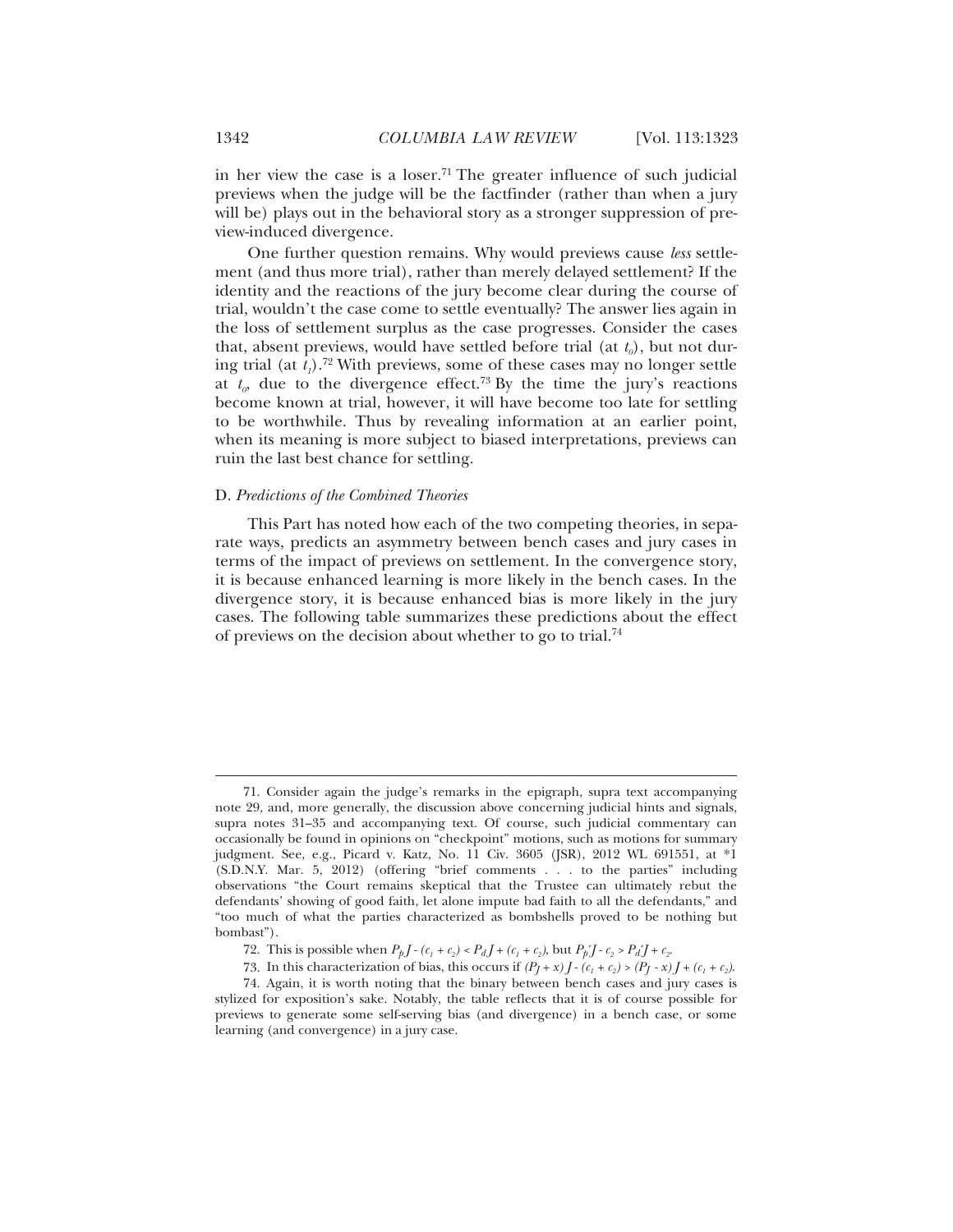|                    | <b>Convergence story</b><br>(Standard theory)                       | Divergence story<br>(Behavioral theory)                |
|--------------------|---------------------------------------------------------------------|--------------------------------------------------------|
| <b>Bench cases</b> | <b>Enhanced learning</b><br>More convergence<br><b>Fewer trials</b> | Some bias                                              |
| ury cases          | Some learning                                                       | <b>Enhanced</b> bias<br>More divergence<br>More trials |

Assessing such predictions using real-world data is necessarily a daunting task, given the complexities of litigants' motivations and the influence of other factors in litigation. It is especially so when competing theories make contrary predictions; if both theories have some truth, then their combined effect may be a wash. Yet the search for empirical clues is eased by the following observation: As the table shows, these two theories both predict a *relative* fall (that is, more of a fall or less of a rise) in bench trials as compared to jury trials. That is, both predict a similar asymmetry in the impact of previews; this asymmetry can thus serve as a useful diagnostic, whether one or the other theory (or both) is at work. Making use of this diagnostic, the next Part reports data from a recent policy experiment in the federal courts suggesting that current preview policies do influence whether cases settle or go to trial.

## II. AN EXPERIMENT IN THE COURTS

The federal courts were in disarray during the 1990s over civil procedure reforms meant to magnify the "previewing" of case materials. Controversy about a new disclosure regime embodied in the 1993 Rules amendments had led some district courts to opt out entirely from the governing provisions.75 Many others opted fully into the regime, putting all the new disclosure rules into effect. 76 Still other districts fell in between, crafting their own variations.<sup>77</sup>

<sup>75.</sup> See Stienstra, supra note 23, at 4–6.

<sup>76.</sup> See id. at 6.

<sup>77.</sup> See id. at 4.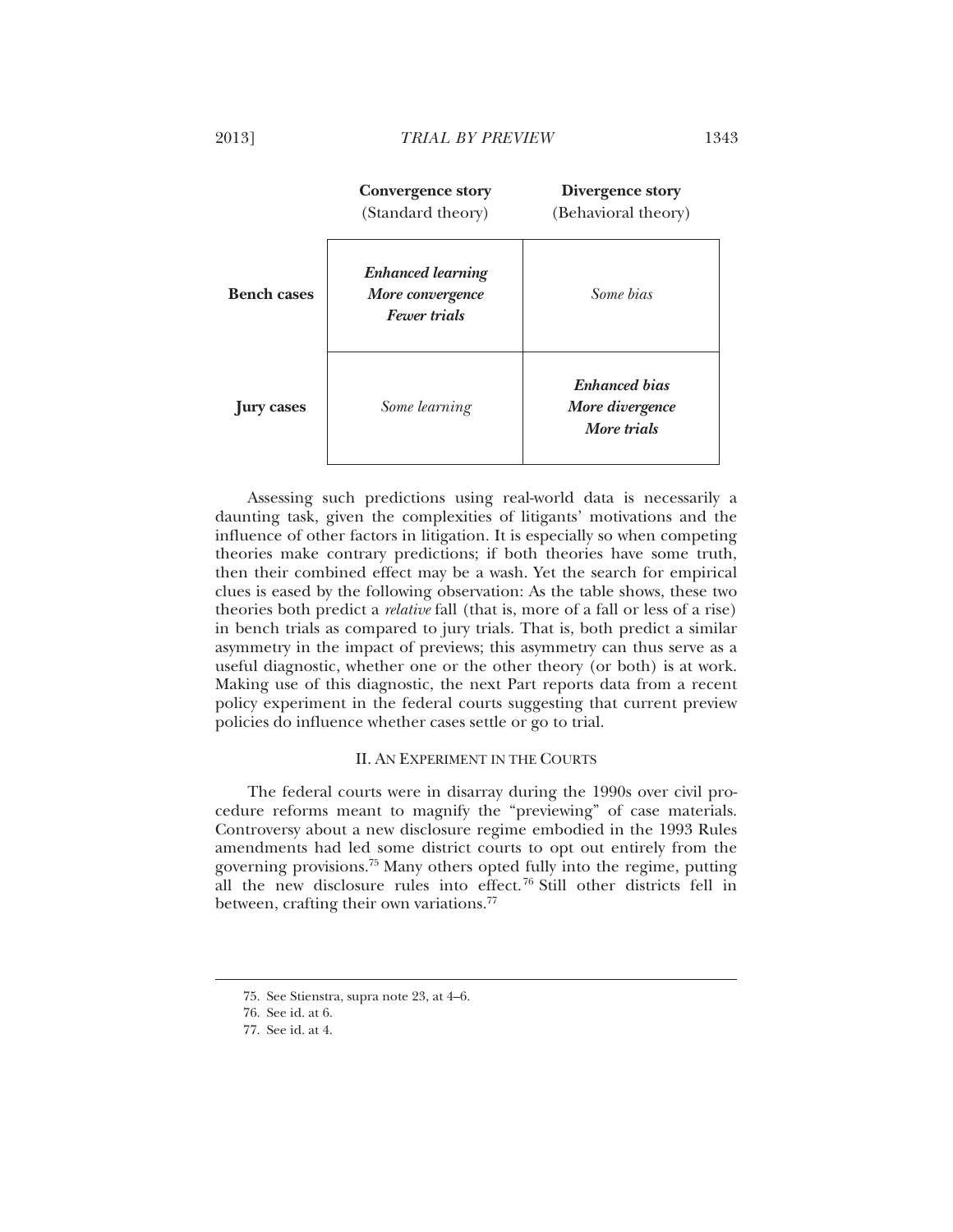Remarkably, such district-by-district customization was actually allowed by the 1993 amendments themselves.78 One reason was to preserve the districts' leeway in experimenting with case management devices. 79 But certainly the rulemakers knew that in some districts resistance to the imposition of these provisions would be fierce. Much of the commentary was highly critical. $80$  There was even a rare dissent in the Supreme Court in promulgating these rules.<sup>81</sup>

By 2000, the rulemakers had decided that enough disarray was enough. A new round of amendments now demanded uniform adherence to the disclosure rules across all federal districts. 82 They eliminated the option to customize: no more opting out, no more local rules deviating from the federal rules, no more contrary standing orders by individual judges. Districts which had opted out (or devised their own policy variations) after the 1993 amendments now had to catch up under the 2000 amendments.

## A. *The Preview Rule: A Natural Experiment*

Among the disclosures newly required are eve-of-trial previews of the sort imagined in the theoretical analysis above. Rule  $26(a)(3)$  requires parties to disclose to all other parties and to the court, generally one month before trial, a list of the witnesses, depositions, and exhibits that

79. See Fed. R. Civ. P. 26 advisory committee's note to 2000 amendment ("The inclusion of the 'opt out' provision reflected the strong opposition to initial disclosure felt in some districts, and permitted experimentation with differing disclosure rules. . . . It was hoped that developing experience under a variety of disclosure systems would support eventual refinement of a uniform national disclosure practice.").

81. Amendments to Federal Rules of Civil Procedure, 146 F.R.D. 401, 507 (1993) (Scalia, J., joined by Souter & Thomas, JJ., dissenting).

82. See Fed. R. Civ. P. 26 advisory committee's note to 2000 amendment ("These amendments restore national uniformity to disclosure practice.").

<sup>78.</sup> Fed. R. Civ. P. 26(a)(1) (1993) (amended 2000) ("Except to the extent otherwise stipulated or directed by order or local rule . . . ."). The commentary on this opt-out provision is vast. For contemporary reactions, see, e.g., Erwin Chemerinsky & Barry Friedman, The Fragmentation of Federal Rules, 46 Mercer L. Rev. 757, 757 (1995) (characterizing contemporary proliferation of "local rules" as putting "central accomplishment of uniform federal rules . . . in serious jeopardy"); Samuel Issacharoff & George Loewenstein, Unintended Consequences of Mandatory Disclosure, 73 Tex. L. Rev. 753, 781 n.72 (1995) (criticizing "balkanization of procedure" enabled by opt-out provision); Lauren Robel, Mandatory Disclosure and Local Abrogation: In Search of a Theory for Optional Rules, 14 Rev. Litig. 49, 51 (1994) (finding "startling the explicit rejection of the uniformity principle in the text of a civil rule regulating lawyers' work").

<sup>80.</sup> See, e.g., Linda S. Mullenix, Discovery in Disarray: The Pervasive Myth of Pervasive Discovery Abuse and the Consequences for Unfounded Rulemaking, 46 Stan. L. Rev. 1393, 1444 (1994) (explaining after reforms "[n]o federal litigator can be confident about what the discovery rules require or permit in any particular federal court"); Charles Alan Wright, Foreword: The Malaise of Federal Rulemaking, 14 Rev. Litig. 1, 11 (1994) (noting reforms "were far too academic and gave too little regard to privileges that the practicing bar and many citizens thought important"); see also supra note 78 (describing other contemporary reactions).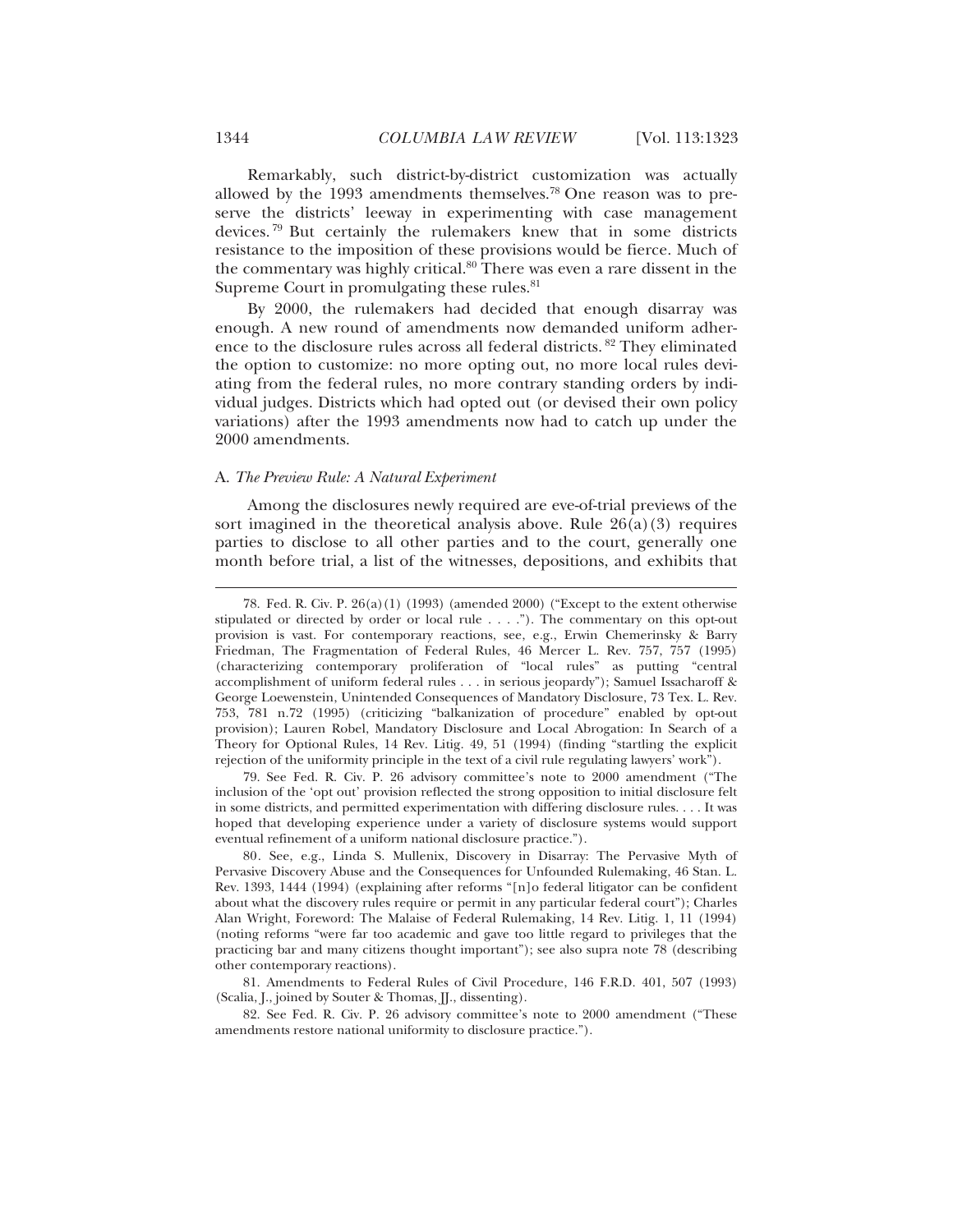they intend to present at trial.83 It also requires them to disclose certain objections that they may raise.84 These requirements are enforced by the threat of waiver.<sup>85</sup>

The staggered adoption of this rule among the federal districts presents a rare chance to assess the impact of such previews. The unusual phasing-in creates a natural experiment: What happened in the lateadopting districts can be compared to what happened in the earlyadopting districts. Specifically, the late-adopting districts were forced into a policy change in 2000 (against their express choice to opt out). But the early-adopting districts faced no such change in 2000, having already begun to comply several years earlier. In the standard terminology of such a difference-in-differences study design, the late adopters can be viewed as the policy-treated (or "treatment") group, and the early adopters as the untreated "comparison" group.

1. *The Storyboard Revealed.* — Several features of this preview rule are worth special emphasis, as they add to the previews' credibility and also make this policy change especially advantageous for study. First, what is revealed by these disclosures differs in nature from what is revealed during discovery. Under this rule, each party must preview for the court and for the other side the evidence it expects to use at trial—to identify witnesses as well as documents, exhibits, transcripts, media, and specific parts of depositions.<sup>86</sup> Moreover, each party is to label separately which of this evidence it is likely to present at trial, as distinguished from what evidence it plans to hold in reserve, to bring in as needed.<sup>87</sup> (Litigators sometimes refer to these as their "will call" and "may call" lists,

<sup>83.</sup> This is not to be confused with "mandatory initial disclosures" under  $26(a)(1)$ , which occur not on the eve of trial but rather at the very beginning of a lawsuit. Fed. R. Civ. P.  $26(a)(1)$ . That rule is intended to guide the discovery process yet to occur, not to preview what each side will present (or object to) at trial.

<sup>84.</sup> Fed. R. Civ. P. 26(a)(3).

<sup>85.</sup> Id.; Fed. R. Civ. P. 37.

<sup>86.</sup> See Fed. R. Civ. P. 26(a)(3)(A)(i)–(iii):

<sup>(</sup>A) *In General*. In addition to the disclosures required by Rule 26(a)(1) and (2), a party must provide to the other parties and promptly file the following information about the evidence that it may present at trial other than solely for impeachment:

<sup>(</sup>i) the name and, if not previously provided, the address and telephone number of each witness—separately identifying those the party expects to present and those it may call if the need arises;

<sup>(</sup>ii) the designation of those witnesses whose testimony the party expects to present by deposition and, if not taken stenographically, a transcript of the pertinent parts of the deposition; and

<sup>(</sup>iii) an identification of each document or other exhibit, including summaries of other evidence—separately identifying those items the party expects to offer and those it may offer if the need arises.

<sup>87.</sup> See id.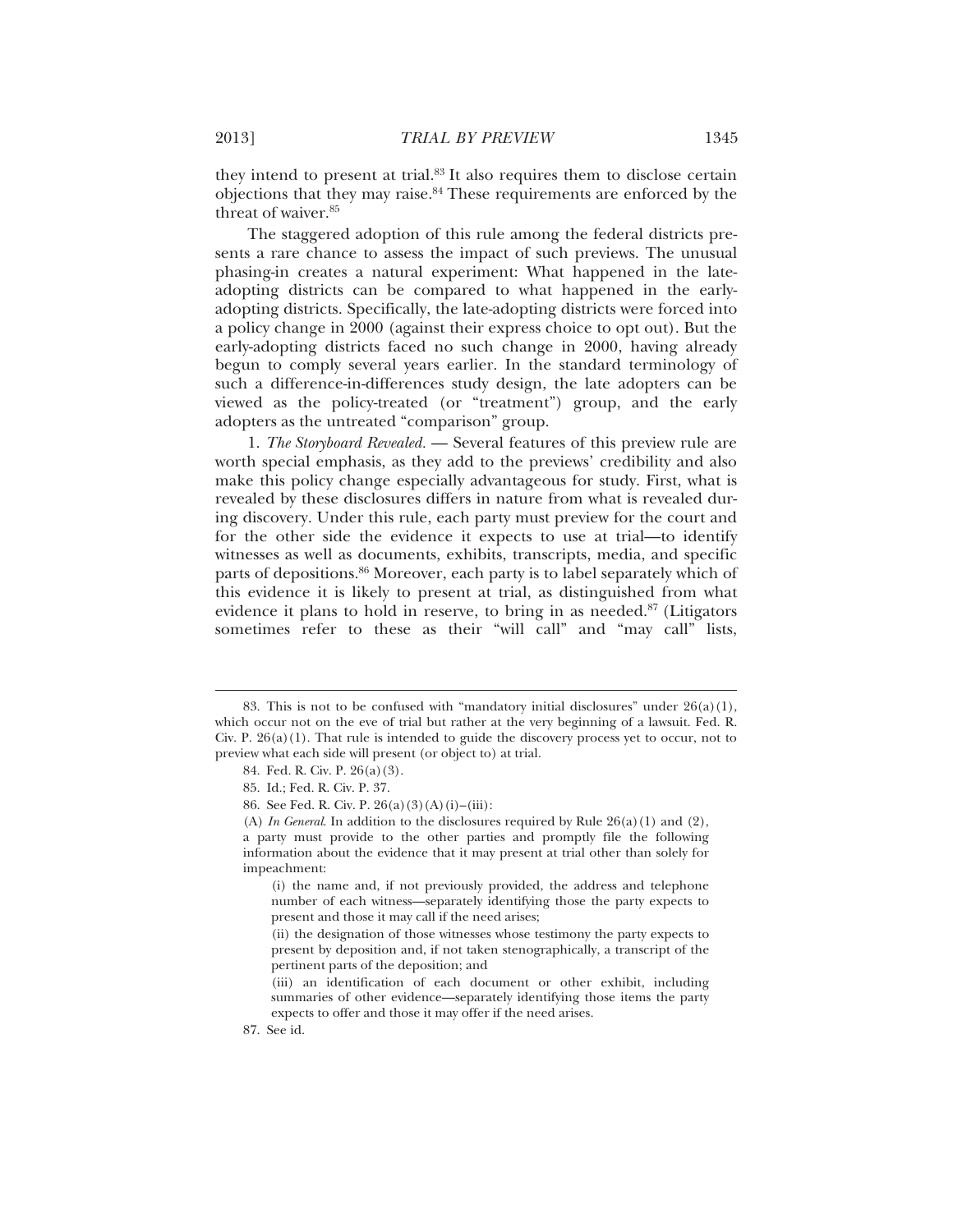respectively.88) Furthermore, based on the other side's disclosures, each side is then required to preview certain objections it might raise at trial to (what it now knows to be) the evidence the other side expects to present.89

Thus the rule requires parties to reveal a kind of higher-order information: not the raw evidence in the case, but rather which pieces of it will likely be used at trial, and how. The value of such revelations comes not from rehashing what discovery has uncovered, but rather from narrowing it down. The parties must identify their potential use of each witness and piece of evidence—whether it is part of their main case, or something they are saving as a possible response to what the other side will do.

What these previews deliver is akin to a storyboard of the narrative each side will be offering at trial: Of the masses of evidence collected and shared, which pieces will be strung together to make the case? To hear litigators explain it, "Seeing the other side's list helps to crystallize what the other side's presentation will focus on."90 As the commentary has noticed, requiring disclosures of this sort may seem unusual within the tradition of an adversarial system, as it closely toes (if not oversteps) the familiar bounds of "mental impressions" or litigation tactics that normally would be protected from discovery and permissibly withheld from the other side. $91$ 

2. *Judicial Engagement.* — The audience for these previews includes not only the parties, but also the judge. This increases the previews' impact and sets them apart from discovery and other earlier disclosures. Discovery does not involve the judge unless and until something goes wrong, and as a general matter, other similar disclosures may not be filed

<sup>88.</sup> See, e.g., 20 Charles Alan Wright & Mary Kay Kane, Federal Practice and Procedure § 86 (2d ed. 2011).

<sup>89.</sup> See Fed R. Civ. P. 26(a)(3)(B):

*Time for Pretrial Disclosures; Objections*. Unless the court orders otherwise, these disclosures must be made at least 30 days before trial. Within 14 days after they are made, unless the court sets a different time, a party may serve and promptly file a list of the following objections: any objections to the use under Rule 32(a) of a deposition designated by another party under Rule  $26(a)(3)(A)(ii)$ ; and any objection, together with the grounds for it, that may be made to the admissibility of materials identified under Rule  $26(a)(3)(A)(iii)$ . An objection not so made except for one under Federal Rule of Evidence 402 or 403—is waived unless excused by the court for good cause.

<sup>90.</sup> James W. Quinn and David J. Lender, Countdown to Trial, Litigation, Spring 2011, at 34, 36.

<sup>91.</sup> See 8 Charles Alan Wright, Arthur R. Miller & Richard L. Marcus, Federal Practice and Procedure § 2026 (3d ed. 2010) (noting rule calls "for revelation of material that might be regarded in important senses as based on counsel's opinion work product").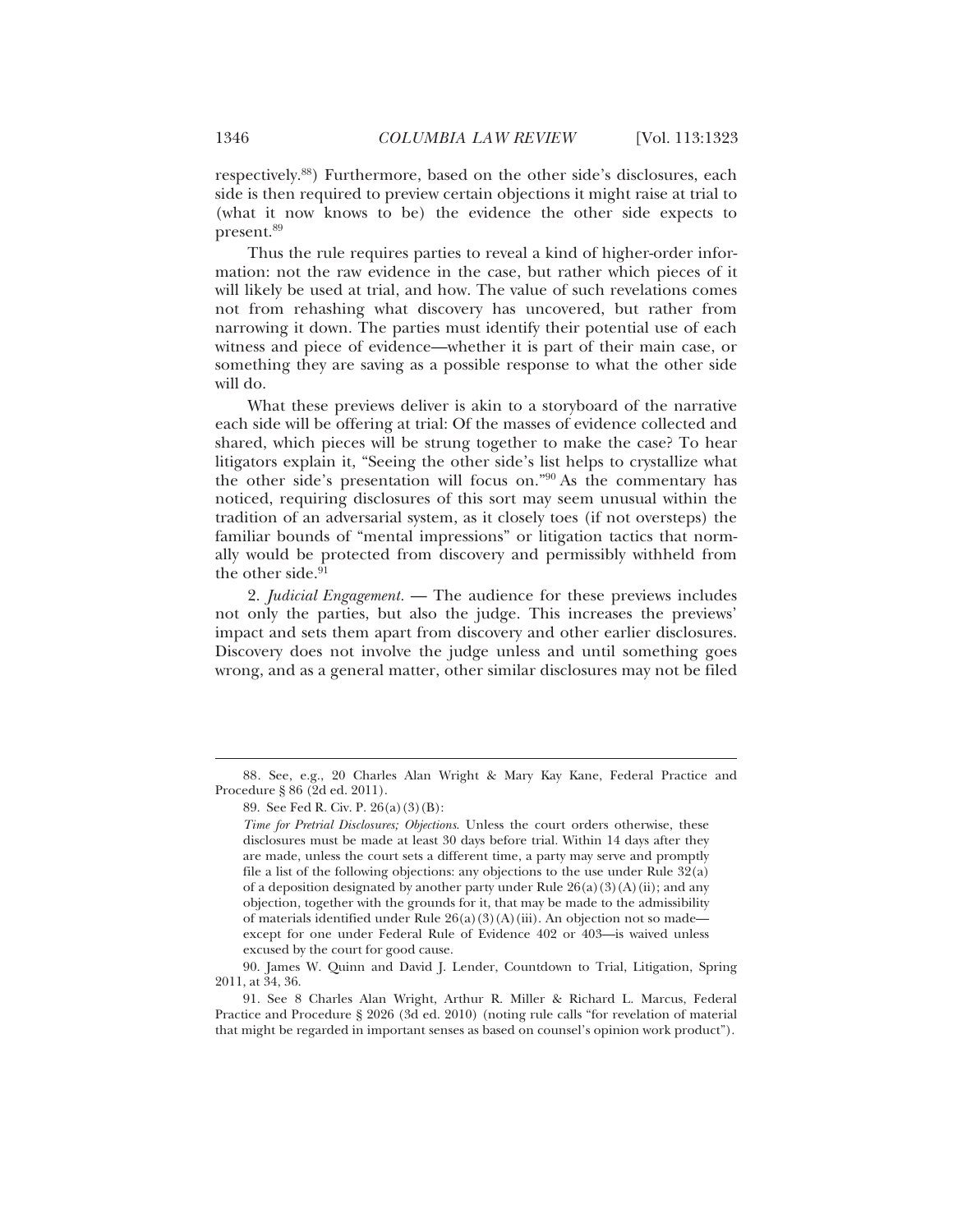with the court.<sup>92</sup> By contrast, the eve-of-trial previews under Rule  $26(a)(3)$  are also presented to the court,<sup>93</sup> and they may well be a focus of discussion at the final pretrial conference.94

Knowing that the disclosures must be filed with the court means less room for inadequate compliance. The parties cannot simply agree among themselves to ignore or downplay this requirement. Conversely, this preview scheme is also not something the parties could easily choose to do voluntarily. The fact that the court will receive and review the filings in the first place adds credibility to both the basic and the higherorder information revealed. "This is our trial strategy" is harder for one side to communicate credibly to the other side in the absence of court involvement. It takes a judge to enforce the later exclusion of withheld evidence or waivers of objections.

Judicial involvement also helps protect against overdisclosure. No doubt some parties would seek to dilute the precision of disclosures by listing every witness imaginable, but in the case of these eve-of-trial previews, there are built-in incentives to provide focus, not fog. The dominant reason is the presence of the judge: Parties know that these disclosures will likely be reviewed by the judge, especially if the other side makes anticipatory objections. Overdisclosing could lead to disfavor from the judge; it will be transparent as a tactic (at least by trial time), and the judge herself may have used the disclosures in scheduling and preparing for the trial.<sup>95</sup>

Most important is what the judges actually do with these previews. The judge will take note of the potential objections that the rule requires parties to announce; the judge may even begin to rule on these objections (if contingently) before trial. The judge may also instruct the parties as to which issues are to be focused on during trial and which other facts should be left uncontested. The judge may further hold a "rehearsal for the trial," in effect, based on the previews. $96$  As noted in previous sections, these forms of judicial involvement can yield useful

<sup>92.</sup> See Fed. R. Civ. P. 5(d) ("But disclosures under Rule 26(a)(1) or (2) and the following discovery requests and responses must not be filed until they are used in the proceeding or the court orders filing.").

<sup>93.</sup> See Fed. R. Civ. P. 26(a)(3) ("[A] party must provide to the other parties and promptly file the following information about the evidence that it may present at trial other than solely for impeachment.").

<sup>94.</sup> See Civil Litigation Management Manual, supra note 32, at 100–06 (advising judges on preparing for and conducting final pretrial conference, including engaging with parties' proposals of exhibits, witnesses, and objections, and explaining "final pretrial conference presents one last opportunity to discuss settlement with counsel and the parties, who may now realize for the first time the actual burdens going forward").

<sup>95.</sup> A further reason not to overdisclose is that what a party lists can constrain what that same party can itself object to; each side may be barred from objecting to witnesses or materials (listed by the other side) which it too has listed.

<sup>96.</sup> Civil Litigation Management Manual, supra note 32, at 100.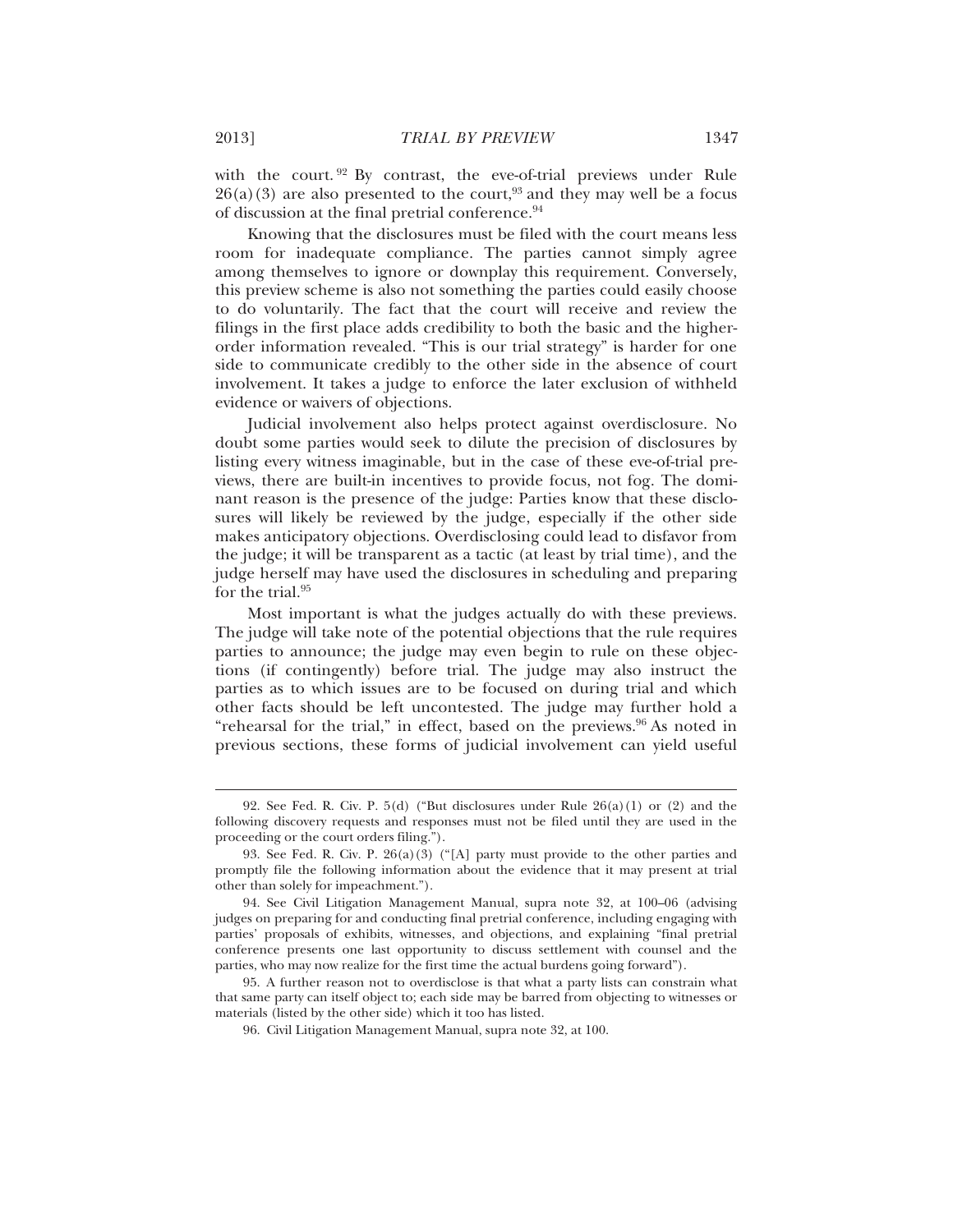clues or even direct answers for the parties about the likely outcome of trial.

3. *Late-Stage Previews.* — The higher-order information that these previews provide tends to be less available at earlier stages. On the eve of trial, what will be contested is well known; issue formation is virtually complete. The raw evidentiary materials have been pored over, and the parties have at least started to craft their trial strategies. Even if earlier exchanges of information might have occurred (for instance, in mediation or through discovery), these previews on the eve of trial are likely to deliver meta-information that would not have been known or revealed before. And then there is a pragmatic boost to the fullness of disclosure: At this late stage, there are fewer excuses for failing to anticipate what one "expects to" use at trial or what one might object to; the parties cannot expect quite as easily to dodge waivers of undisclosed evidence or objections.

4. *Choosing to Opt Out.* — Notably, the option in 1993 for individual districts to customize (or opt out of) the new rules was apparently intended for another rule about another type of disclosure—"initial disclosures" at the start of a lawsuit, meant to guide discovery, not trial.<sup>97</sup> It is far from clear that the rulemakers meant for customization to be an option for the eve-of-trial preview rule as well. The enabling language, "[e]xcept to the extent otherwise stipulated or directed by order or local rule," only appeared in Rule  $26(a)(1)$ , the initial disclosure provision, and not in Rule  $26(a)(3)$ , the preview rule examined here.<sup>98</sup> Nonetheless, a small number of districts creatively interpreted this option as covering the latter as well.<sup>99</sup> One might view their choice to opt out of the preview rule as reflecting an objection to the new requirement, rather than simple inertia or a bias in favor of the status quo (indeed, some adopted variations on other disclosure rules, while opting out of this one100). It also suggests the degree of imposition on these opt-out

<sup>97.</sup> This is apparent in the way the 1993 rule was written. See Fed. R. Civ. P. 26(a)(1)  $(1993)$  (amended 2000) (including opt-out provision in Rule  $26(a)(1)$  on initial disclosures); see also Fed. R. Civ. P. 26 advisory committee's note to 2000 amendment (describing opt-out provision as directed at "initial disclosures" under Rule  $26(a)(1)$ , not pretrial disclsoures under Rule 26(a)(3)).

<sup>98.</sup> Fed. R. Civ. P. 26(a)(1) (1993) (amended 2000). Prior work has addressed the impact of adoption of this other disclosure rule, also making use of variation in the timing of adoption across jurisdictions. See Kuo-Chang Huang, Mandatory Disclosure: A Controversial Device with No Effects, 21 Pace L. Rev. 203, 242–64 (2000) (using variation in  $26(a)(1)$  in study concluding "mandatory disclosure neither expedites the litigation process nor promotes the trial rate"); see also Hayashi, supra note 44, at 49–50 (also making use of variation in  $26(a)(1)$  initial disclosure rule). These studies do not address the  $26(a)(3)$  previews studied here, which differ in nature, timing, and purpose.

<sup>99.</sup> See Stienstra, supra note 23, at 10–28 (listing districts that opted out of Rule  $26(a)(1)$  and  $(3)$ ).

<sup>100.</sup> As noted below, for instance, the Central District of California adopted a modified version of Rule  $26(a)(1)$ , while opting out of Rule  $26(a)(3)$ . See id. at 10.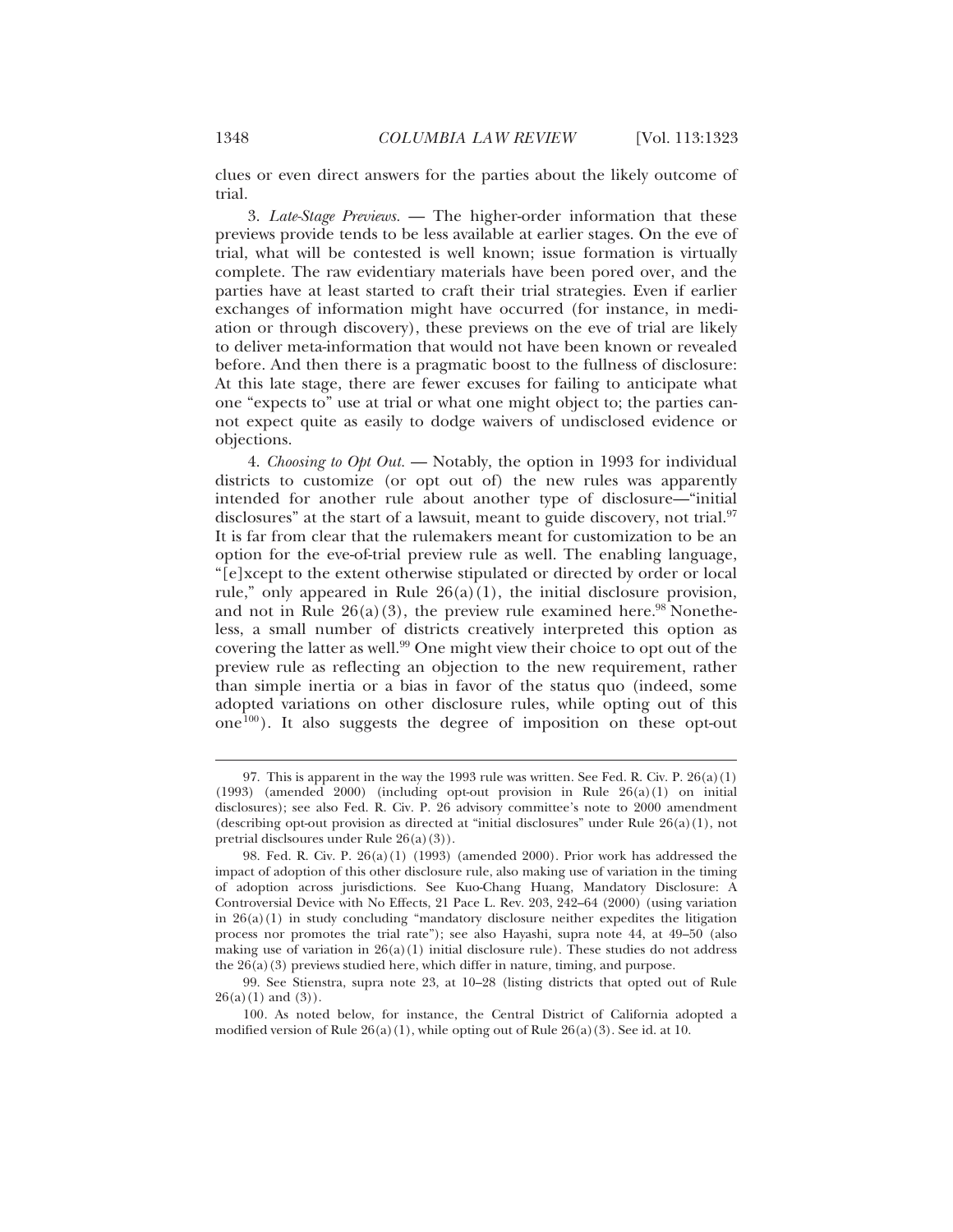districts in 2000, when national uniformity was imposed and they were forced to catch up.

## B. *Detecting the Preview Effect*

This study's empirical strategy compares (1) the early adopters, those district courts that adopted the new preview rule during the first phase of reform, against (2) the late adopters, those districts that were forced to adopt the rule in late 2000, after initially opting out. It begins by focusing on one particularly "clean" and well-matched pair of districts in California. Then it expands the analysis to include other regional comparisons.

Civil lawsuits in the broad private law categories of contracts, property, and torts form the sample for this analysis. This sample is well diversified in subject matter and thus should be less vulnerable to shocks in any one area of law.101 The topics range widely, from product liability to copyright to banking and commerce. Cases in which the U.S. government is a party are omitted because governmental litigation is often subject to atypical approaches to settlement.102 Roughly speaking, the sample used here corresponds to lawsuits typical in the common imagination: an individual suing a hospital for medical malpractice, or insurers suing each other regarding an industrial accident, or a creative artist suing for copyright violations.

1. *Data and Limitations.* — This study uses administrative data from the U.S. federal courts, as collected and publicly distributed by the Administrative Office of the U.S. Courts (AO). The study window is from 1996 to 2005, five years on either side of the policy change in 2000.103 These AO data are a standard resource for researchers studying the federal justice system. The problems with these datasets are well documented,104 and this study takes care to avoid those pitfalls. Some shortcomings are unavoidable, however. Most notably, there is no reliable

<sup>101.</sup> Categories especially vulnerable to time shocks (asbestos and other class actions, securities litigation, and foreclosures or condemnations) are omitted.

<sup>102.</sup> The anomalous nature of the federal government as a party in a case (for purposes of studying settlement decisions) is documented and used as part of the empirical strategy in Theodore Eisenberg & Henry Farber, The Government as Litigant: Further Tests of the Case Selection Model, 5 Am. L. & Econ. Rev. 94 (2003).

<sup>103.</sup> The early adopters implemented the rule by 1996. The "statistical years" in which these data are organized, and which this study follows, run from October to September (so that "2000" runs from October 1999 to September 2000).

<sup>104.</sup> See, e.g., Theodore Eisenberg & Margo Schlanger, The Reliability of the Administrative Office of the U.S. Courts Database: An Initial Empirical Analysis, 78 Notre Dame L. Rev. 1455, 1467–88 (2003) (noting various inaccuracies in AO dataset); Gillian K. Hadfield, Where Have All the Trials Gone? Settlements, Nontrial Adjudications, and Statistical Artifacts in the Changing Disposition of Federal Civil Cases, 1 J. Empirical Legal Stud. 705, 706–10 (2004) (noting difficulty of characterizing case dispositions as either settlement or nontrial adjudication, due to inconsistent coding in AO database, among other problems).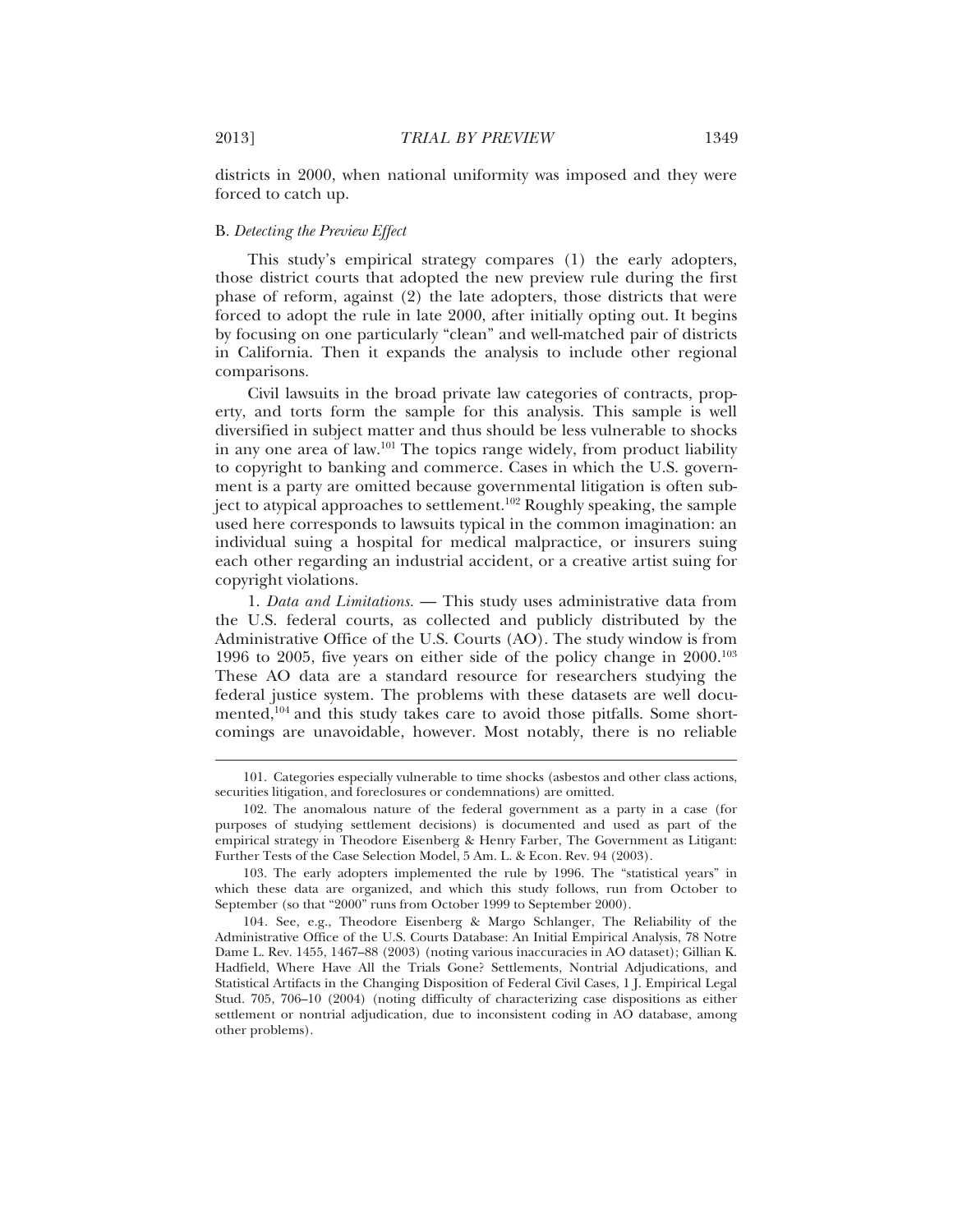measure of settlements in the AO data, as an audit study by Gillian Hadfield has shown.105

Fortunately, what *is* reliable in the AO data is the set of variables identifying whether a case reached a verdict in a bench or jury trial.<sup>106</sup> This variable, of course, is useful as a measure of the number of cases completing trial without settling. Moreover, it is broken down by bench verdicts versus jury verdicts. And this outcome measure is especially sensible in the present context as a way of capturing changes in parties' choices about whether to settle or go to trial: Given that the rule change in this policy experiment is one that affects the parties very shortly before trial, *after* motion practice is generally finished, there is less of a worry that observed changes in this outcome variable reflect changes in pretrial adjudication being prompted by the previews—and more confidence that it is measuring changes in the parties' choices on the eve of trial.

One difficulty, however, with studying civil cases during this time period is the strong and general declining trend in civil trials across the federal courts—that is, the "vanishing trial" phenomenon. 107 The percentage of filed civil cases that reach a trial of any kind is under five percent throughout the period; these trial rates start off low, and fall even lower.108 This poses a serious limitation: Due to the infrequent occurrence of trials, the outcome measures in this study are quite noisy. This noise in turn makes the underlying parameters harder to estimate with precision. This problem is compounded by the small number of districts suitable for use in the analysis.

In short, there are not many districts to work with, and the data are noisy within each district. To an extent, the design of the analysis can help to improve precision, given these external limitations. For instance, the use of fixed effects can control for time-specific factors, such as shared trends or the impact of uniform policy changes.<sup>109</sup> Other background factors can be implicitly accounted for by running separate analyses for the different regional groupings of districts, by forming the

<sup>105.</sup> Hadfield, supra note 104, at 716–17.

<sup>106.</sup> Hadfield explains:

Counting trials as those in which a judgment was reached during or after a bench or jury trial ostensibly corresponds with the disposition coding 'jury verdict,' 'court trial,' or 'directed verdict,' and would appear to avoid the problem of counting as a 'trial' any contested evidentiary hearing. This will be of interest if we want to assess the rate at which cases are finally adjudicated by a trial.

Id. at 712.

<sup>107.</sup> See generally Galanter, Vanishing Trial, supra note 14 (coining term "vanishing trial"); see also infra note 135 and accompanying text (describing phenomenon).

<sup>108.</sup> See Galanter, Vanishing Trial, supra note 14, at 461 (noting from 1985 to 2004 cases "disposed of by trial" had fallen from 4.7% to 1.8%).

<sup>109. &</sup>quot;Fixed effects" here refers to the inclusion of dummy variables for the year of the data point.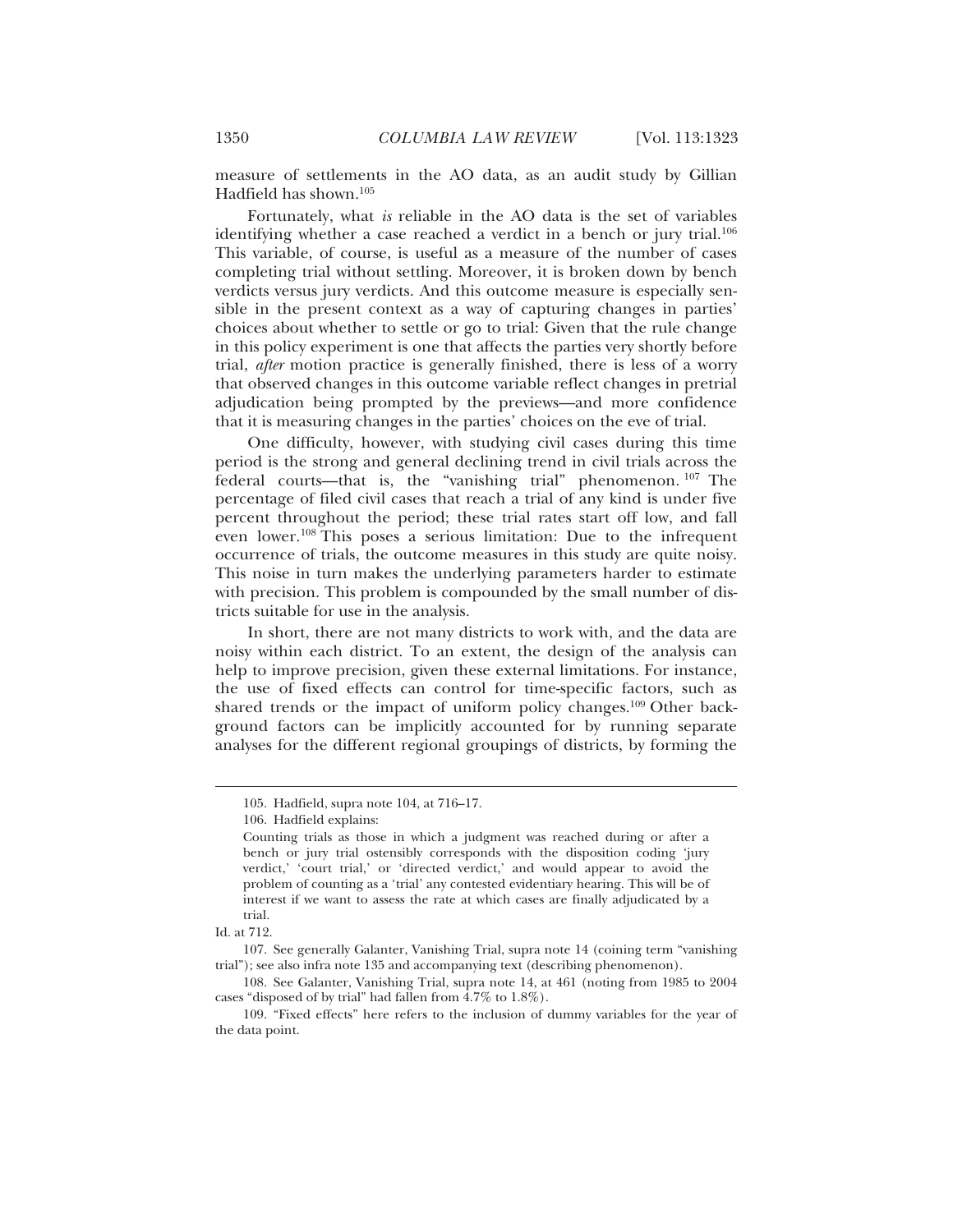comparison groupings with care, by focusing only on a well-chosen set of case categories, and by focusing on a time period closely surrounding the policy discontinuity. Nonetheless, this study is limited to reporting essentially comparisons of means.

Finally, a point that may be self-evident but bears emphasis: These data are used to assess average effects of adopting the preview rule, and not the effect of the use of previews in any individual case. It is not assumed, of course, that such previews are influential in every case,<sup>110</sup> nor that every case reaching the eve of trial in any given district involved the use of evidentiary previews after the policy change.<sup>111</sup> Cases vary, and if previews were unrevealing in some cases in the sample, or if some cases did not adhere to the rule, then the data presented here would be in a sense diluted—that is, these measures would understate the "true" impact of previews in those cases where they *are* used and *do* reveal new information.<sup>112</sup>

2. *Observing the Asymmetry.* — An intuitive and straightforward measure is used to capture differential changes (if any) between bench cases and jury cases: the ratio of bench verdicts to jury verdicts. This outcome is measured in a given district in a given year. Table 1 in the Appendix presents, in the right column, the summary statistics for this basic measure.<sup>113</sup>

One main advantage of using this relative measure is worth emphasizing. Because the standard and behavioral stories predict opposite effects on the choice to go through with trial, simple measures of trial rates may mask the policy's impact: The net of strong competing effects of similar sizes may be observationally indistinguishable from weak effects.114 (Note that the simple trial rates are also presented below,

<sup>110.</sup> Among other reasons, as previously noted, similar previewing may already have occurred at earlier "checkpoints" in litigation. And quite obviously, cases also vary in how much they turn on legal, as opposed to factual, questions; in the nature and extent of the previewed materials; in the degree of judicial engagement with those materials; in the costs of going to trial; and in numerous other ways related to the potential influence of the preview rule.

<sup>111.</sup> To be clear, there is no implicit assumption that the comparison districts were using previews in every case; in this difference-in-differences framework, the assumption is instead that the comparison districts did not change their use of previews at the time of the mandatory catching-up by the policy-treated districts. The parallel assumption as to the policy-treated districts is that they increased their use of evidentiary previews as a result of the mandatory rule, and not that they had never used any form of previewing before the policy change or that they began using previews in every case after the policy change.

<sup>112.</sup> Alternatively, one might see these factors as making it less plausible that the presented data *overstate* the impact in such cases. The same goes for the possibility that the treated districts were already using some forms of previewing before the policy change.

<sup>113.</sup> See infra Table 1. All numbered tables and charts are contained in the Appendix.

<sup>114.</sup> That is, measuring changes in trial rates due to the policy change will show only the net effect of the competing forces. The policy may have a large effect through both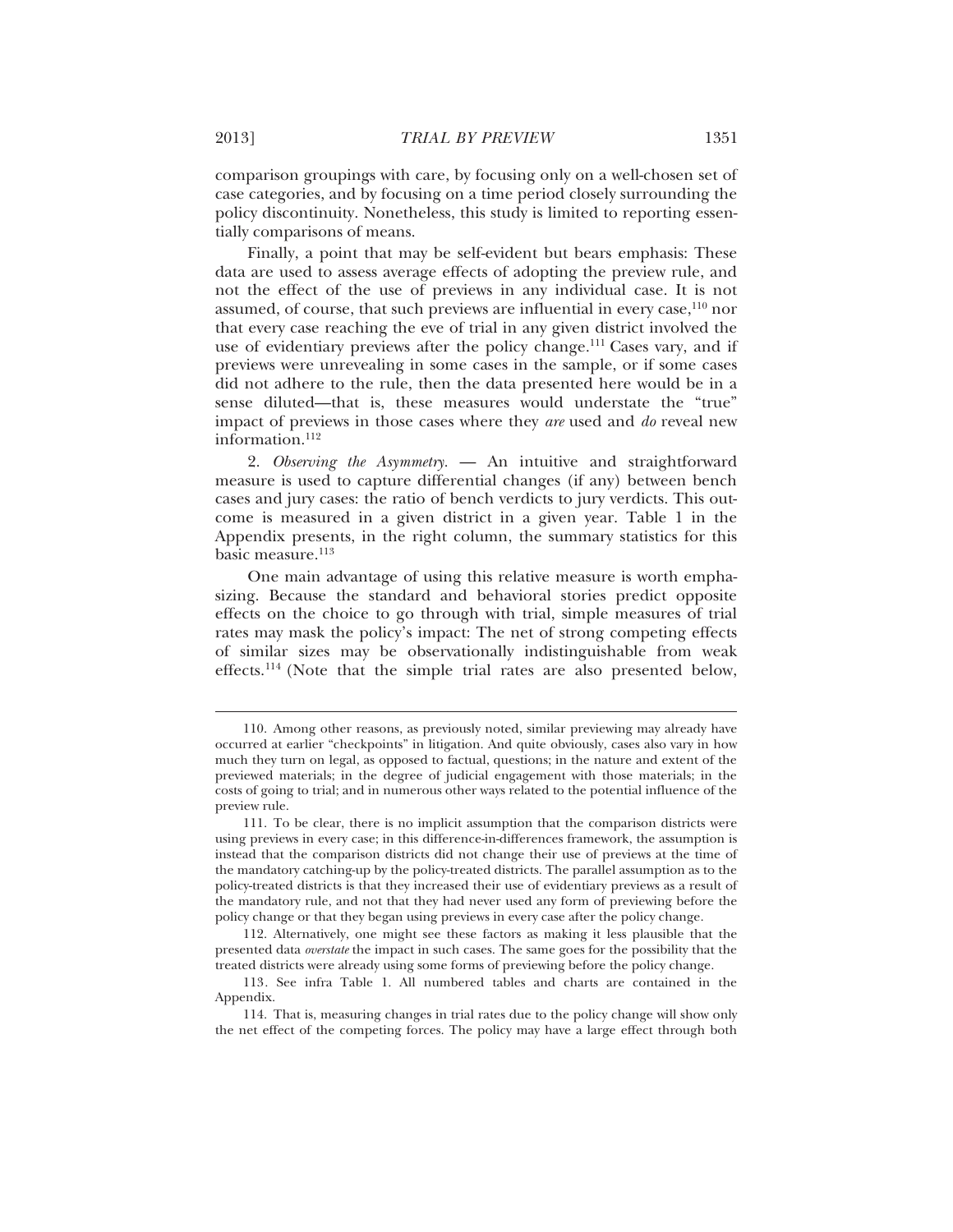nonetheless.) By contrast, as Part I explains, the two effects contribute to the bench-jury *asymmetry* in the same direction, rather than tending to cancel out.115 The relative measure can thus serve as a diagnostic for whether the preview rule is affecting settlement behavior, even if both of the opposing theories carry some truth and are thus exerting competing effects. (In addition, this relative measure also offers a more technical advantage: Even though the numbers of both bench trials and jury trials are falling over time, their ratio is in a sense a "normalized" measure, roughly invariant to the overall decline.<sup>116</sup>)

Yet some limitations of the sample cannot be avoided. Trials have become somewhat rare events in the federal courts, and their number even in the larger districts is very small (as seen in the summary statistics in Table 1). The outcome measures are noisy, whether in the form of simple trial rates or a relative measure. Aggregating larger groups of districts is one workaround, though it sacrifices the attractiveness of certain natural comparisons (such as districts within a circuit). Detailed below are comparisons representing a range of options along this matchingversus-size tradeoff.

3. *The Cleanest Comparison.* — Amid the messy variety of the customizations among the districts after the 1993 reforms, one well-matched pair of districts is available for study that offers an especially "clean" test. The judicial district encompassing Los Angeles, the Central District of California (CDCA), opted out of the preview rule.117 Its adjacent neighbor, the Northern District of California (NDCA), encompassing San Francisco, was an early adopter of the rule.<sup>118</sup> They are both urban districts; they are of course in the same state as well as the same regional circuit (the Ninth Circuit); and they had similar caseloads per judge at the time of the study. $119$ 

A further feature makes them a uniquely useful pairing to study. Focusing on them minimizes a possible complication. Recall that the new regime introduced in 1993 also included the "initial disclosure" rule. The content of this rule changed between the 1993 and the 2000 phases of reforms, but as it happens, the customized variant that both CDCA and NDCA chose for themselves (after opting out of the 1993 version) was a close approximation of the national version that came to be uniformly

the standard and the behavioral stories, but if these competing effects are roughly equal, the empirically observed effect may appear to be zero.

<sup>115.</sup> See supra Part I.D (summarizing asymmetry).

<sup>116.</sup> As a within-district ratio, the measure is also scale-invariant (as are trial rates) to the size of the districts being considered.

<sup>117.</sup> Stienstra, supra note 23, at 10.

<sup>118.</sup> Id. at 11.

<sup>119.</sup> See Ninth Circuit United States Courts 2002 Annual Report 71–72 (2002), available at http://www.ce9.uscourts.gov/publications/AnnualReport2002.pdf (on file with the *Columbia Law Review*) (reporting caseload measure of 534 per judgeship for CDCA and of 504 for NDCA).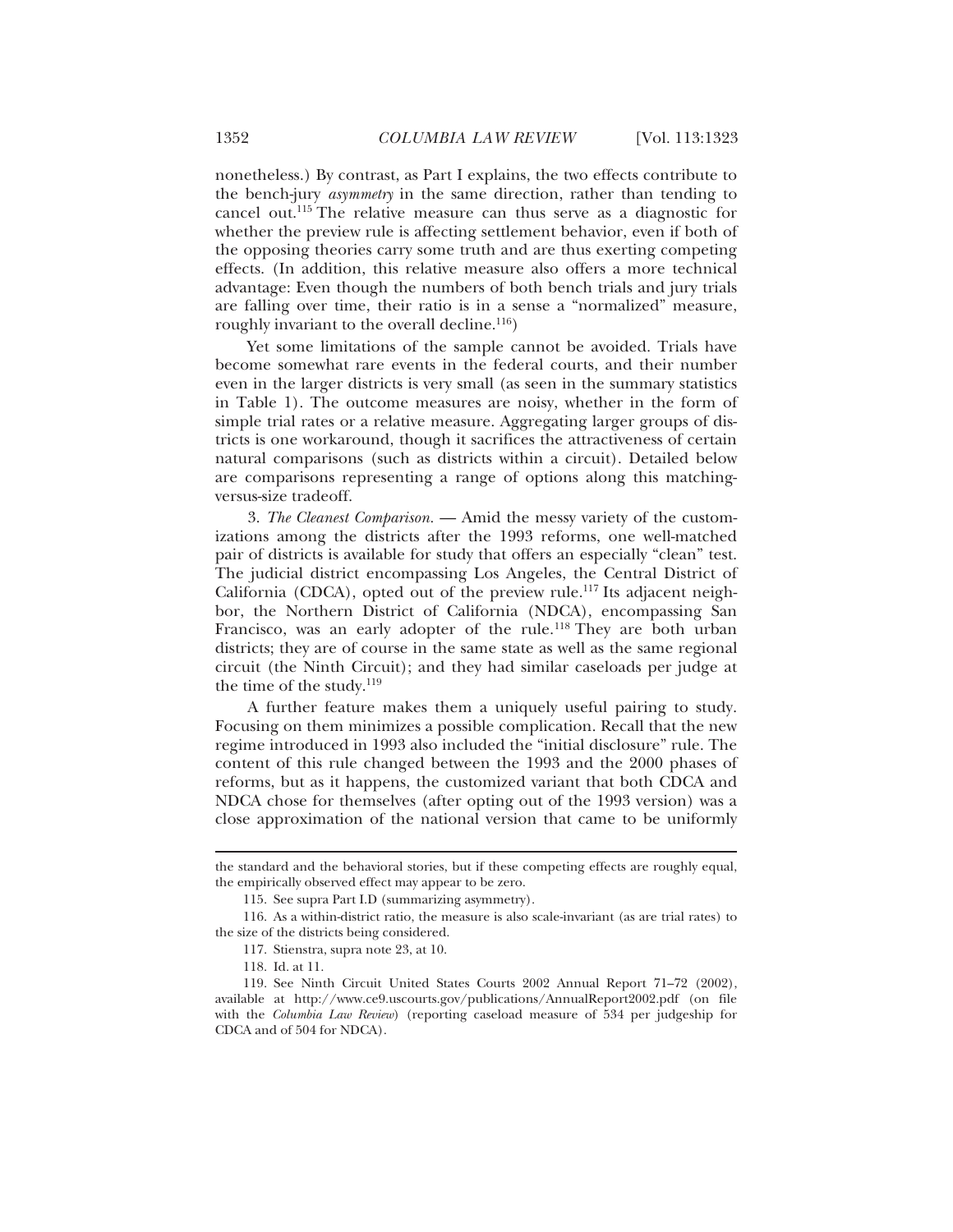required in 2000.120 As a result, in 2000, when nearly all other districts faced a significant change of some kind in their "initial disclosure" policies (whether they had opted in or out in  $1993$ ),<sup>121</sup> both CDCA and NDCA largely escaped this extra policy shock.

4. *Further Comparisons.* — Broadening the study sample to include other districts is useful as a check on this central comparison. Several geographic groupings of other late-adopting and early-adopting districts are described below; they aim to balance the need for greater sample size with the need for comparability. Chart 1, in the Appendix, lists the districts that form each of the selected groupings. (The tables are also organized to correspond to this chart.) There are two sets of natural groupings: The first extends the comparison between CDCA and NDCA to include other neighboring districts. A second natural grouping is found in the New England area, where three districts (Maine, Rhode Island, and the Northern District of New York) were late adopters affected by the "catch-up" mandate in 2000.

a. *California.* — Aside from CDCA, there is another late-adopter district in California: the Eastern District (EDCA), which contains Sacramento.122 Adding EDCA to the "treated" group increases the sample size. But doing so also entails some drawbacks: EDCA does not have the advantage that CDCA and NDCA have of having anticipated the 2000 version of the "initial disclosure" rule. It also had a somewhat higher perjudge caseload than the other two. Moreover, as it is a small district, its statistics on outcomes are noisier.<sup>123</sup> (Such are the tradeoffs of expanding the sample.)

Taking the "treated" group to be CDCA and EDCA combined, a very natural comparison group would be the two remaining California districts, the NDCA and the Southern District (SDCA), which encompasses San Diego. Although this California-only comparison is intuitive, it too has a potential difficulty: SDCA was a pilot district for a number of related experimental reforms during the 1990s.<sup>124</sup> For this reason, it may not be an ideal comparator. A useful substitute is the District of Oregon

<sup>120.</sup> In particular, after 1993 they each chose to use a modification of the Rule 26(a)(1) mandatory initial disclosures requirement, limiting its application so that parties would not be required to disclose adverse information. See Stienstra, supra note 23, at 10– 11. This limitation became the national rule through the 2000 amendments to Rule 26. Fed. R. Civ. P.  $26(a)(1)(B)$ .

<sup>121.</sup> That is to say, most districts that implemented Rule  $26(a)(1)$  mandatory initial disclosures after 1993 had to scale back when the 2000 amendments came into effect. Not so for CDCA and NDCA, however, as they had already modified the rule in a similarly scaled-back way.

<sup>122.</sup> See Stienstra, supra note 23, at 10.

<sup>123.</sup> This is not a problem for including it along with CDCA to form a larger "treated" group, but it is not useful as a stand-alone "treated" district.

<sup>124.</sup> Plan of the Judges of the Federal District Court for the Southern District of California, 1991 WL 525124 (Oct. 7, 1991) (implementing requirements of Civil Justice Reform Act of 1990).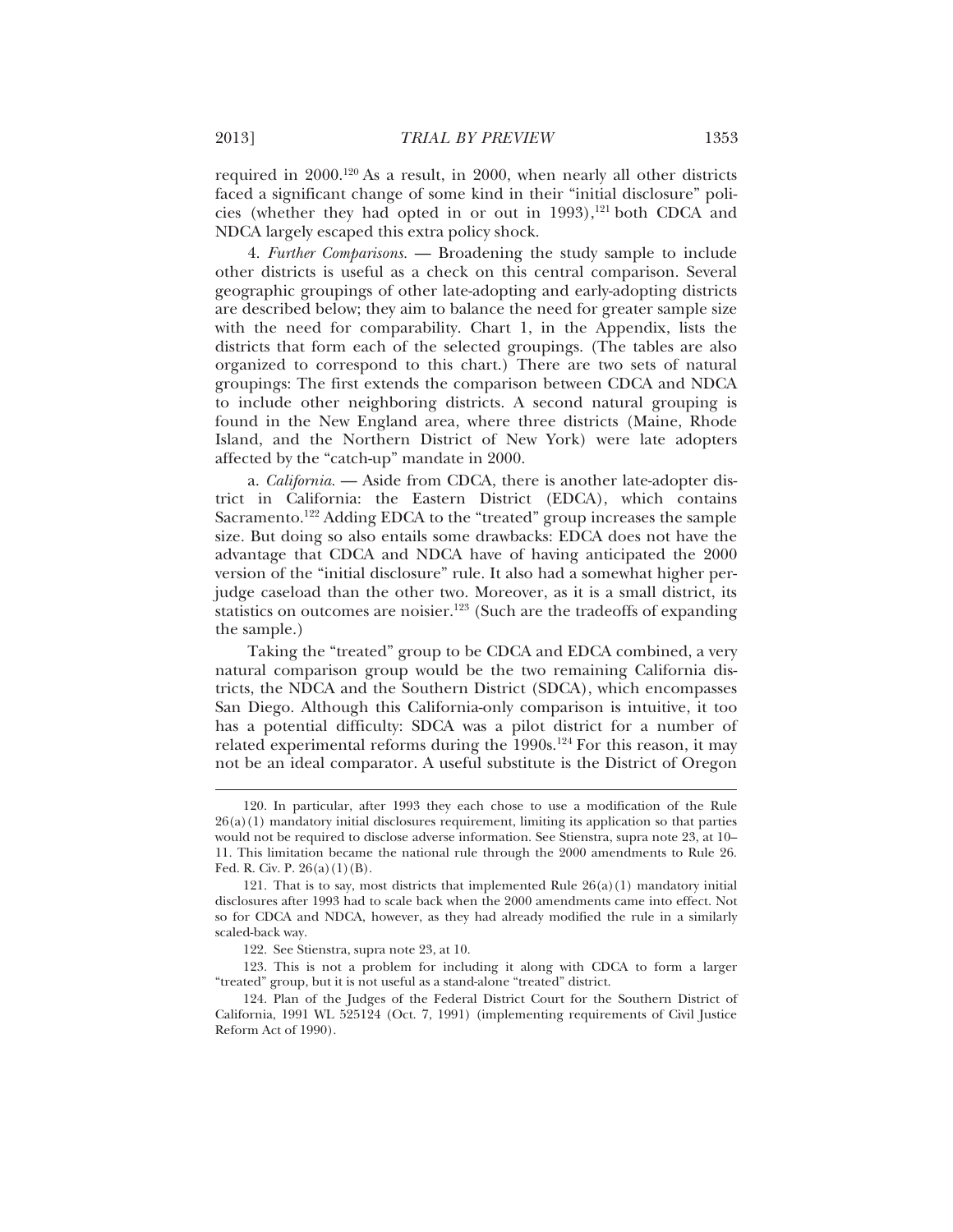(OR), which is an adjacent neighbor of both the treated districts.125 Including OR eliminates the advantage of being a California-only comparison, but at least the comparison remains within the Ninth Circuit. This cluster of four districts, comparing CDCA and EDCA against NDCA and OR, also happens to be an appealing match in that OR mirrors EDCA the same way NDCA mirrors CDCA: Like EDCA, OR opted out of the "initial disclosure" rule after 1993.126 If adding EDCA introduces the worry of complications from this other rule change, then in a crude sense this worry is counterbalanced by including OR on the other side.

b. *New England. —* Maine (ME) and Rhode Island (RI) are two other late-adopting districts that have a natural comparison group: the other New England-area districts.127 Also in the region is the Northern District of New York (NDNY), which is adjacent to Massachusetts and Vermont; it too is a late-adopting district. These districts are all much smaller than those in the primary California comparison; they have far fewer trials and therefore much noisier outcome measures. Though their sample sizes (even when combined) are small, one might see them as supplying a double check of sorts—that is, as evidence that the California comparisons are not an isolated anomaly.

The more limited version of the New England comparison considers only the other states that are also in the First Circuit: Massachusetts (MA) and New Hampshire (NH). This has the disadvantage of being smaller, but also the advantage of being in the same circuit and thus arguably better matched. A larger grouping considers all the area states taken together, adding three from the Second Circuit: NDNY, a late adopter, along with Connecticut (CT) and Vermont (VT), early adopters.

#### C. *Basic Findings*

The changes in the asymmetry between bench and jury cases, as captured by the ratio of bench verdicts to jury verdicts, can be seen in Figures 1 through 4. 128 Each point in the figures represents the ratio of bench verdicts to jury verdicts in civil private lawsuits, in either the treatment or comparison group. In all figures, the vertical line represents a break between 2000 and 2001. The "catch-up" occurred in December 2000 (which is just after the end of "statistical year 2000" in the data). Because the new rule applies to cases filed on or after its effective date, cases are counted based on their year of filing. Note, however, that at the judge's discretion the rule could be applied to cases that were underway

<sup>125.</sup> See Stienstra, supra note 23, at 23.

<sup>126.</sup> See id.

<sup>127.</sup> See id. at 17, 24.

<sup>128.</sup> These figures are found at the end of this Part.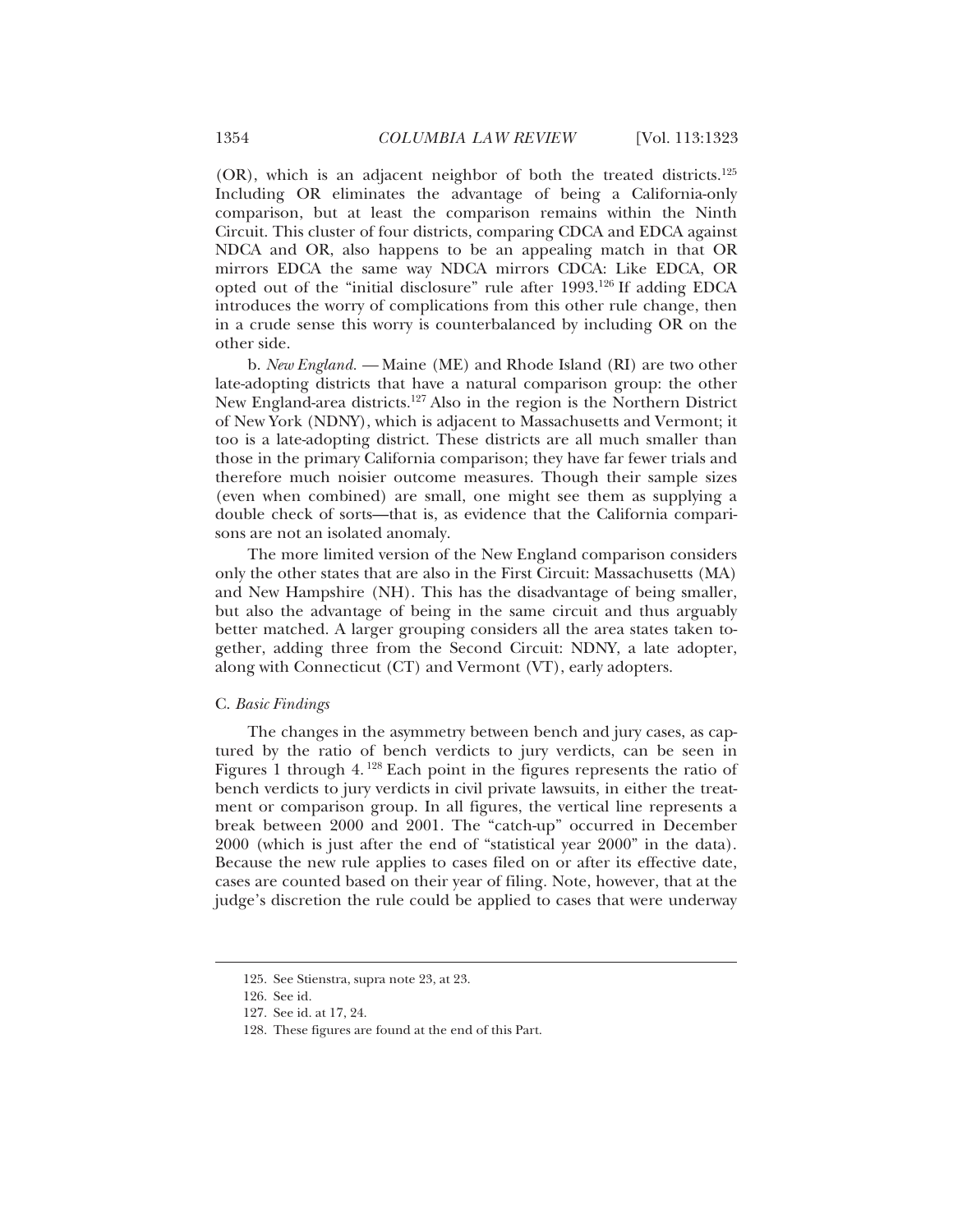on the effective date but had been filed earlier.<sup>129</sup> For this reason, there may be some cases filed before the "line" that were also made subject to the rule. It is also plausible that some judges dragged in implementing a rule they had initially rejected. Thus one might expect the policy break to be somewhat blurred.

1. *The Asymmetric Impact.* — The change in the frequency of bench trials relative to jury trials, after the policy change, is evident in these graphs. Figures 1 and 2 show the comparison between the treatment and control groups in the narrow California pairing (larger groupings show similar patterns). Figures 3 and 4 show the same for the limited New England grouping (larger groupings show similar patterns). A drop in the outcome measure after 2000 is apparent in the treated groups, both in absolute terms and relative to the comparison groups. By contrast, the same measure in the comparison groups seems either flat or slightly rising. A basic quantification of these visual comparisons is offered in Table 9 130

How do these observations relate to the theoretical stories explained in Part I? Recall the standard story's prediction that previews should cause more of a fall in bench trials than in jury trials.131 In the behavioral story, previews should cause less of a rise in bench trials than in jury trials. The prediction they share is a relative fall in bench trials as compared to jury trials.<sup>132</sup> This is also the pattern seen in the data for both regional groups. The observed relative change in bench trials versus jury trials is consistent with the asymmetry prediction emerging from both theories of settlement as refined in Part I. In other words, the data suggest that the adoption of the preview rule by a district court can affect litigants' choices about whether to settle or to go to trial.

2. *Bench or Jury?* — It remains to be seen whether this relative change is driven by a fall in bench trial numbers or a rise in jury trial numbers (or both). The answer may be taken as an indicator of whether—on net—the standard or behavioral effects appear to have greater force in each set of cases. Notably, however, because opposing effects are hypothesized to be in play, signs of a net rise or net fall should not be taken to mean that only one competing theory is "right." With this in mind, the estimates in Table 3 indicate that adoption of the preview rule corresponded to a net fall in bench trials. The estimates also hint at a net rise in jury trials, but these jury trial measures are too imprecise to be taken as informative on their own. Altogether, these estimates support the convergence effect in the standard account, while saying little about the divergence effect in the behavioral account.

<sup>129.</sup> See Stienstra, supra note 23, at 26 (noting local rules or orders "may specify whether the federal rules apply only to newly filed cases or also to pending cases").

<sup>130.</sup> Table 2 is presented and the quantification explained in the Appendix, infra.

<sup>131.</sup> See supra Part I.B.

<sup>132.</sup> See supra Part I.B.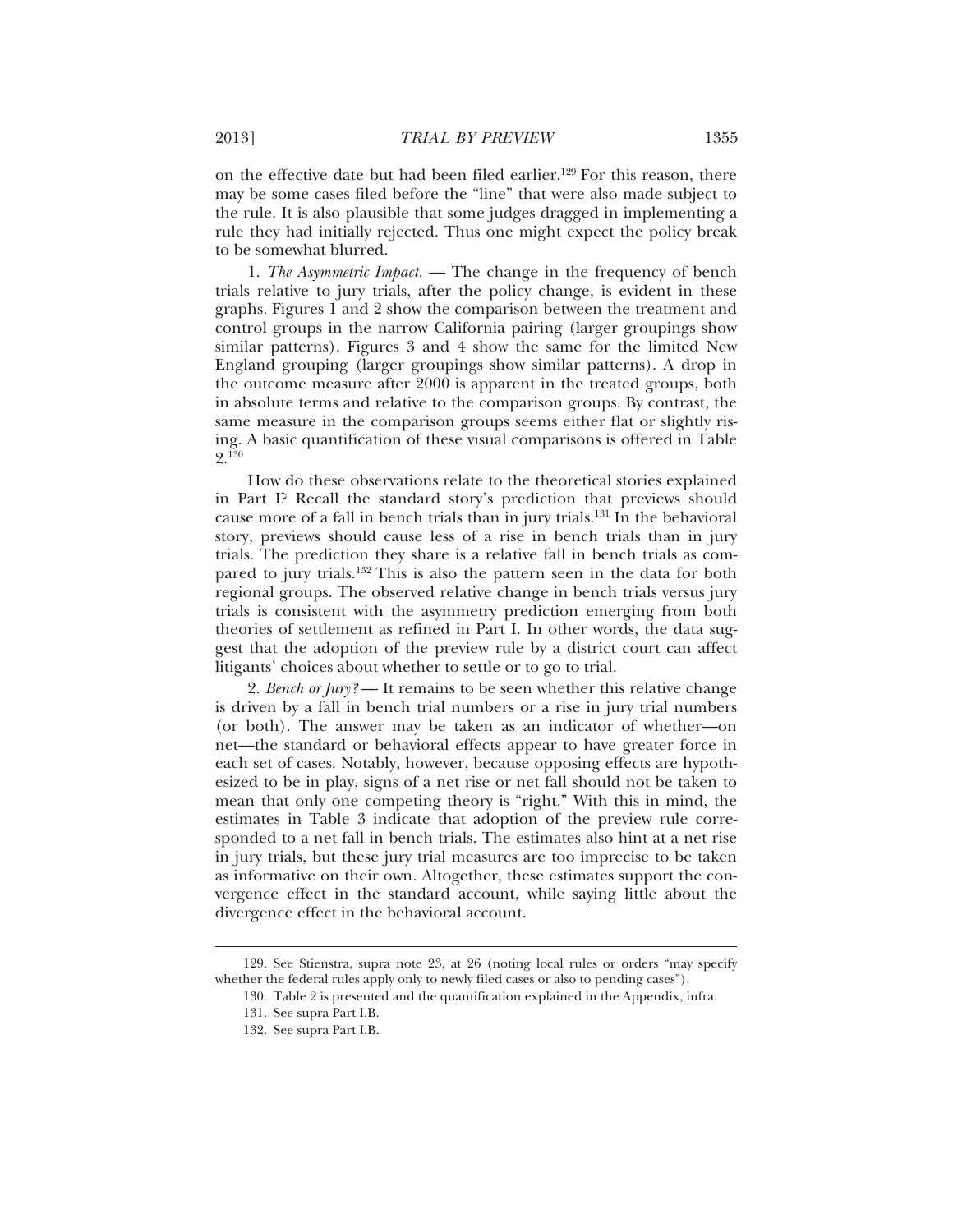3. *Motivating Further Inquiry.* — This appears to be the first study to examine the impact of imposing eve-of-trial previews under Federal Rule of Civil Procedure  $26(a)(3)$ . A causal interpretation of the impact of adopting the preview rule can be supported by this study's natural experiment design. It is worth repeating, however, that this study's design does *not* aim to identify the effect of switching between bench and jury trials or of assigning a given case to one or the other.133 Yet the observed asymmetry may motivate complementary future research focusing on causal interpretation of the jury-versus-bench difference. This is sure to be difficult using observational data, because parties are usually given the choice of a bench or jury trial. Moreover, as noted above, there are many obvious reasons why bench cases and jury cases might generally differ. But the use of controlled experiments, similar to those which undergird the behavioral economists' countertheory described in Part  $I<sub>134</sub>$  may be an alternative approach. Reaching beyond the bench-versus-jury dichotomy, future experiments or study designs should also aim to test the effect of varying *forms* and *degrees* of previewing the audience. Notably, the "accidental" policies described in the following Part might offer sources of policy variation that can be useful for further empirical study.

<sup>133.</sup> As Part I notes, the parties in each case choose whether it will go to a jury, by making a jury demand at the start of litigation. In 2000, parties had only 10 days to demand a jury trial. Fed. R. Civ. P. 38(b) (amended 2009). One advantage of this study's focus on Rule  $26(a)(3)$  previews is that, by the eve of trial, the status of a case as a bench case or jury case has long been decided. It is difficult to switch between bench and jury late in litigation. See Fed. R. Civ. P. 38(d) ("The failure of a party to serve and file a demand as required by this rule constitutes a waiver by the party of trial by jury."); 9 Charles Alan Wright & Arthur R. Miller, Federal Practice and Procedure § 2334 (3d ed. 2008) (noting judicial resistance in federal courts to late-in-litigation switching from bench to jury trial). This fact reduces the possible endogeneity concern that the observed changes are due to parties switching between bench and jury status on the eve of trial. There does remain the theoretical possibility that some parties, at the pleadings stage, may make a jury demand decision based on whether Rule  $26(a)(3)$  previews might someday occur on the eve of trial. Such behavior should be quite rare, given how distant (and statistically improbable) the prospect of trial is likely to seem to parties at the very start of litigation, and also given the more salient reasons for choosing a judge or a jury as the factfinder. See supra Part I.B.2.

<sup>134.</sup> See supra notes 63–66 and accompanying text.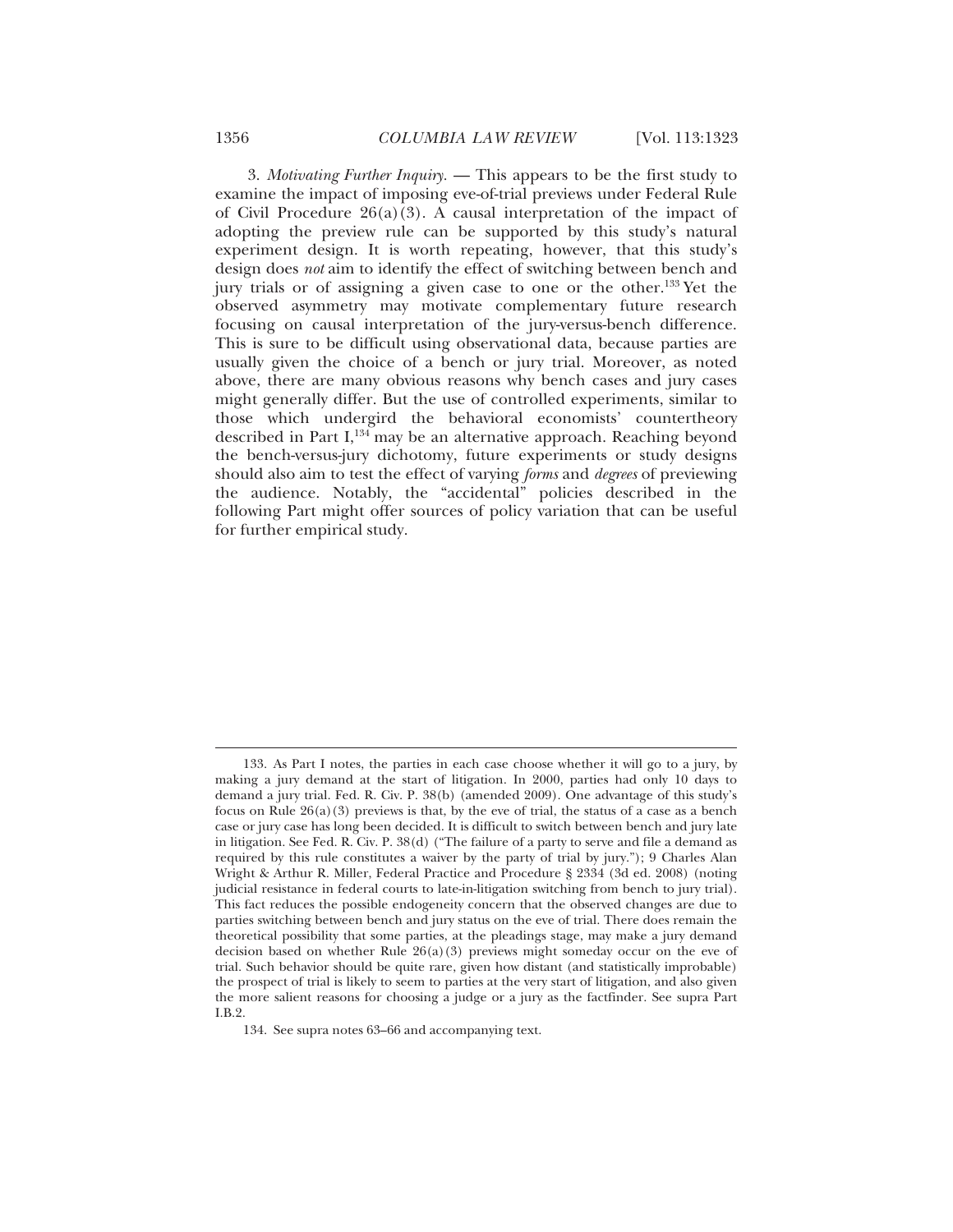

FIGURE 1. — CALIFORNIA "TREATED" DISTRICT (CLEANEST MATCH)

FIGURE 2. — CALIFORNIA "COMPARISON" DISTRICT (CLEANEST MATCH)

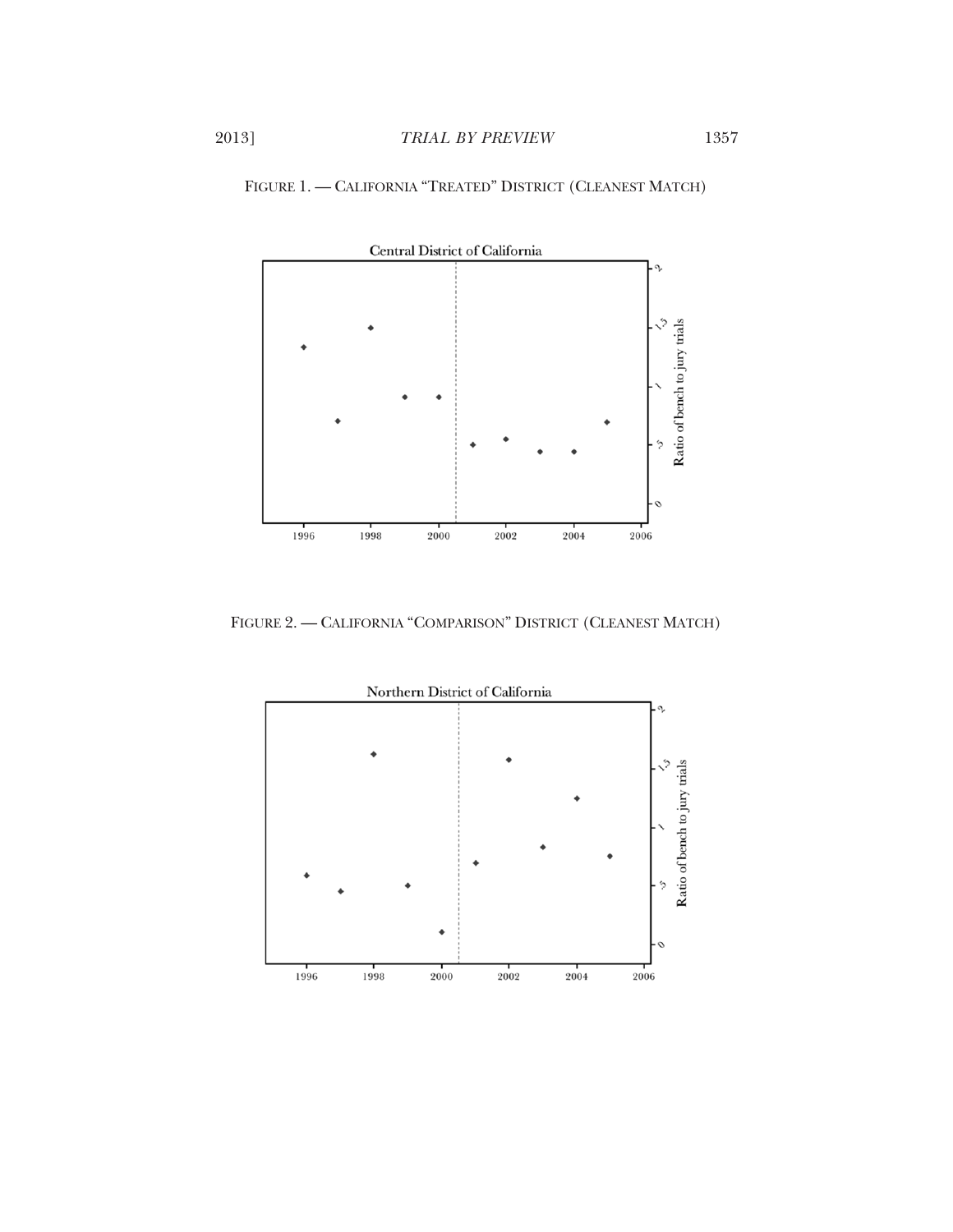

FIGURE 3. — NEW ENGLAND "TREATED" DISTRICTS (FIRST CIRCUIT)

FIGURE 4. — NEW ENGLAND "COMPARISON" DISTRICTS (FIRST CIRCUIT)

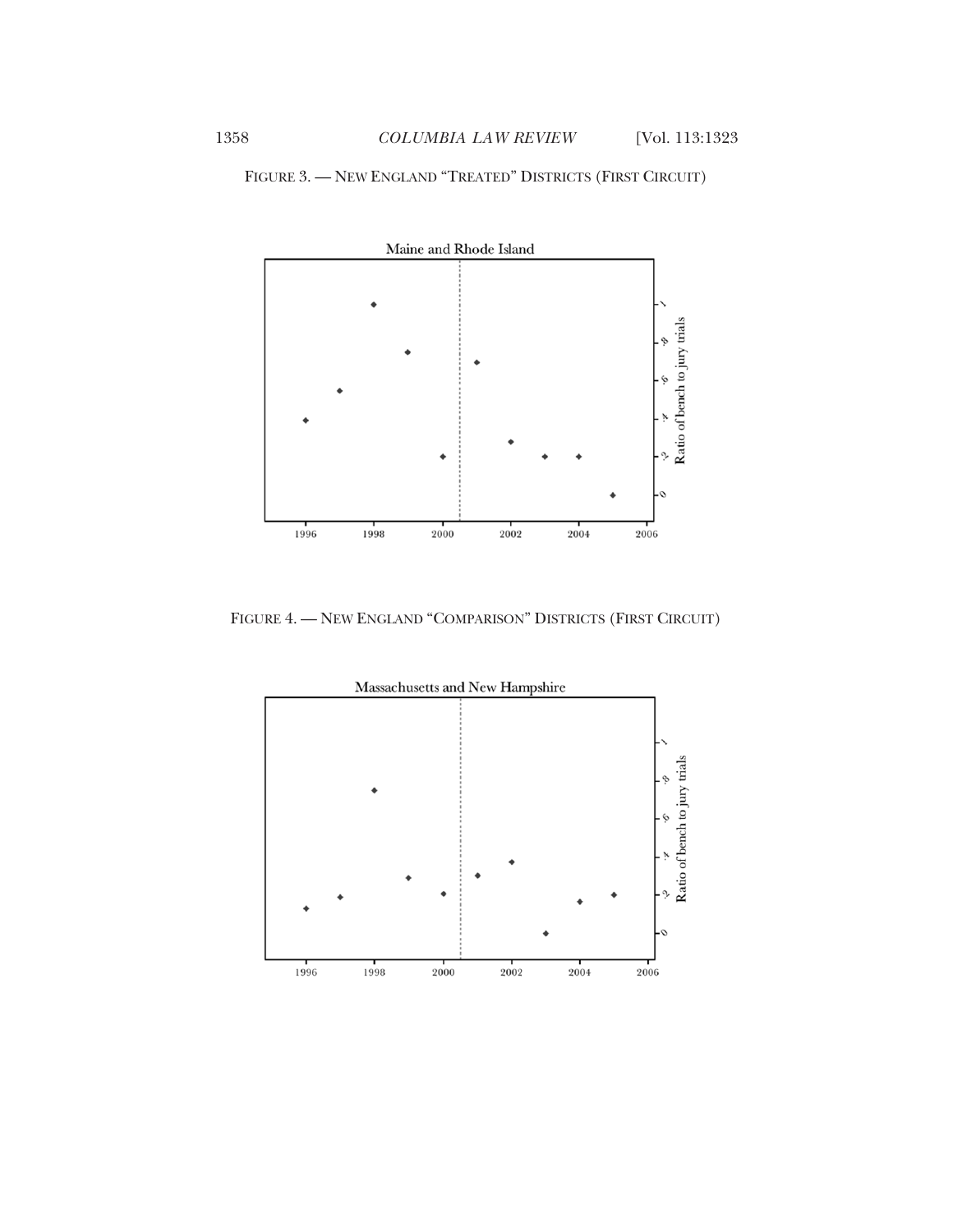#### III. POLICY CONCERNS: OPENING THOUGHTS

This Essay's core idea—that previewing evidence before trial may have more informational impact when the factfinder is already present in the case—engages a range of current policy concerns, including the continuing alarm about "vanishing trials";135 the desire to guide settlement choices through civil procedure;136 and persistent worries about judicial idiosyncrasy, bias, and discretion. These are familiar and enduring issues. While surveying the extensive arguments made about any of these concerns is beyond the scope of this Essay, it is worth a few words here to explore how an appreciation of preview effects might influence our thinking in these areas in subtle and not always intuitive ways.

This Part begins by addressing some of the normative values in play, introducing two tensions amplified by preview policies: first, a tradeoff between seeking "accuracy" and avoiding "idiosyncrasy" in settlement

<sup>135.</sup> Marc Galanter first examined the "vanishing trial" phenomenon in his seminal article, *The Vanishing Trial*. Galanter, Vanishing Trial, supra note 14, at 460 (presenting empirical evidence indicating absolute number of trials has declined sharply). For a sampling of further work by leading scholars, see Stephen B. Burbank, Vanishing Trials and Summary Judgment in Federal Civil Cases: Drifting Toward Bethlehem or Gomorrah?, 1 J. Empirical Legal Stud. 591, 592 (2004) (presenting evidence providing "reasonable basis to conclude that the rate of case termination by summary judgment in federal civil cases nationwide increased substantially in the period between 1960 and 2000"); Kevin M. Clermont & Theodore Eisenberg, Litigation Realities, 88 Cornell L. Rev. 119, 120 (2002) (summarizing empirical findings for six phases of trial); Marc Galanter, The Hundred-Year Decline of Trials and the Thirty Years of War, 57 Stan. L. Rev. 1255, 1256 (2005) (noting "long-term decline in the portion of cases that terminate in trial" and "a steep drop in the absolute number of trials during the past twenty years"); Hadfield, supra note 104 (performing audit study of AO dataset to correct misperceptions of vanishing trial phenomenon); Judith Resnik, Migrating, Morphing, and Vanishing: The Empirical and Normative Puzzles of Declining Trial Rates in Courts, 1 J. Empirical Legal Stud. 783, 785 (2004) (comparing competing explanations); Kent Syverud, ADR and the Decline of the American Civil Jury, 44 UCLA L. Rev. 1935, 1936–37 (1997) (presenting data suggesting "number of civil jury trials is . . . becoming insignificant"). The issue has also reached the broader media and the trade press. See, e.g., Am. Coll. of Trial Lawyers, The "Vanishing Trial": The College, the Profession, the Civil Justice System 1 (2004) (examining implications for trial lawyers); Patricia Lee Refo, Opening Statement: The Vanishing Trial, Litigation, Winter 2004, at 2, 2 (describing Marc Galanter's work and mentioning "blizzard" of publicity covering vanishing trial phenomenon); Nathan Koppel, Trial-less Lawyers: As More Cases Settle, Firms Seek Pro Bono Work to Hone Associates' Courtroom Skills, Wall St. J. (Dec. 1, 2005), http://online.wsj.com/article/ SB113340490977810989.html (on file with the *Columbia Law Review*) (describing large firms' attempts to provide courtroom experience for associates in wake of declining numbers of trials).

<sup>136.</sup> See, e.g., J. Maria Glover, The Federal Rules of Civil Settlement, 87 N.Y.U. L. Rev. 1713, 1717 (2012) (examining "maladaptiveness" of Federal Rules of Civil Procedure to increased incidence of settlement outcomes); Miller, Preliminary Judgments, supra note 7, at 167 (proposing "preliminary judgment" as mechanism for settlement reform); Nagareda, supra note 7, at 650 (examining "distortive effect that our modern civil process might exert upon the pricing of claims in a world dominated by settlement, not trial").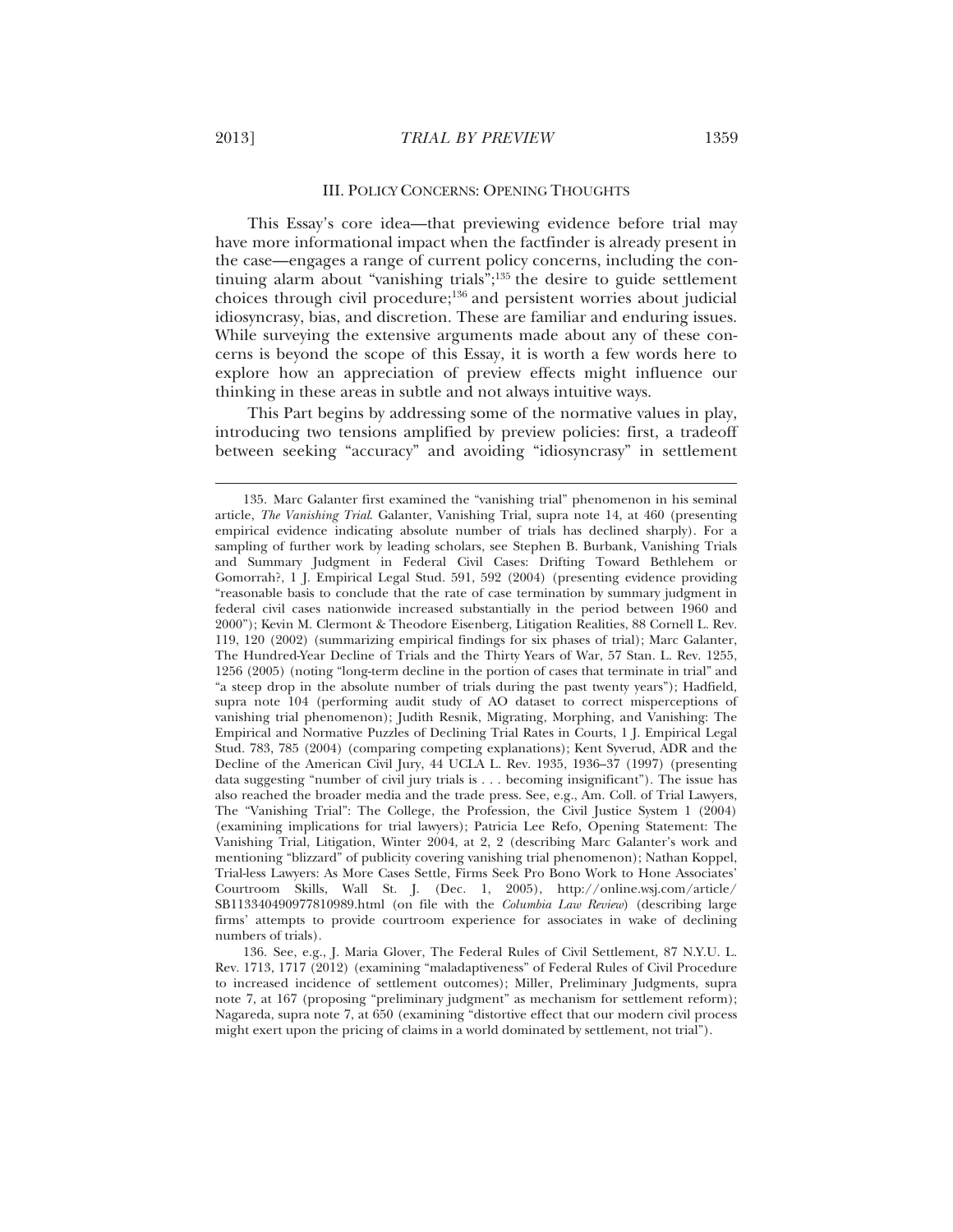outcomes; and second, a dilemma of sorts facing policymakers who seek to level the litigating field between more and less sophisticated parties. These tensions arise from the audience-driven nature of the preview effects articulated in Part I. The analysis then turns to the practical realities of the accelerated—and asymmetric—"vanishing" of trials, as documented in Part II. It imagines how rulemakers of different persuasions might respond to the wedge that previews may drive between bench cases and jury cases.

Finally, this Part concludes with an exploratory survey of how civil procedure might manage the degree of "previewing the judge" and "previewing the jury": How can the judge or even the jury be made more (or less) of a known quantity before trial? Existing procedural devices already serve these functions, in fact—if in an accidental, unintentional way. A sensitivity to audience-driven preview effects and their potential asymmetry can motivate and inform the more conscious use of such policies.

## A. *Procedural Values*

 $\overline{a}$ 

It occurred to us that this false assumption [that knowing an appellate panel's composition can help predict the outcome] might lead some parties to settle their claims to avoid certain panels. We were happy to accommodate those who might thus settle their cases and thereby reduce our caseload.<sup>137</sup>

—Judge Harry Edwards

By revealing information *both* about the evidence *and* about a specific factfinder's inclinations, could preview policies be inducing settlements at the expense of more neutral outcomes? Moreover, could previews worsen imbalances among parties—sophisticated versus naïve, repeat players versus one-timers, richer versus poorer? These questions of procedural values are taken in turn.

1. *The Shadow of Idiosyncrasy.* — At first blush, it may seem that previews should improve the accuracy of the civil justice system, for the simple reason that previews make more information available by the time the parties settle. (Here, the term "accuracy" refers to the conventional meaning that the settlement outcome reflects the true merits of the case.) And this accuracy gain would seem to apply both when settlement is prompted by the previews and when the parties would have settled anyway but are doing so in a more informed way.

<sup>137.</sup> Letter from Harry T. Edwards, Chief Judge, U.S. Court of Appeals for the D.C. Circuit, to J. Robert Brown, Jr., Professor, Univ. of Denver Sturm Coll. of Law (Sept. 24, 1998), quoted in J. Robert Brown, Jr. & Allison Herren Lee, Neutral Assignment of Judges at the Court of Appeals, 78 Tex. L. Rev. 1037, 1109 n.421 (2000). Judge Edwards is explaining one advantage of the D.C. Circuit's practice of early panel announcement. See Jordan, supra note 13, at 60 (discussing effects of early panel announcements on settlement).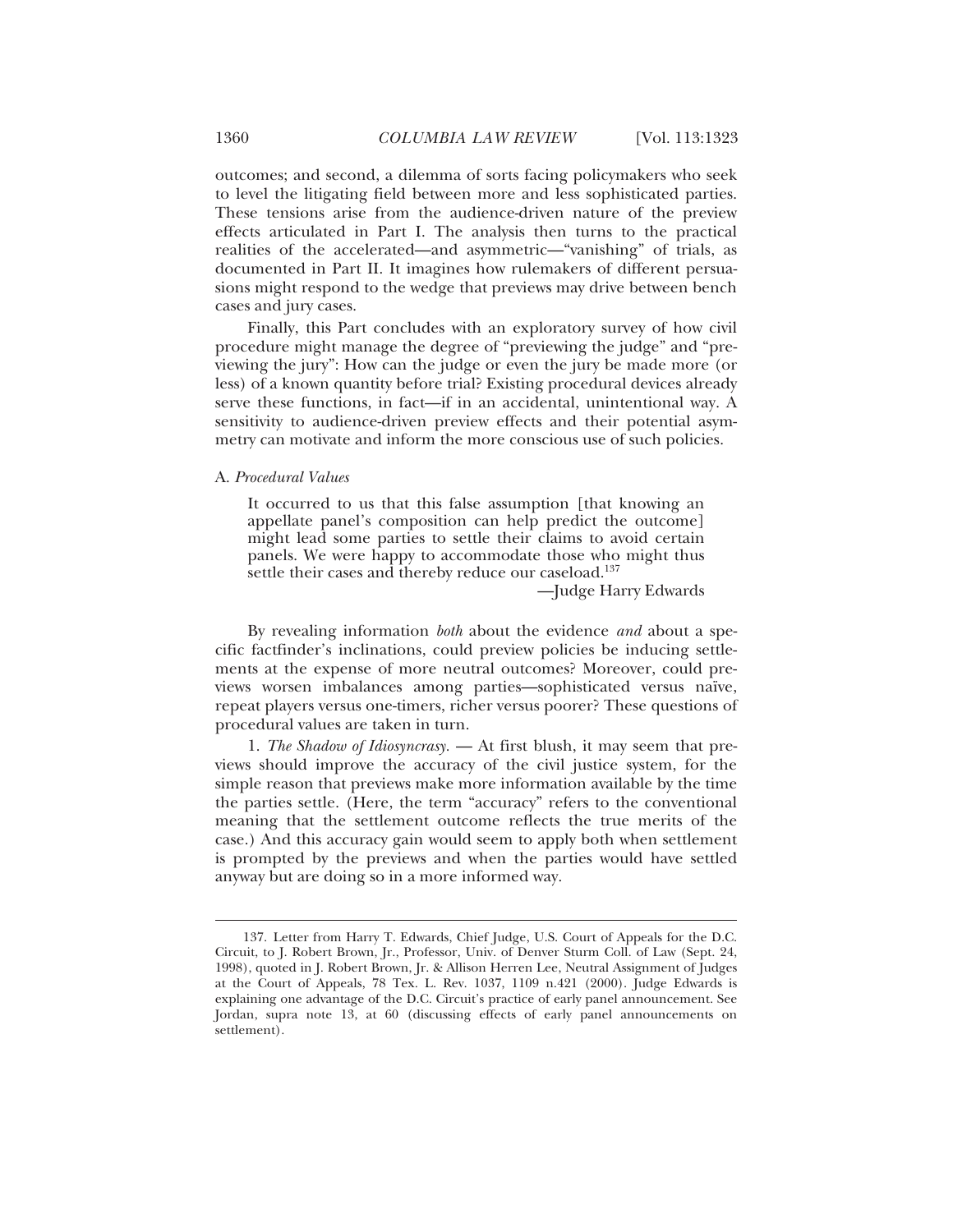In fact, one might speculate that allowing the use of previews should tend to improve public perceptions of a civil justice system—increasing its legitimacy—precisely because settlement outcomes would be seen as being better informed and thus more accurate. Settlement terms would turn less on the external bargaining asymmetries, for instance, and more on the merits. Such accuracy gains could even be seen as a counterweight to the legitimacy losses that some observers would perceive in a decline in trial-going rates.

But that may be too simplistic. There is a tradeoff, one that should trouble even those who generally favor settlement. Consider why previewing the case materials and previewing the factfinder are complements in the first place: Different judges may vary in how they assess the same body of evidence or how they decide the same case.This is why it is valuable to the parties, in bench cases, to have a "judicial preview" (a signal of what the previewed evidence means to *this* factfinder). But there is also a downside: The use of preview policies can amplify the influence of such individual variation among judges—call it "idiosyncrasy"—on settlement outcomes.<sup>138</sup>

Parties settle not in the shadow of the "true facts" about the case, after all, but in the shadow of the expected verdict.139 And they know that this verdict will depend both on the factual materials and on how this specific factfinder will interpret them. When judicial previews are possible, the enhanced learning that results may induce settling—but partly because the parties are gaining insight into how *this* judge thinks. And as Judge Edwards's ambivalence in the epigraph above suggests, $140$  a policy of pushing settlement by exploiting perceptions about judicial idiosyncrasy may not be a widely palatable approach.

To put the question bluntly: Should the parties have more information or should they have "purer" (but less) information? Using previews allows parties to make their settlement decisions based on a sharper sense of how the case will come out at trial, but this sharper sense might be taking into account the idiosyncratic views of the judge (or jury). The alternative is for them to settle (or not) based on a fuzzier sense of the outcome, but at least this fuzzier sense will be less influenced by idiosyncrasy.

A closer analysis begins by distinguishing among three groups of

<sup>138.</sup> I should emphasize that by "idiosyncrasy" I mean individual variation, and not outlier status or unusual views.

<sup>139. &</sup>quot;True facts" is a memorable phrase borrowed from Hickman v. Taylor, 329 U.S. 495, 506 (1947) ("[T]he Federal Rules of Civil Procedure are designed to enable the parties to discover the true facts and to compel their disclosure whenever they may be found.").

<sup>140.</sup> See supra note 137 and accompanying text. The ambivalence is evident in Judge Edwards's need to sidestep the troubling aspect of such a settlement promotion strategy by making clear he thinks it is a "false assumption" that judicial identity partially determines (and thus is useful for predicting) case outcomes.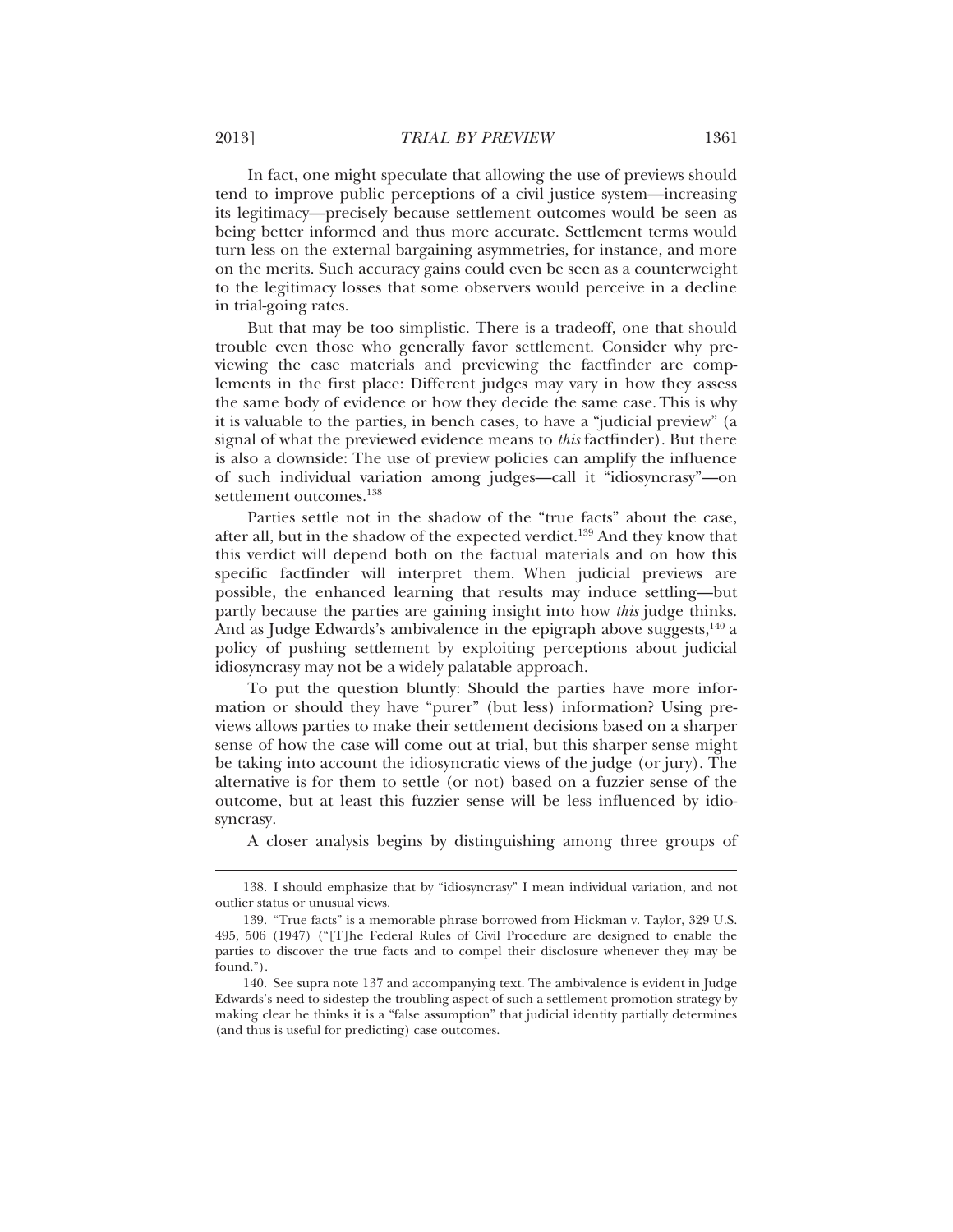cases affected by previews: First, previews may cause some cases to settle that otherwise would have gone through trial; second, previews may cause other cases to settle earlier than they otherwise would; third, there are cases that will settle at the same stage of litigation as they would have done in the absence of previews.

It is easy to be overly complacent about the first group of cases. The potential for judicial idiosyncrasy to influence settlement might not seem terribly troubling for cases that would otherwise have completed trial. In these cases, the choice is between verdicts influenced by idiosyncrasy versus settlements influenced by idiosyncrasy; what is really lost in shifting the distortion forward in time? Yet accuracy may still suffer in these cases, in the obvious way—if trial serves enough of a truth-seeking function to draw out further merits-related facts or interpretation (including impeachment of bad information) that would not have been apparent from previews alone.

The risk of information loss is not limited, however, to cases otherwise headed to trial. Consider the second group of cases: those that would have settled anyway, but instead settle earlier thanks to previews. Acceleration of settlement can thwart accuracy by cutting off further learning about the "true facts" of the case. As with the first group of cases, previews may *supplant* facts with idiosyncrasy, if parties settle sooner because they already have enough of a guess of what *this* particular judge will find (even though there is more factual information left to be uncovered).

Next consider the third group of cases: those that settle, but no earlier than they otherwise would. Even for these cases, distortion is still possible—not in settlement timing, but in settlement terms. In the absence of previews, some of these cases might otherwise have settled on terms based on a more "neutral" guess of the outcome. But once they gain some insight about their specific factfinder's reactions to the trial materials (thanks to the previews), the parties can incorporate this factfinder specific information in setting settlement terms. It is possible that these idiosyncrasy-influenced terms might not reflect the merits of the case as closely as would a less informed, more neutral guess. If so, even though there is no information loss due to accelerated settlement for this third group of cases, an accuracy-idiosyncrasy tradeoff still exists.

In sum, the prospect of *more* settlements is not the only relevant effect. Previews can also magnify idiosyncrasy's influence even in a case bound to settle anyway. Previews pierce the veil of neutrality for these cases, too. They can thus alter the terms of settlements, even if the aggregate number of settlements is unchanged. The fact that "most cases already settle" does not mean there is less cause for concern—but possibly more.

What might moderate the tradeoff are two conditions. First, of course, the tradeoff depends on how much room there is for judicial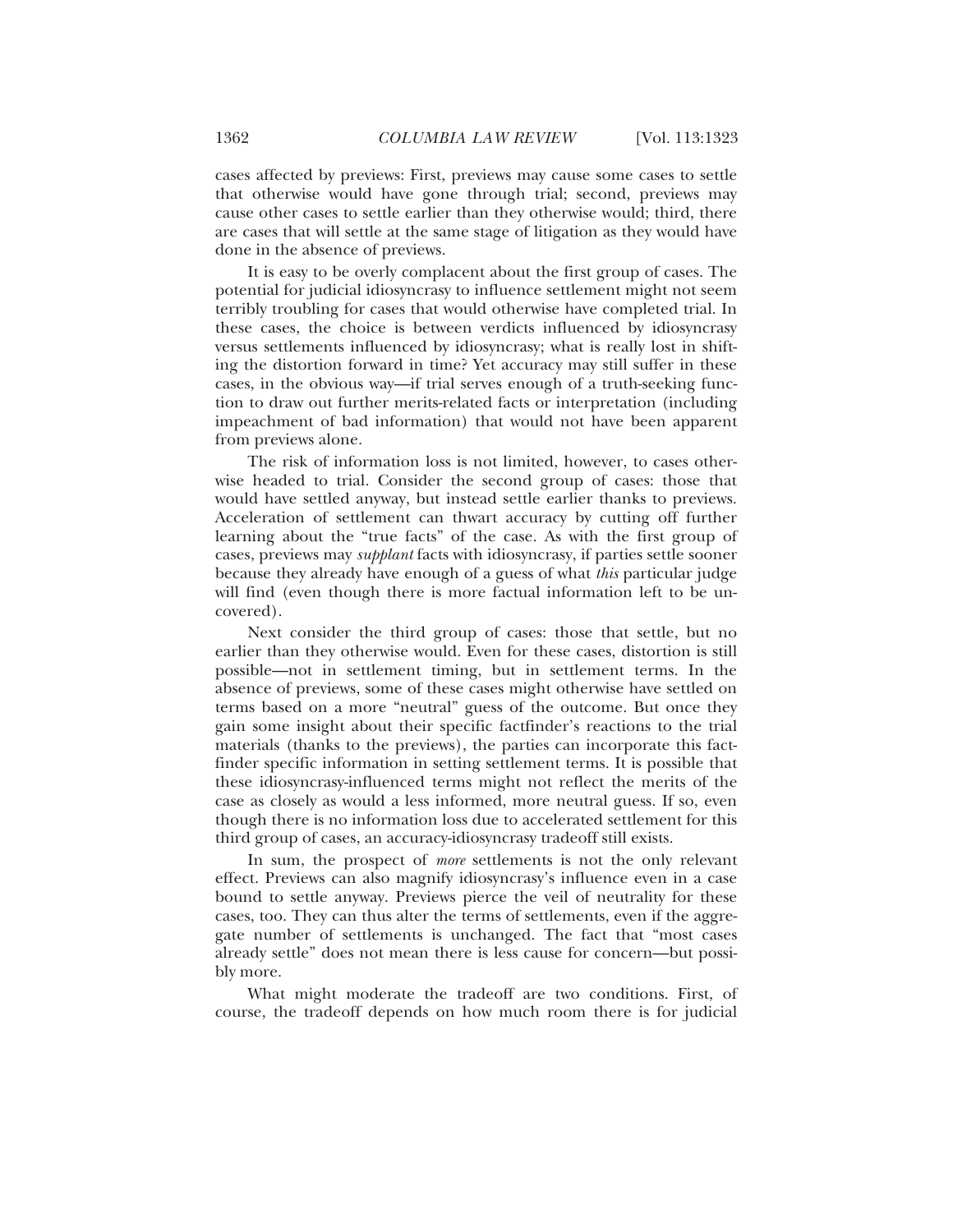idiosyncrasy to matter in a given case. For the sort of case in which all judges likely judge alike, there should be little worry.<sup>141</sup> But many kinds of cases are not like that. Parties do care which forum is chosen and which jurors are seated; society frets over which judges are appointed. Not every decision will be identical to the average decision. There may be an objective core in a given case, but also a component subject to judicial idiosyncrasy. The possibility remains in many cases that previews might project these idiosyncrasies onto settlements.

Second, if the actual factfinder is not yet known at the time of settlement (think jury cases), then there should be less worry about idiosyncrasy affecting a settlement's likelihood or its terms via preview effects. This may seem obvious in the case of jury cases, but it is also relevant to bench cases. In particular, it should be a key consideration in the design and use of potential procedural tools for regulating how much the parties can "preview the judge" before a bench trial; a number of these devices will be explored in Part III.C.

One more word about the tradeoff is in order: Society's interests and private interests might not align when it comes to the choice between accuracy and idiosyncrasy. One reason is that society might benefit from accuracy in ways that are not internalized by the parties, who may understandably seek a quicker resolution rather than a more accurate one. Consider, for instance, that some parties may be able to insure or otherwise hedge against accuracy distortions; if so, their main concern in any given case would be to minimize litigation costs, including by settling in the shadow of judicial idiosyncrasy. Society has interests in accuracy including the potential "shadow" cast by settlement outcomes on future cases 142 as well as more general concerns about publicity or legitimacy143—that may not be assumed to be protected by the choices of private parties.

2. *Imbalances Between Parties.* — What if one party in a case is less capable of making sense of judicial clues? The sophisticated, wellresourced, or repeat player—that is, the "insider"—may be expected to have an advantage when it comes to anticipating what it means to have a certain judge in the case. Consider this further implication: If the impact of previewing trial materials depends in part on knowing the audience for them, could such previews also magnify the effects of variations among parties knowing how specific judges think?

<sup>141.</sup> For instance: cases that are utterly routine, bound by inflexible rules, or simply impossible for one side to win.

<sup>142.</sup> See Glover, supra note 136, at 1745–50 (describing "shadow of settlement" enabled by modern databases of settlement outcomes).

<sup>143.</sup> As to publicity, think of cases concerning health or safety in which early settlements (or settlements instead of trial) may prevent useful information from coming to public light. As to legitimacy, one might expect it to be promoted by perceptions of accuracy—that is, by a belief that settlements tend to reflect true merits.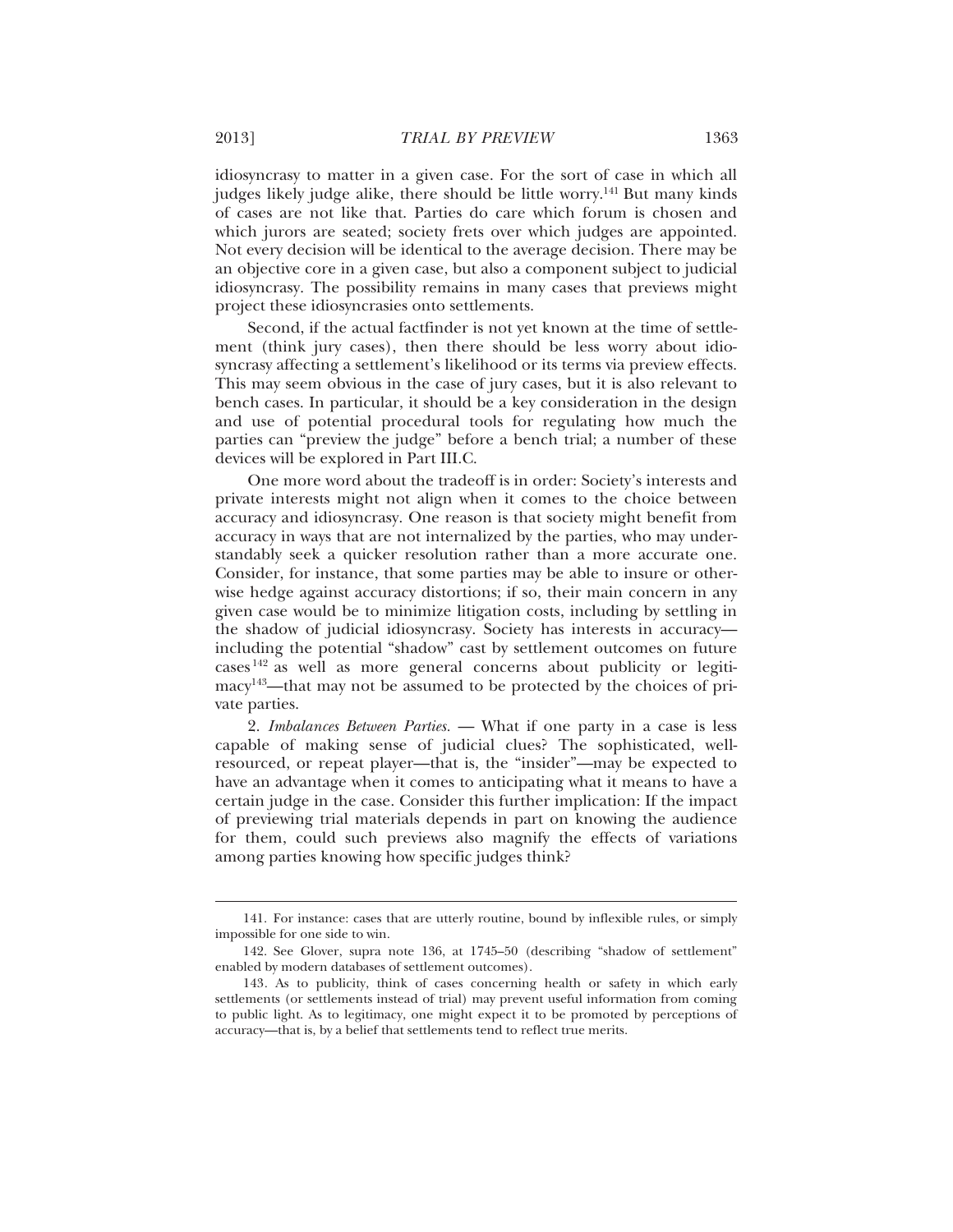The complementarity between knowing the evidence and knowing the audience, as articulated in Part I, also links the effects of *not* knowing one or the other. The irony is that, while evidentiary previews might help "level the field" as to informational asymmetries about the facts of a case, they might also implicitly amplify any inequality in parties' knowledge about the judge.

A further dimension of choice concerning "judicial previews" comes to the fore in this analysis: how explicitly the judge articulates signals about her views of the case as previewed. Thus far, in theorizing about the effects of previews in bench cases, we have not relied on any sharp distinction between the parties' guessing what this judge will think of the disclosed materials (based on her past rulings or her known inclinations) and the parties' hearing it directly from the judge. Yet the distinction matters if some parties are better at such guesswork than others are.

To level the field along this axis, then, it may be necessary to direct policymaking and judicial attention to the question of how expressly judges signal their views. Many considerations attend this choice,<sup>144</sup> but the possibility of audience-driven preview effects adds one more to the mix. At least, the potential to worsen inequalities should be kept in mind in assessing those procedural tools (raised later in this Essay) that regulate how much the parties can "preview the judge."145

## B. *The Asymmetric Vanishing of Trials*

Not all trials "vanish" alike—even in response to the same policy shock. An asymmetry is evident in the policy experiment studied in Part II: Imposing the preview rule may have accelerated a decline in bench trials relative to jury trials. Such an asymmetry suggests the potential for "decoupling"—making use of policies that can affect one set of cases but not another. How a policymaker may want to design or apply such policies depends of course on her views about the desirability of settlements generally and of the observed asymmetric vanishing of trials in particular, including whether she is more concerned about jury trials or bench trials. But whatever her views may be, she should consider how, in light of the dual theories articulated in Part I, preview policies for bench and jury cases might be decoupled.

The most vocal laments about the decline of civil trials seem to be focused on the vanishing *jury* trial (with little concern about bench trials, vanishing or not).146 These judges and scholars favor the robust use of

<sup>144.</sup> See, for instance, the debates over the judicial role in settlements, as considered later in this Essay, infra Part III.C.1.

<sup>145.</sup> See infra Part III.C.

<sup>146.</sup> See, e.g., Mark W. Bennett, Margaret H. Downie & Larry C. Zervos, Judges' Views on Vanishing Civil Trials, 88 Judicature 306, 308 (2005) (describing "decline of civil trial by jury in federal court [as] tragic" and "loss of this stunning experiment in direct popular rule . . . [as] catastrophic for the nation" (internal quotation marks omitted));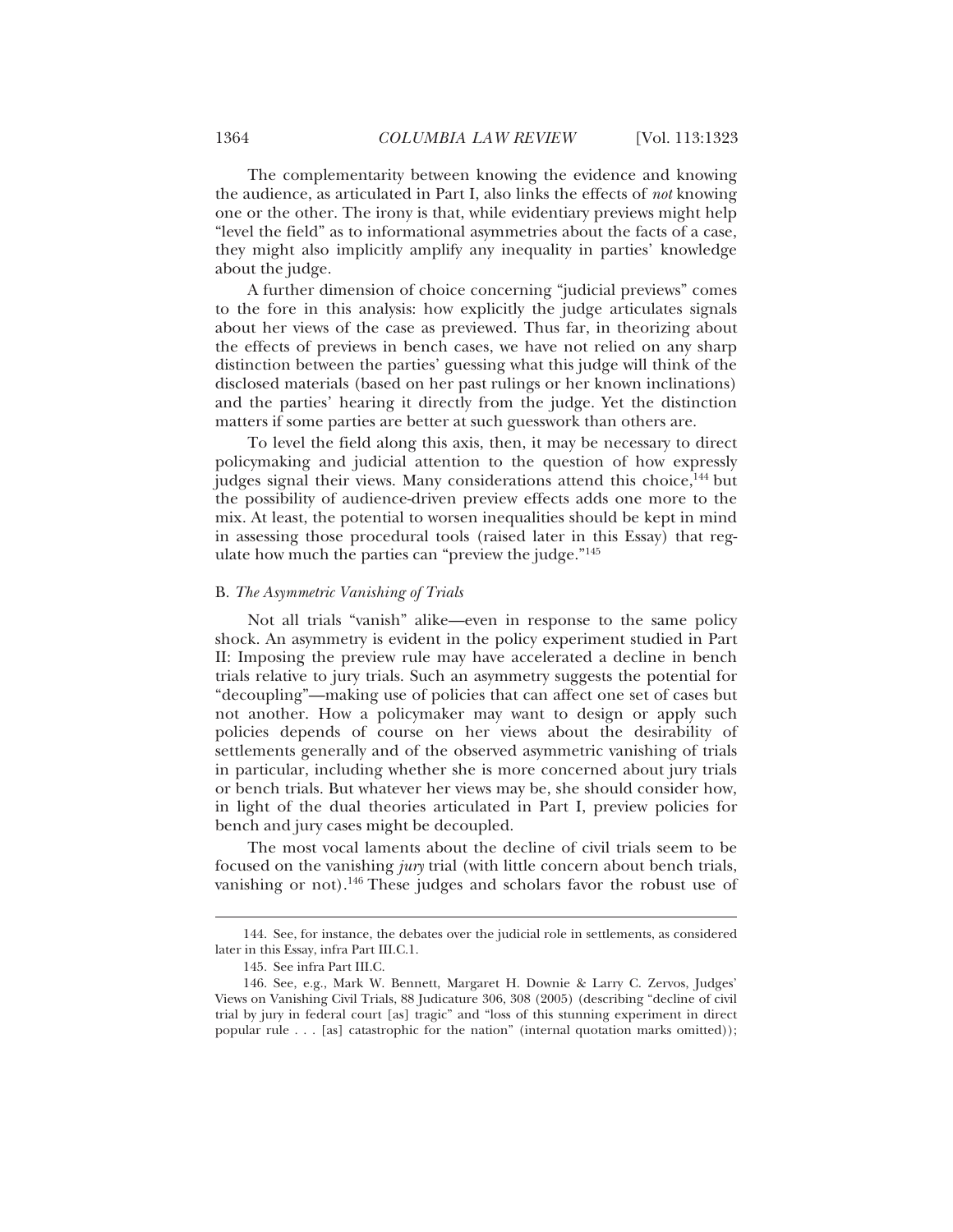the civil jury, perhaps seeing the jury trial as a source of legitimacy or resilience for the justice system. These observers might view the findings in Part II as somewhat reassuring: The newly mandated previews, while diverting bench cases away from trial, did not seem to cause much if any decline in jury trials. This naturally decoupling policy appears to be shielding the cases of greater concern. But here is an instance in which theory matters, and more research into the strength of the competing mechanisms may be critical to normative assessment: If the asymmetry is being driven in part by an enhanced self-serving bias due to previews, then one must ask whether the seeming preservation of jury trials should be celebrated, given the distortionary mechanism that may be its cause.<sup>147</sup>

In contrast to those policymakers who are partial to jury trials, others might see the need for an *artificial* decoupling policy. Consider a policymaker who is worried by vanishing trials both in bench cases and in jury cases. Or imagine one who is actually more concerned about vanishing *bench* trials—perhaps seeing them as a better form of adjudication, or as supplying raw material for the creation of case law, $148$  or as a source of publicity for socially useful information.<sup>149</sup> These observers, whose main worry might then be the amplified impact of previews in bench cases, might seek to design or adjust preview policies to compensate *against* the naturally occurring asymmetry between jury cases and bench cases. Such measures might take the form of more tightly limiting what is previewed in bench cases than in jury cases (at least as a default, subject to case-bycase adjustments). The preview rules could be altered, for instance, to require less pretrial disclosure, to limit the types of materials that need to be disclosed, or to limit the judge's exposure to the disclosed materials similar to exchanges of materials during discovery, which generally are not filed with the court.<sup>150</sup> Radical though this sort of discriminatory rule might seem, it is analogous to those current rules of evidence that have a greater impact in jury cases (and purposefully so), such as those meant to

Miller, Pretrial Rush, supra note 6, at 1134 (arguing judicial efficiency should not justify limiting access to trial and jury adjudication); William G. Young, A Lament for What Was Once and Yet Can Be, 32 B.C. Int'l & Comp. L. Rev. 305, 309 (2009) (expressing concern over decline of jury trial); William G. Young, Vanishing Trials, Vanishing Juries, Vanishing Constitution, 40 Suffolk U. L. Rev. 67, 92 (2006) (arguing juries are "purest form of democracy known to humankind").

<sup>147.</sup> Whether the premise is true, however, is not answered by the results in Part II; the data neither rule out divergence effects predicted by the behavioral story, nor provide solid evidence of them. One might speculate, but only speculate, that such divergence effects are occurring in some cases but are on average neutralized by convergence effects.

<sup>148.</sup> Such an observer might think that bench trials, resulting in judicial opinions with a fuller statement of facts and reasoning than jury trials, might both be more appealfriendly and also lend themselves to use by an appeals court in setting precedent.

<sup>149.</sup> Think of cases involving safety or health risks, for instance.

<sup>150.</sup> See Fed. R. Civ. P. 5(d) (requiring certain papers be filed after service but listing disclosure and discovery requests and responses that "must not be filed until they are used in the proceeding or the court orders filing").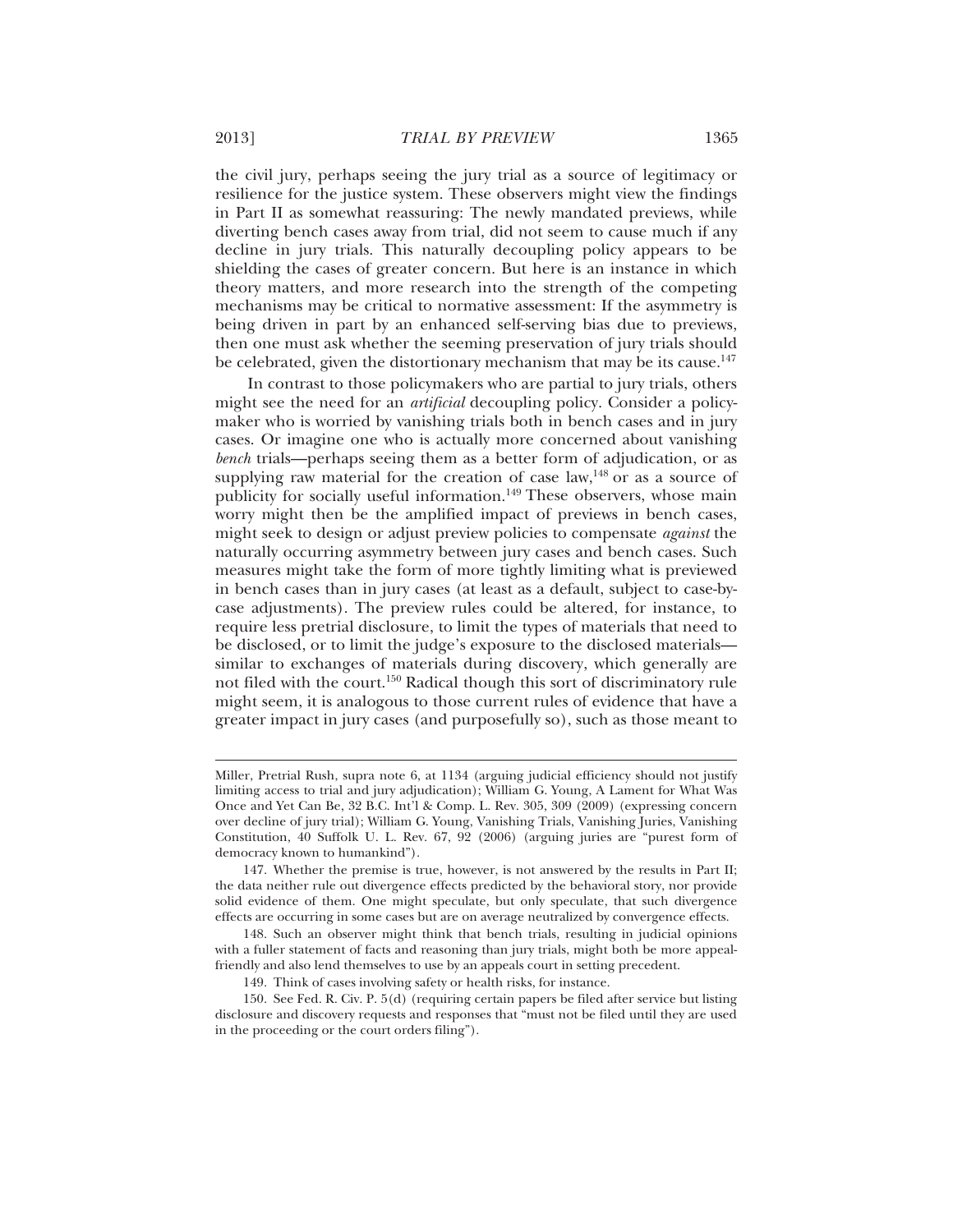shield juries from inflammatory evidence.<sup>151</sup>

Finally, what about those policymakers who *favor* settlement—those who approve of the vanishing of trials? The analysis for them would be in a sense a straightforward reversal of the positions above. But one point is especially notable. If the effects proposed by the behavioralists' divergence story are shown to exist, then from this policy perspective it may be seen as doubly advantageous to limit previews in *jury* cases: first, because doing so would avoid fueling self-serving biases among litigants; and second, because the result would be more settlement. This possibility raises, again, the need for further evaluation of the strengths of the competing theorized effects.

From any of these policymaking perspectives, the basic lesson is the same: The choice of whether to permit previews, and of what kind and degree, can be made to depend on whether the case is heading to a judge or a jury as the finder of fact.<sup>152</sup> Beyond the design of evidentiary preview policies, however, a broader set of tools may also have some use. After all, the informational complementarities at stake depend both on previewing the evidence and on previewing the audience. The following sections describe procedural devices that might be used directly to influence the latter—to dial up or down the parties' exposure to the factfinder in their case, whether judge or jury.

## C. *Previewing the Judge*

 $\overline{a}$ 

How can procedure or practice affect what the parties know about their judge—or even about their future jury—before trial? How can the complementary effects of judicial previews be managed through procedural tools? Are analogous "jury preview" tools possible? Of course, what can be known about the future finder of fact does not break cleanly along the bench versus jury divide. Yet the dichotomy matters in the context of policymaking because the tools for making the future audience more (or less) well known before trial do tend to differ between bench cases and jury cases.

Such policy levers already exist, in fact. They are not imaginary devices but procedures that have long been in use. Wittingly or not, then, we have already been making implicit policy choices about the infor-

<sup>151.</sup> See, e.g., Fed. R. Evid. 403; Fed. R. Evid. 404(b). In fact, some courts have ruled that Rule 403 applies only to jury cases, and not to bench cases. See United States v. Preston, 706 F.3d 1106, 1117–18 (9th Cir. 2013) ("Rule 403 is inapplicable to bench trials." (citing EEOC v. Farmer Bros. Co., 31 F.3d 891, 898 (9th Cir. 1994); Schultz v. Butcher, 24 F.3d 626, 632 (4th Cir. 1994))). More generally, of course, such evidentiary rules require a judge to confront the very evidence that she may then decide should be kept away from the jury.

<sup>152.</sup> More generally, perhaps such policy choices could be made with an eye to how much the parties are likely to know about their trial audience, whether judge or jury.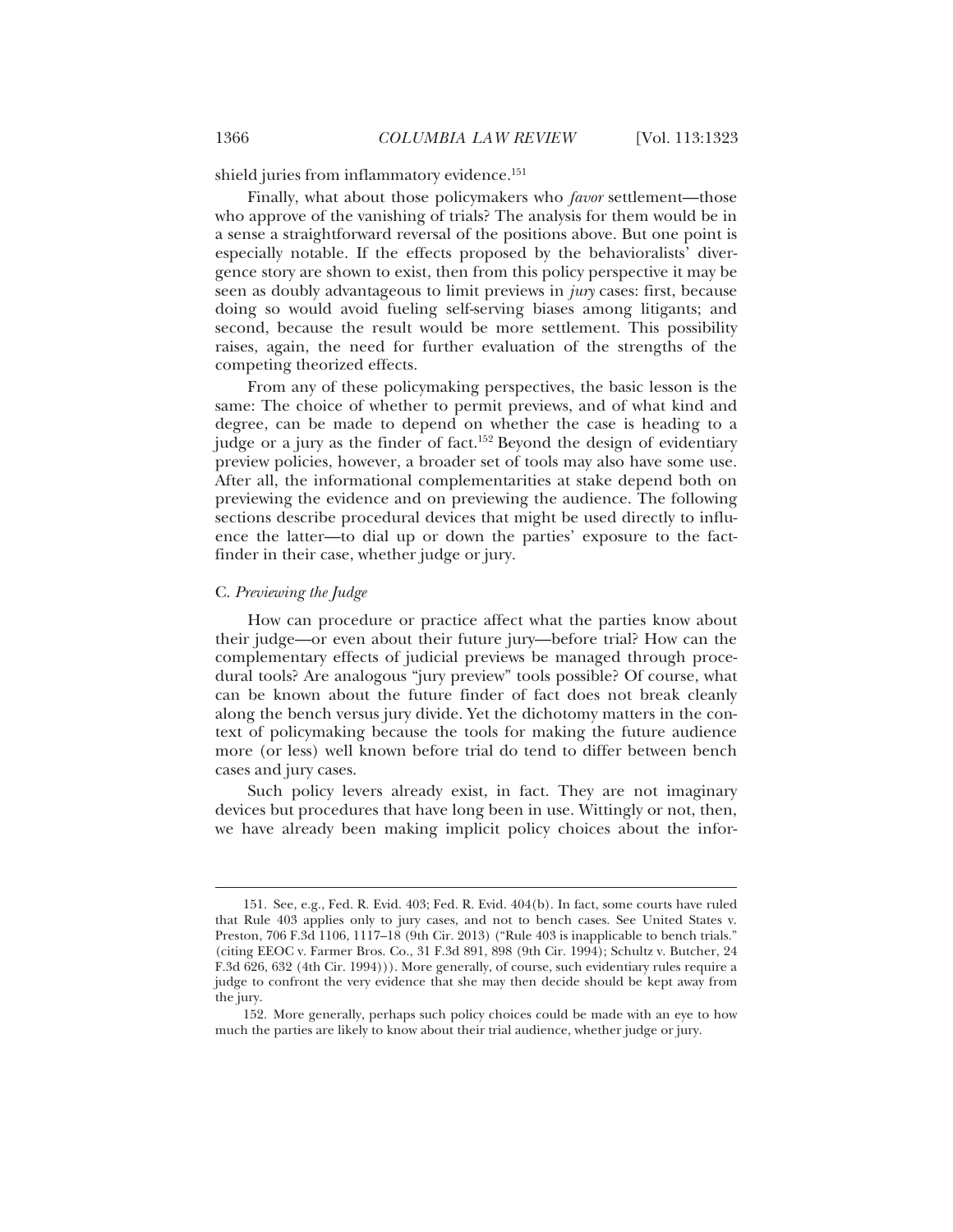mational value of previews. Let us start with those existing devices that determine how much the parties can "preview the judge."

1. *Judge Rotation.* — First, jurisdictions vary widely in whether or not a single judge will see the case through. Some use a master calendar system, with "motion judges" handling cases throughout litigation until they are scheduled for trial; only then is the trial judge assigned.153 Motion judges may even be rotated within a given case.<sup>154</sup> This scheme makes it difficult to get to know (or even to know the identity of) the judge who will eventually preside at trial. Parties cannot rely on motion judges' pretrial decisions as indicative of their prospects at trial, because there is no guarantee any of the motion judges making pretrial decisions will end up making decisions at the trial phase.

By contrast, other courts use an individual calendar system, assigning a judge at the beginning of a case who will take it "from start to finish."155 Federal courts operate on this model of "case management," in which a single judge handles a case from its inception and is actively involved in managing the case from an early stage<sup>156</sup> (though judicial rotation of a sort may occur if a case bounces between a district judge and a magistrate judge or special master). A review of Minnesota state courts documents the advantages one might expect of assigning a single judge, finding that the use of the individual calendar system in one county enabled judges to be "better informed about each case and better able to achieve early resolution of the cases."157 Presumably, such a start-to-finish judge is also

154. This is the case in Massachusetts state courts. See Peter M. Lauriat, Superior Court Rule 9A Is Working, 39 Bos. B.J. 24, 25 n.3 (1995) (noting Massachusetts Bar Association's recommendation to adopt rotation system for motion judges).

155. For instance, Hawaii state courts recently moved to an individual calendar system from a master calendar system, and now assign cases to a judge immediately. This means an individual judge handles the case "from start to finish," eliminating the need for motion judges. Ed Kemper, Judge Chang on the New Individual Calendar System, 4 Haw. B.J. 5, 5 (2000).

157. Robert J. Sheran & Douglas K. Amdahl, Minnesota Judicial System: Twenty-Five Years of Radical Change, 26 Hamline L. Rev. 219, 242 (2003) (emphasis omitted).

<sup>153.</sup> See, e.g., Master Calendar, Superior Court of Cal., County of Sacramento, http://www.saccourt.ca.gov/general/virtual-courthouse/downtown/master-calendar.aspx (on file with the *Columbia Law Review*) (last visited Mar. 28, 2013) (describing use of master calendar system to assign cases to judicial officers). The Louisiana Supreme Court has urged randomized case assignment at a later point expressly to avoid exploitation of the calendaring system in a "judge-shopping game." Adam M. Samaha, Randomization in Adjudication, 51 Wm. & Mary L. Rev. 1, 46 (2009). Some of the busiest New York courts even wait to assign a case to a trial judge until after jury selection has been completed. Ann Pfau, N.Y. State Judicial Inst., Comprehensive Civil Justice Program 2005: Study and Recommendations 40 (2005).

<sup>156.</sup> See Richard L. Marcus, Slouching Toward Discretion, 78 Notre Dame L. Rev. 1561, 1587–89 (2003) (describing development of case management approach). The federal courts began this development in the early 1980s based on the practices of metropolitan courts in the late 1960s. See id. at 1587 ("Given responsibility from start to finish, judges in these [city courts] began to call the lawyers in for conferences early in the case to plan the handling of the case.").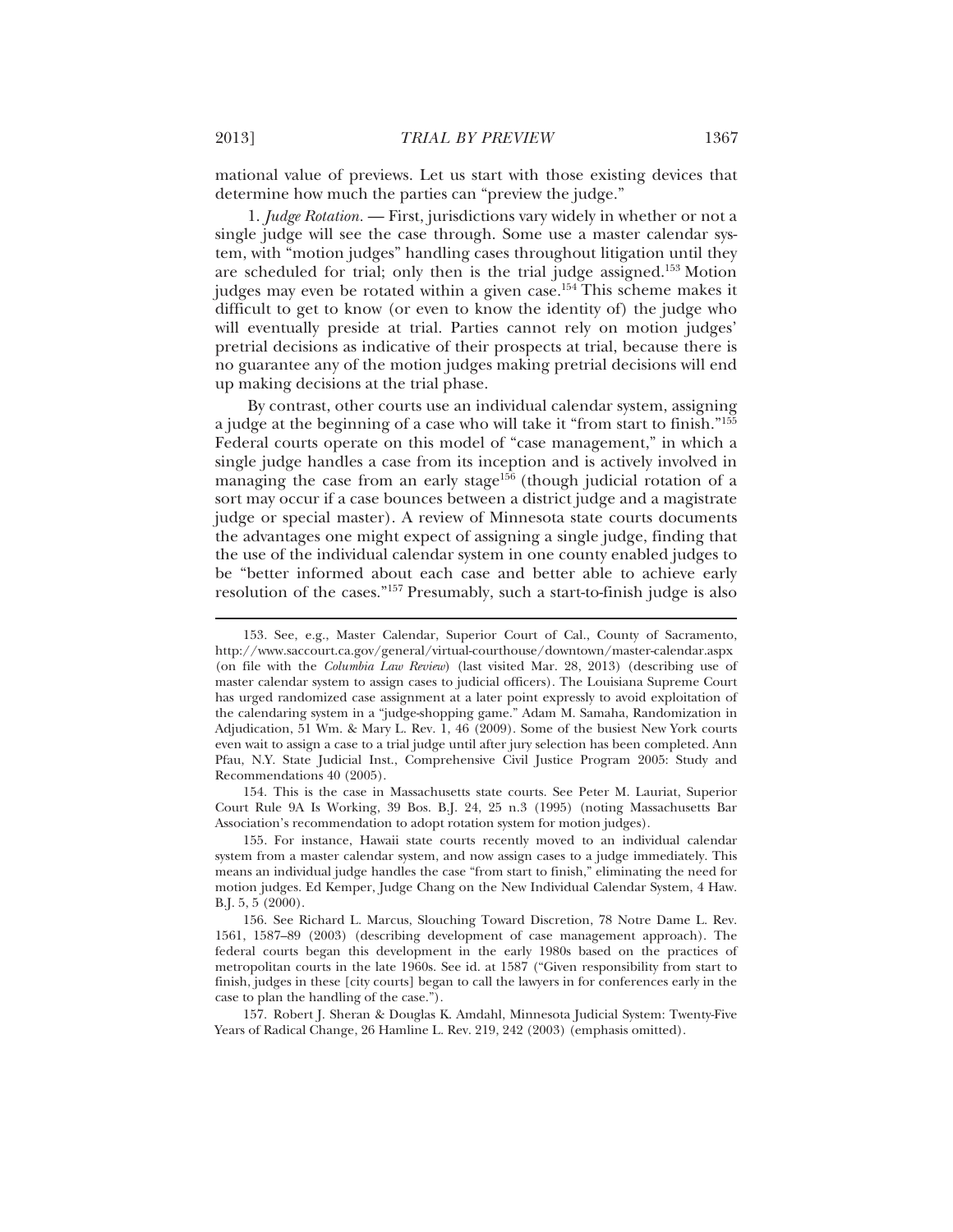more likely to become a known quantity to the parties during the pretrial phase.

2. *Judge Announcement.* — Second, jurisdictions vary in how early during a case parties are told who their trial judge will be. The contrasting policies for panel announcement in the federal appeals courts are the most familiar instance. The D.C. Circuit famously (and uniquely, among its peers) makes a point of announcing the three-judge panel assigned to a given appeal very early, close in time to the filing of the notice of appeal.158 As noted, one express aim is to promote settlement by letting the parties know who their audience will eventually be.

As observed above, however, such audience-driven settlement effects entail the cost of accepting a greater influence of judicial idiosyncrasy on the likelihood or the terms of a settlement. Moreover, this approach relies on "insider" knowledge about the judges in a jurisdiction; the result may be a further tipping of the balance in favor of repeat players or sophisticated parties, who may know more about a given judge's inclinations and can better anticipate how this judge might respond to the trial materials.

3. *Judicial Role in Settlement.* — Third, courts also vary as to how much of a role the future trial judge is allowed to play in settlement negotiations before trial. A half-century ago, Judge Skelly Wright unabashedly told war stories about informing parties of what he thought to be the settlement value of a case.<sup>159</sup> Not everyone found the practice agreeable: Judge Charles Clark remarked that settlement negotiations "are no part of proper pre-trial" as they bring the judge's impartiality into question.160 These differences of opinion have persisted. Today, views in the state courts vary.161 At least two state supreme courts have held that a trial judge involved in failed settlement talks may not preside over a subsequent bench trial without the parties' consent.<sup>162</sup> In federal courts,

<sup>158.</sup> See, e.g., Jordan, supra note 13, at 58 (noting D.C. Circuit's aim of promoting settlement by announcing panel for given appeal well in advance—within sixty days of filing).

<sup>159.</sup> Honorable J. Skelly Wright, The Pretrial Conference, *in* Proceedings of the Seminar on Practice and Procedure Under the Federal Rules of Civil Procedure (July 5–9, 1960), 28 F.R.D. 37, 141, 145.

<sup>160 .</sup> Honorable Charles E. Clark, To an Understanding Use of Pre-Trial, *in* Proceedings of the Seminar on Procedures for Effective Judicial Administration (July 10– 12, 1961), 29 F.R.D. 191, 454, 455–56.

<sup>161.</sup> See Peter Robinson, Adding Judicial Mediation to the Debate About Judges Attempting to Settle Cases Assigned to Them for Trial, 2006 J. Disp. Resol. 335, 367 (finding confusion in law regarding judges' roles in pretrial settlement).

<sup>162.</sup> See Timm v. Timm, 487 A.2d 191, 193 (Conn. 1985) ("When a judge engages in pretrial settlement discussion . . . he should automatically disqualify himself from presiding in the case  $\dots$ "); Shields v. Thunem, 716 P.2d 217, 219 (Mont. 1986) (noting growing trend of trial judges participating in pretrial settlement).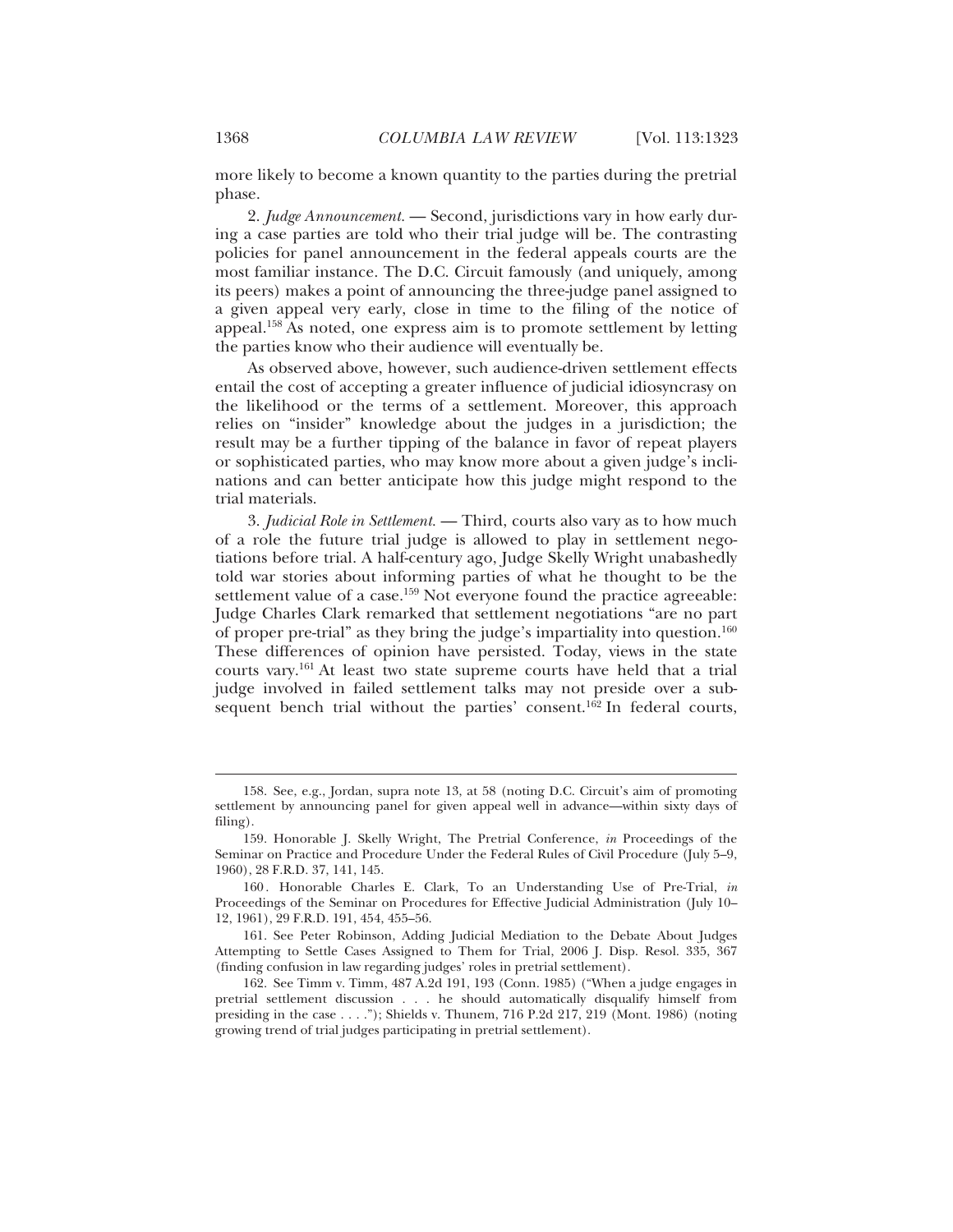judges are not generally barred from involvement in settlement;<sup>163</sup> the practice of disqualification is largely unguided apart from the general ethical reminders in judicial manuals.

Notably, the divide between bench trials and jury trials has been considered in this policymaking area, but for a different reason than that emphasized here. The existing concern has been about the judge's impartiality later at *trial*; this is the familiar worry about the "managerial judge" who may develop views about the case, having been exposed to facts in the informal context of settlement,164 making it hard to return to neutral at trial.165 And this risk is said to be greater in bench cases. An advisory opinion of the Judicial Conference says that one factor in deciding how involved the judge should be is "a consideration of whether the case will be tried by judge or jury."166 The worry is "whether the judge can set aside this knowledge [gained during settlement talks] in a case tried to the judge"; by contrast, "[e]thical concerns are less likely to arise when a judge handles settlement negotiations and then presides over a jury trial."167 The premise, of course, is that judges have less influence over outcomes in jury cases.168

A policy that implements this distinction would be a further illustration of a device for forcible or artificial "decoupling," as imagined

<sup>163.</sup> See Comm. on Codes of Conduct, Advisory Opinion No. 95: Judges Acting in a Settlement Capacity (2009), reprinted in 2B Guide to Judiciary Policy ch. 2, at 95-1, 95-3 [hereinafter Advisory Opinion No. 95], available at http://www.uscourts.gov/uscourts/ rulesandpolicies/conduct/Vol02B-Ch02.pdf (on file with the *Columbia Law Review*) (last revised Mar. 21, 2013) ("[S]ettlement practices must be examined on a case-by-case basis to determine their ethical propriety.").

<sup>164.</sup> See, e.g., Daisy Hurst Floyd, Can the Judge Do That?—The Need for a Clearer Judicial Role in Settlement, 26 Ariz. St. L.J. 45, 55 (1994) (noting increase in judicial use of "caucusing" during settlement negotiations); Judith Resnik, Managerial Judges, 96 Harv. L. Rev. 374, 426–31 (1982) [hereinafter Resnik, Managerial] (noting judges may gain information during pretrial conferences unfiltered by rules of evidence and possibly outside presence of opposing parties).

<sup>165.</sup> See Brunet, supra note 10, at 246–48 (describing perception of lack of neutrality following judge's effort to settle matters); Resnik, Managerial, supra note 164, at 433 ("[M]anagerial judges come into close contact with attorneys and, by virtue of that contact, hear opinion, innuendo, and rumor—all of which may affect their findings of fact and their rulings of law.").

<sup>166.</sup> Advisory Opinion No. 95, supra note 163, at 95-3; see also Robert J. Niemic, Donna Stienstra & Randall E. Ravitz, Guide to Judicial Management of Cases in ADR 78– 79 (2001) (discussing advisory opinion emphasizing judges should be mindful of objectivity).

<sup>167.</sup> Advisory Opinion No. 95, supra note 163, at 95-2 to -3.

<sup>168.</sup> The same logic implies that there is less concern in cases in which the judge has no further dispositive motions to decide. As one manual for federal judges summarizes, "The safest stance, if you wish to host settlement discussions in your own cases, is to limit your participation to cases that will be tried to a jury and only those cases in which casedispositive motions have been decided." Civil Litigation Management Manual, supra note 32, at 89.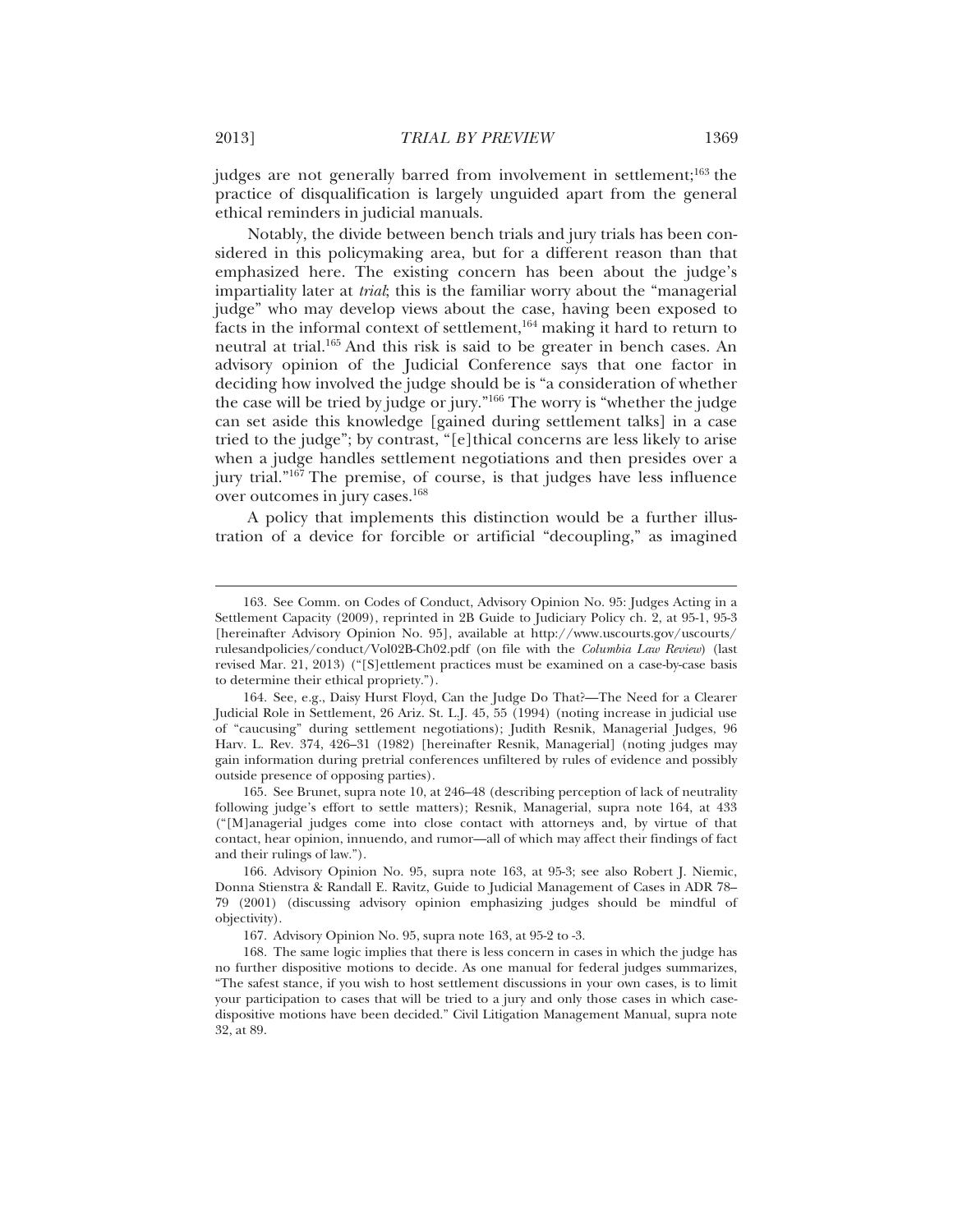above (even if its current motivation is something different).  $^{169}$  By barring the settlement judge from presiding over a bench trial but not a jury trial, such a policy may tend to level the observed asymmetry in preview effects. Whether this leveling is desirable depends, again, on one's normative views about settlement versus trial, about the relative merits of bench trials and jury trials, and about the accuracy-idiosyncrasy tradeoff articulated above.

## D. *Previewing the Jury?*

What about getting to know the *jury* before trial? This seems a very different, and more difficult, problem. How well the parties can get to know their judge can be boosted or suppressed through pretrial policies and practices, as explained above. But, at first blush, it may seem that the same cannot be done with a jury, as jurors are not usually chosen until trial begins. There is no way to identify which individuals will be sitting in the jury box, much less catch a glimpse of their reactions, before trial. For the most part, a future jury just cannot be made as well known as the judge; there is a jury-bench gap not only in the informational baseline (the trial judge is better known than the future jury), but also in the tools available for manipulating it (the future jury cannot easily be made more known).

Yet some alternatives do exist. First, procedure can influence how well the parties know the general profile of the jury pool in the jurisdiction. It can also influence what parties anticipate learning about their actual jury *after* trial begins. This anticipation of future learning during trial, as explained below, can alter settlement behavior even before trial.

1. *Approximation and Anticipation.* — Litigants are not entirely in the dark about their future jury. A general profile can be inferred from data about the jury pool.170 Forum shopping happens, after all. Famously, certain venues have achieved folkloric status for their citizens' hostility toward patent infringers, say, or generosity in assigning punitive damages.171 Besides, an experienced litigator may know what will play

<sup>169 .</sup> See supra notes 148–151 and accompanying text (discussing potential decoupling policies for policymakers wishing to mitigate vanishing of bench trials).

<sup>170.</sup> See, e.g., Hayes, supra note 42 (documenting empirical data and anecdotes). Compare id. (citing litigators claiming "[i]n Westchester, stingy civil jurors 'think it's coming from their pocketbooks'"), with Sam Roberts, On Bronx Juries, Minority Groups Find Their Peers, N.Y. Times, May 19, 1988, at B1 (comparing Bronx, Manhattan, and Westchester juries and quoting litigators as saying "[j]urors in the Bronx tend to be working people that have had to strive all their lives and when they see that someone else has been a victim of wrongdoing they tend to compensate them fully").

<sup>171.</sup> See, e.g., Jeanne C. Fromer, Patentography, 85 N.Y.U. L. Rev. 1444, 1447 (2010) (mapping "geography of patent disputes"); Xuan-Thao Nguyen, Justice Scalia's "Renegade Jurisdiction": Lessons for Patent Law Reform, 83 Tul. L. Rev. 111, 112–13 (2008) ("Many seem to blame the [Eastern District of Texas] for the wrongs of the patent litigation system."); Jonathan D. Glater, To the Trenches: The Tort War Is Raging On, N.Y. Times,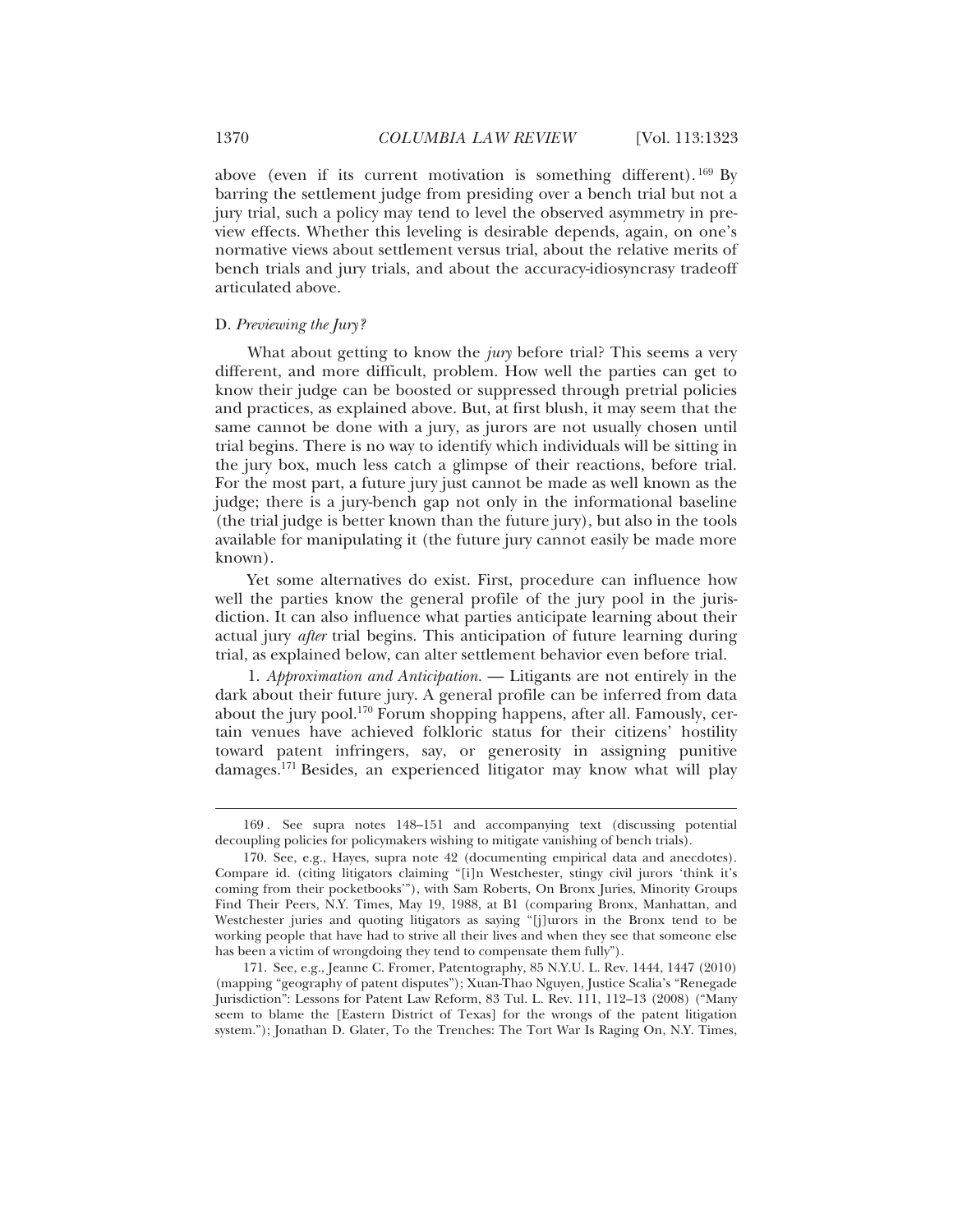well before a Bronx jury that wouldn't work for one in Manhattan.

But jury pool information is not equivalent to seeing the actual jurors' reactions to the evidence and arguments.172 A closer approximation, for parties who can afford them, is provided by jury consultants who put together "mock juries" and "focus groups." These are familiar tools,173 allowing lawyers to try out their evidence and arguments on a practice audience drawn from the actual jury population.<sup>174</sup> Mock juries help litigators precisely by giving them—and their clients—a preview of how the audience will respond to the evidence and narrative presented in a case.175 Advertising materials for jury consultants even suggest that they can be useful for calculating the range of damages, potentially helping to bring a case to settlement.<sup>176</sup>

Because such tools favor well**-**heeled and more sophisticated parties over weaker ones, the policy question arises of how to manage this imbalance. One possible class of interventions is public provision, and one such existing device is the "summary jury trial," greater use of which is currently being promoted by judges and the bar.<sup>177</sup>

174. See, e.g., Robert L. Haig & Steven P. Caley, Deep-Pocket Perils: Defendants Rich in Resources Must Act to Overcome Bias, A.B.A. J., Dec. 1994, at 59, 59 ("Videotaping the mock jury trial and deliberations will help reveal what jurors really think about the defendant and its case. This may be a sobering yet enlightening experience that can be put to good effect . . . in considering settlement possibilities.").

175. Of course, the expense of jury consultants could also eat away at the settlement surplus and lower the chances of settlement. There is a debate as to the efficacy of jury consultants in improving clients' prospects and bringing about settlement. See Jury Selection, Am. Judicature Soc'y, http://www.ajs.org/jc/juries/jc\_whoserves\_selection.asp (on file with the *Columbia Law Review*) (last visited Mar. 19, 2013) (summarizing debate over utility of "trial consultants").

June 22, 2008, at B1 (citing "counties, like Madison County in Illinois, that were perceived as hostile to corporate defendants").

<sup>172 .</sup> See supra notes 38–41 and accompanying text (discussing difficulty of previewing jury's reactions and consequent informational loss).

<sup>173.</sup> See Tricia McDermott, The Jury Consultants, CBS News (Dec. 5, 2007, 3:22 PM), http://www.cbsnews.com/8301-18559\_162-620794.html (on file with the *Columbia Law Review*) ("In the brave new world of high-stakes, high-profile trial preparation, the people running the show are not the lawyers, but rather jury consultants. . . . These days, it's hard to find a big case without experts in human behavior involved.").

<sup>176.</sup> See, e.g., Mock Trial Jury Research, Tsongas Litig. Counseling, http://tsongas. com/services/mock-trial/ (on file with the *Columbia Law Review*) (last visited Mar. 19, 2013) (claiming mock jury trial "[p]rovides damage calculations and estimates . . . to assess settlement value"); see also Jury Consulting, DOAR Litig. Counseling, http://doar.com/trial-consulting/jury-consulting/index.asp (on file with the *Columbia Law Review*) (last visited Mar. 19, 2013) (asserting damages research using mock juries "may even help [litigators] advocate for an alternative solution to a trial").

<sup>177.</sup> See U.S. Dist. Court for the Middle Dist. of Pa., Civil Jury Trial Bench/Bar Task Force Final Report 30 (2008) [hereinafter Civil Jury Trial Report], available at http://www.judgeyvettekane.net/yahoo\_site\_admin/assets/docs/Civil\_Jury\_Trial\_Task\_ Force\_Report.96132437.pdf (recommending "expanding use of summary-jury trials in appropriate cases" given "[j]udicial officers who have presided over summary-jury trials have had positive experience with cases settling afterwards").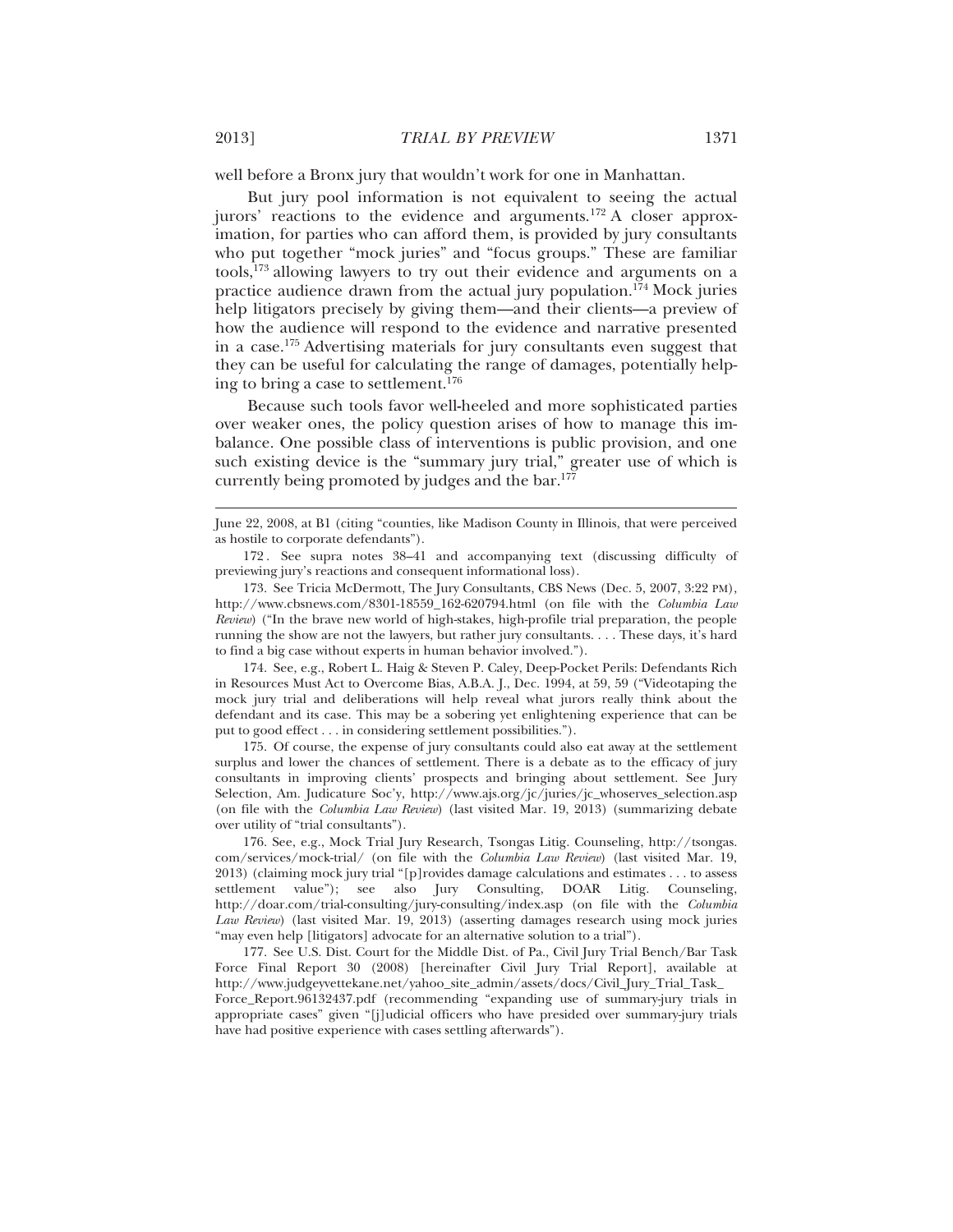a. *Summary Jury Trials.* — In a sort of mock jury organized by the court itself, jurors are drawn from the actual jury pool and seated for an abbreviated trial.<sup>178</sup> This jury's "verdict" is advisory and nonbinding;<sup>179</sup> it has no consequence beyond informing the parties of the likely outcome should the case actually go to trial. This device, endorsed in the Advisory Committee Notes to the Federal Rules of Civil Procedure,<sup>180</sup> has as its main purpose the promotion of settlement by using a lifelike preview.<sup>181</sup> Regarding settlement discussions following the rendering of the summary jury trial verdict, one commentator has noted that "[w]ith the parties present and a preview of the case fresh in their minds, even the most unyielding litigants tend to settle."182 As judges and practitioners recognize, the value of (approximately) previewing the jury in this way includes the "client education" effect: Having clients witness the audience reaction may well increase the likelihood of settlement.<sup>183</sup>

Summary jury trials appear to be rarely used, however; $^{184}$  no doubt

181. Civil Jury Trial Report, supra note 177, at 15 n.20 ("In a summary jury trial, . . . the lawyers offer a truncated version of their cases and the jury deliberates to a nonbinding verdict. The goal is to allow counsel and parties to see how a jury reacts to the case with the idea that such insight will facilitate settlement discussions.").

182. McDonough, supra note 179, at 18; see also id. at 18–19 (discussing views of trial lawyer who "praises [summary jury trials'] effectiveness in rapidly settling cases" and recounting experience of New York state judge for whom only six cases out of 170 ordered to summary jury trial in five-year period eventually went to actual trial); Larry Ray, Emerging Options in Dispute Resolution, A.B.A. J., June 1989, at 66, 68 ("The [summary jury trial's] advisory verdict helps the parties build a mutually acceptable settlement.").

183. See McDonough, supra note 179, at 19 (relating judge's experience that "[w]ith the principals present, . . . settlement is most likely if they've had a chance personally to witness the strengths and weaknesses of their positions and after they see a value attached to their exposure").

184. See Civil Litigation Management Manual, supra note 32, at 82 n.8 ("In statistical year 2009, five cases, all in a single district, were referred to summary jury and summary bench trials out of the 28,078 cases referred to ADR in the fifty-one districts reporting their referrals to ADR. No cases were referred to mini-trials."); McDonough, supra note 179, at 18 ("[D]espite a scattering of believers, few judges avail themselves of [summary jury trials]."). This low use seems not to have changed much over time. See Elizabeth Plapinger & Donna Stienstra, ADR and Settlement in the Federal District Courts 5 (1996) (noting "[j]ust over half the courts report authorization or use of the summary jury trial" but "[t]he level of usage reported by most courts is . . . very low—generally around one or two cases a year"). For a critical view of summary jury trials, see generally Richard A.

<sup>178.</sup> Civil Litigation Management Manual, supra note 32, at 81 (describing summary jury trial as "abbreviated hearing in which counsel present summary evidence to a jury . . . selected from the court's regular jury pool" and "presided over by a district or magistrate judge").

<sup>179.</sup> See Molly McDonough, Summary Time Blues, A.B.A. J., Oct. 2004, at 18, 18 ("A jury from the court's pool renders an advisory, nonbinding verdict.").

<sup>180.</sup> Fed. R. Civ. P. 16 advisory committee's note to 1993 amendments ("[T]he judge and attorneys can explore possible use of alternative procedures such as mini-trials, summary jury trials, mediation, neutral evaluation, and nonbinding arbitration that can lead to consensual resolution of the dispute without a full trial on the merits.").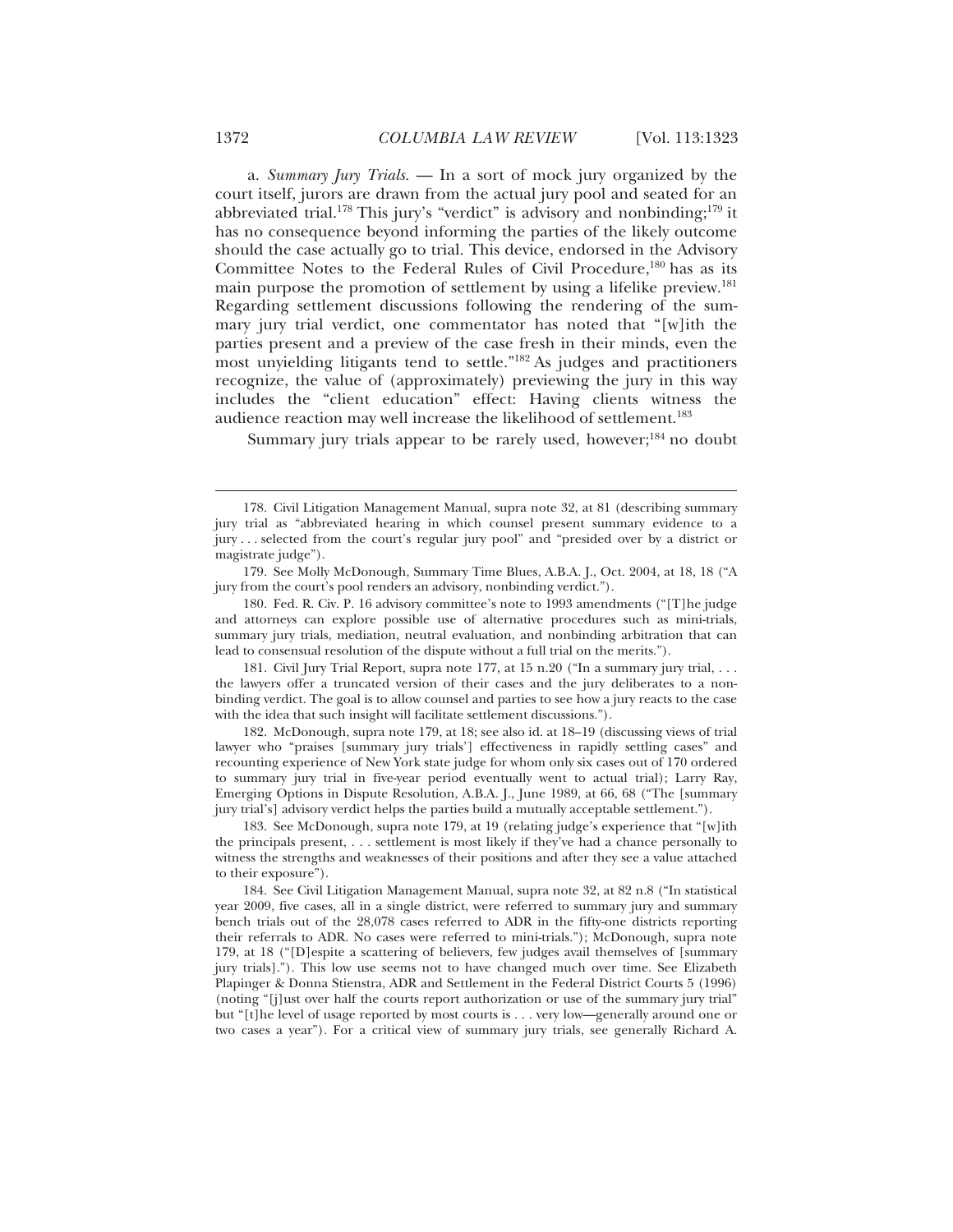the expense of running such a simulation is an obstacle. Parties may also be concerned about revealing their trial strategies through such a thorough rehearsal.<sup>185</sup> Another problem noted by practitioners appears to be that rehearsing arguments before such a mock jury might actually increase the parties' sense of uncertainty about a jury outcome, once they see how badly their evidence or arguments can be misunderstood by the lay jurors.<sup>186</sup>

Such approximations are not the only way, however, to affect how the parties think about their future jury. Less direct measures can also exert some influence. The following policy choices have been driven mainly by other rationales, but their potential to temper or amplify audience-driven preview effects should also be taken into account.

b. *Designing the Jury Pool.* — Imagine trying to predict the reactions of a jury to be drawn from the greater Los Angeles metropolitan area. Now imagine one drawn only from Beverly Hills. Uncertainty about the future jurors and the predictability of their reactions to the future trial materials depend on how diverse the feeder population is. Broadening or narrowing the geographic and demographic range of a given jury population may thus be a useful policy lever for managing preview effects of both theoretical flavors—convergence under the standard story and divergence under the behavioral story.187

c. *Forum and Venue Rules.* — The choice of forum or venue can be used by the parties to select a more predictable jury pool, whether to take advantage of predictably favorable tendencies or just to reduce risk. Civil procedure already regulates these choices, of course; the point here is to emphasize a further regulatory concern, which is how such choices interact with previews and thereby influence settlements. One important caveat is in order, however: The theories are ambiguous about the effect tightening forum or venue options has on settlement choices. Under the convergence story, having a more predictable finder of fact should promote settlement. But under the divergence theory, a perception of control over who sits on the jury might feed the self-serving bias of the

Posner, The Summary Jury Trial and Other Methods of Alternative Dispute Resolution: Some Cautionary Observations, 53 U. Chi. L. Rev. 366 (1986).

<sup>185.</sup> See McDonough, supra note 179, at 18 ("[L]awyers who have criticized the process say they don't feel comfortable laying their cards on the table during what could, if settlement goals fail, amount to a dry run before a real trial with real consequences.").

<sup>186.</sup> Am. Coll. of Trial Lawyers, supra note 135, at 19. To elaborate, lawyers and clients can find watching mock jury deliberations terrifying because they learn "how completely their evidence has been misunderstood, how confused the jurors are as to both the facts and the law, . . . how lightly jurors reach decisions on matters of . . . importance, how freely they ignore the court's instructions and . . . how willing they are to spend other people's money." Id.

<sup>187.</sup> A similar logic might apply to specialized juries, in contexts where they may be used.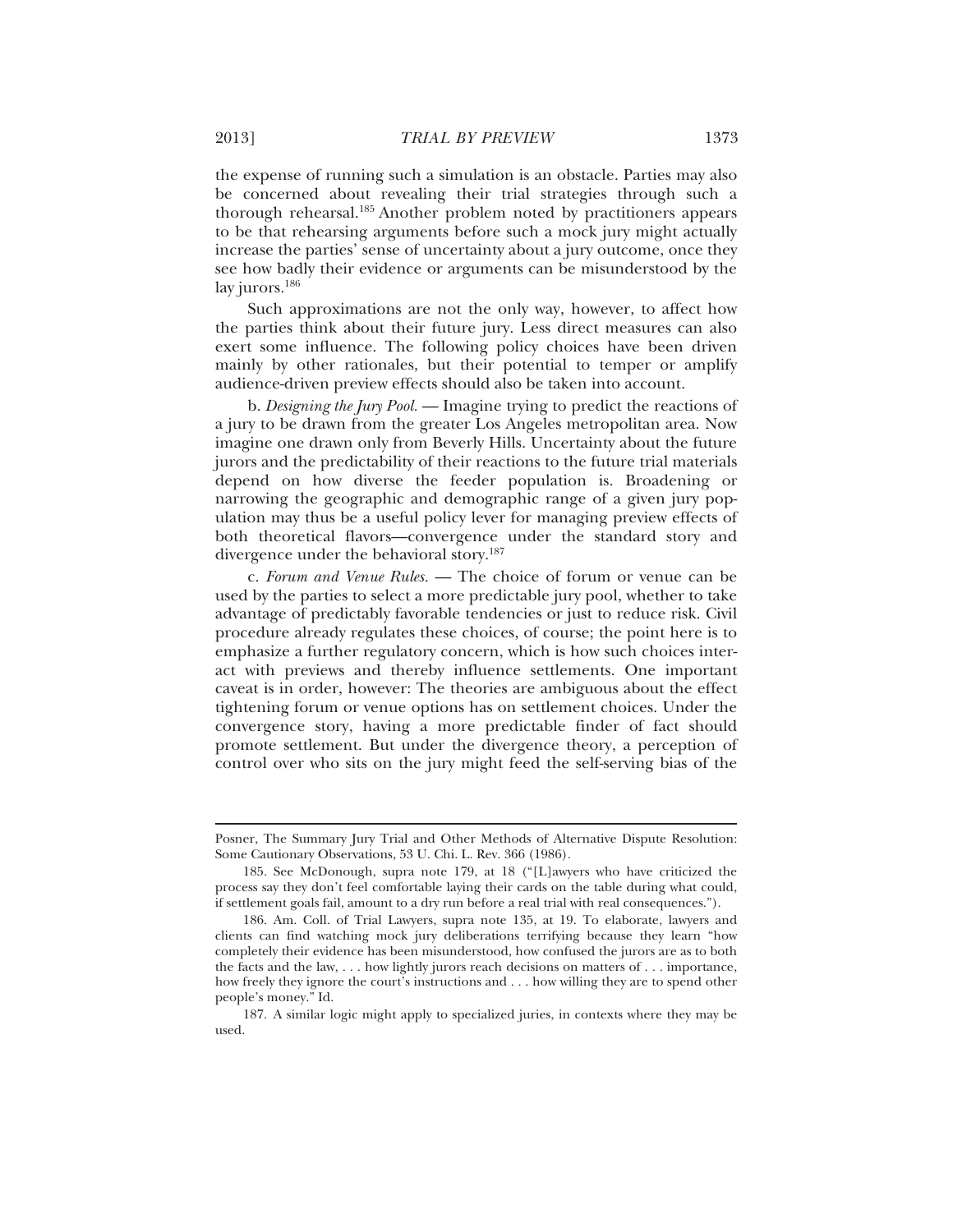litigants (here, the side choosing the forum), leading to less settlement. The question of the net effect in any given context is an empirical one.

d. *Voir Dire.* — What sorts of questions should the lawyers be allowed to ask during jury selection? What questions should the judge ask? How much leeway should the parties have in rejecting potential jurors? All of these policy design choices can affect the litigators' estimates (even well before jury selection begins) about who their future jury will be. Yet there is again a second effect: In theory, greater perceived control may worsen self-serving bias, even as it reduces uncertainty. If so, the settlement effects could go either way. Under policies that increase the parties' perceived (and perhaps true) control over the jury, the parties may expect this degree of control to narrow down the range of possible jurors, thereby making the outcome seem more predictable. But this sense of control might also fuel overoptimism on each side. This state of anticipating future control is a kind of "twilight zone," one might say because it has not yet happened, it can "sharpen" both parties' predictions, but away from each other's. How these competing effects play out is another empirical question.

e. *Jurors' Own Questions.* — Should jurors be allowed to submit questions for the judge to ask a witness? This approach, now being actively promoted as a policy reform, is already in use in civil cases in a number of jurisdictions, including Arizona, Colorado, Illinois, and Indiana.188 It has also been used in federal court, as well as in criminal cases—most famously, in the Roger Clemens trial.189

This practice allows a "jury preview" in a very direct and obvious sense, although only after trial begins. As one judge notes, "'Allowing jurors to submit written questions during the evidence phase of the trial gives the lawyers and the judge a window into the juror's thinking.'"190 Another judge describes it as having "'a free shadow jury'"191—and better yet, "this shadow jury [consists of] your real jurors."<sup>192</sup>

2. *Clarifying Uncertainty.* — The first three procedural tools summary jury trials, jury pool design, and forum-shopping constraints operate before trial, potentially making jury reactions more predictable, even without adding direct knowledge about the actual future jurors. By contrast, the fourth and fifth means—voir dire and jurors' questions occur *at* trial, potentially increasing knowledge about the actual jurors.

<sup>188.</sup> See Drummond, supra note 28, at 16 (noting "[s]everal states, such as Indiana, Colorado, and Arizona, have mandated that courts allow jury questions for all jury trials" and Illinois has done so for civil cases).

<sup>189.</sup> See id (describing juror questions in Clemens trial).

<sup>190.</sup> Id. (quoting Hon. James F. Holderman, Co-Chair, Special Comm. on Jury Innovation, ABA Section of Litig.).

<sup>191.</sup> Id. (quoting Russell Hardin Jr., Member, Trial Att'y Advisory Bd., ABA Section of Litig.).

<sup>192.</sup> Id.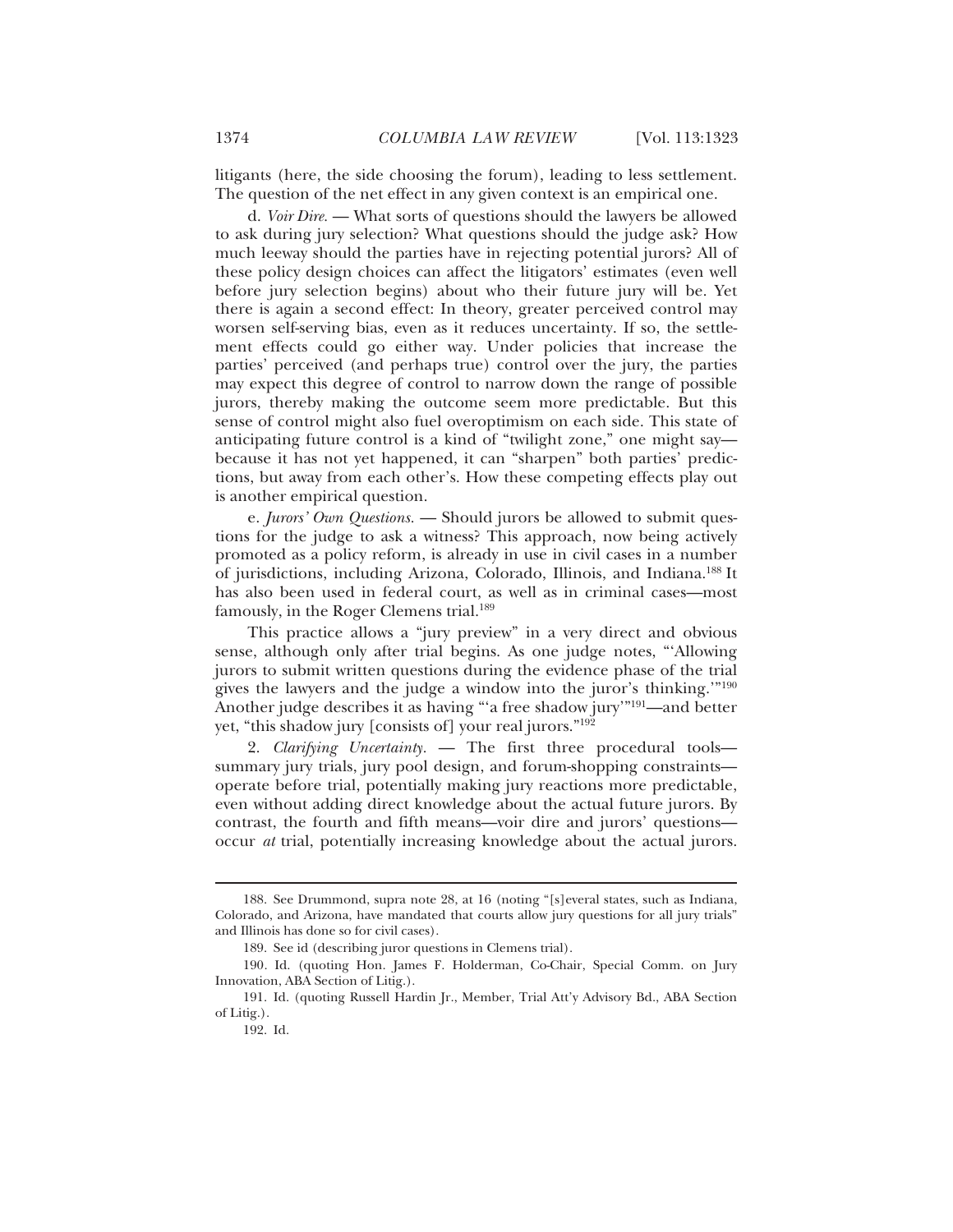Clearly, the first three can affect the parties' predictions before trial (and before actual jury selection) begins. But what about the latter two policies, which only affect what the parties can learn during trial? These might seem of little importance for decisions made *before* trial.193

That's not necessarily so, as the choice to settle before trial can turn on how much the parties *anticipate* (before trial) that they will learn (during trial) about the jurors and their reactions. For this reason, the design of voir dire, as well as the potential for jurors to suggest questions for the witnesses, can in theory affect the parties' motivations for going to trial in the first place.

To see why, it is helpful to digress briefly to consider two meanings of a litigant's "jury uncertainty" and to make clear the distinction between them. The two differ in their consequences for the usefulness and the risks of previews. Speaking generically about jury uncertainty can obscure this contrast.

The first meaning of "jury uncertainty" is that little can be known about the jury before trial, although learning about the jury may be possible once trial begins. (The parties may see how jurors are reacting to the witnesses, for instance. Or the questions the jurors are submitting to the judge may suggest they are leaning in favor of one side. Or the parties may learn about the jurors' inclinations during voir dire.) This form of jury uncertainty can be reduced, but only during trial itself.

The second meaning of "jury uncertainty" is that little or nothing can be discerned about the jury, even after trial has begun. Either there will be no clues revealed at trial or, equivalently, they will be uninformative. (For instance, the trial materials may not be the sort that elicit visible juror reactions beyond boredom. Or the jurors will not be allowed to submit questions. Or the parties cannot learn much about the jurors during voir dire because the lawyers will not be permitted to ask probing questions.)

Being clear about these two distinct meanings yields a lesson for theory in the convergence story, and a lesson for policy in the divergence story. Consider first the convergence story, as articulated in Part I. Under the first meaning of jury uncertainty, settlement is delayed (or thwarted) because the parties perceive there to be a positive value to waiting. The parties in effect gamble that the future signals during trial will be more favorable than those attending the previews before trial.<sup>194</sup> But consider

<sup>193.</sup> This is not to downplay their potential to affect settlement *during* trial, a possibility central to the theoretical analysis presented in Part I.

<sup>194.</sup> An easy way to see this is to consider the other extreme in which there is no such jury uncertainty because what is learned from the preview is a perfect predictor of the trial information. This may be true, for instance, if the trial materials are absolutely clear in their meaning, and not dependent on the factfinder. In such a case, there is no value to waiting: The gamble of going to trial will not be worthwhile, because there is no chance of receiving different information at trial.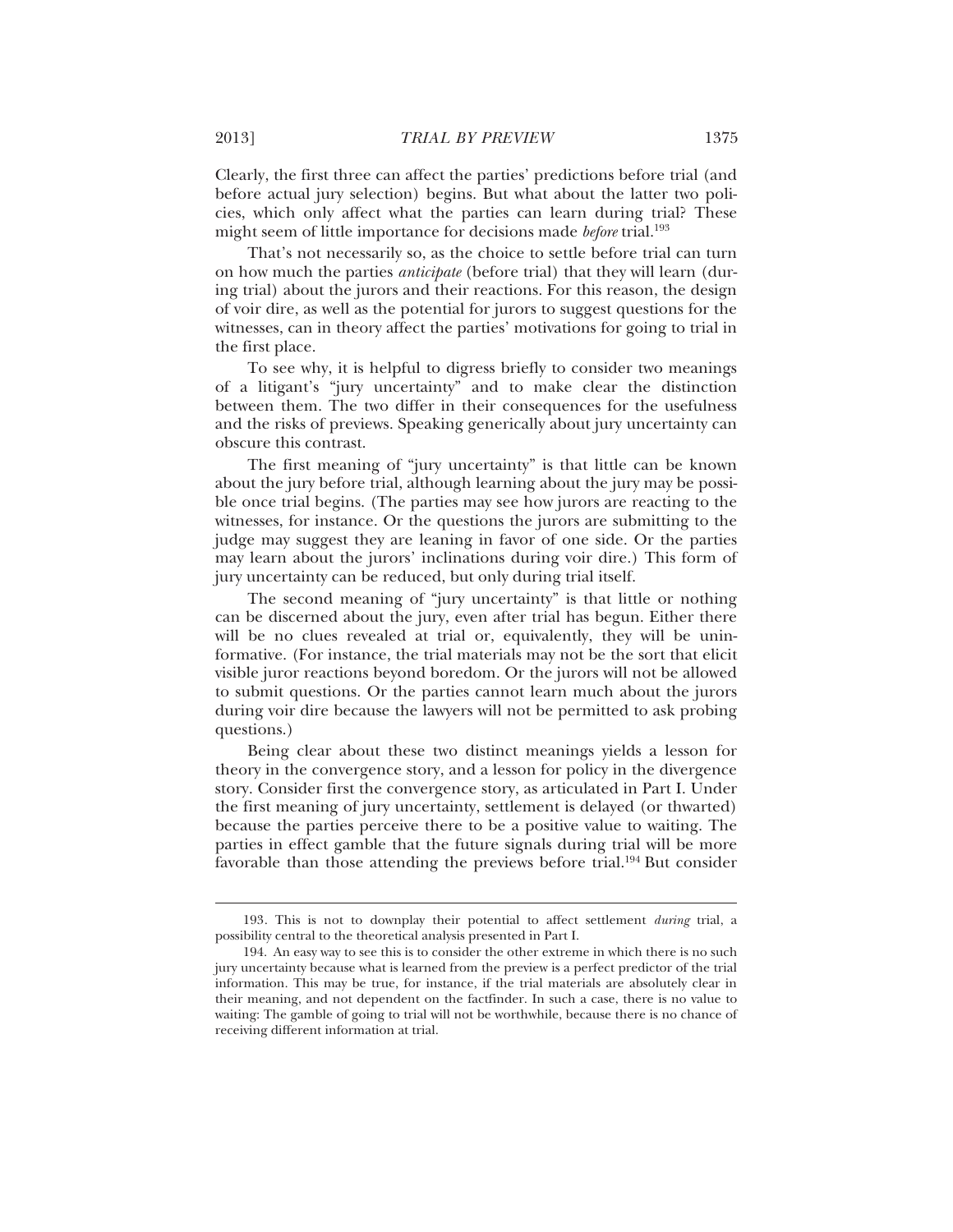now the second meaning: If there will be no chance of learning anything new (and thus more favorable) at trial, then there is no gain to waiting.<sup>195</sup> In this scenario there is no possibility of any useful signals during trial, and thus no useful signals to be predicted based on the previews. In our first notion of jury uncertainty, then, the uncertainty actually creates the value in waiting. In our second notion of jury uncertainty, by contrast, the uncertainty limits the value of waiting.<sup>196</sup> The value of delay for the parties, in anticipation of further learning, depends not on how much uncertainty exists, but rather on how much of it can still be cleared up.

In the divergence story, the distinction has more practical stakes. Recall from Part I that one way previews can prevent settlement is by generating an expectations gap at a critical moment before trial, at the last real chance to settle.<sup>197</sup> As we have seen, this can occur even if jury uncertainty will be eliminated during trial (the first meaning). But previews can also prevent settlement if jury uncertainty persists during trial (the second meaning).198 In either scenario, previews can ruin a chance at settlement before trial. What differs is the likelihood that such a lost opportunity will really be the last chance to settle. This seems far more likely if the jury remains an unknown quantity at trial (permitting selfserving bias) than if the jury becomes well known at trial (causing some convergence).199

The policy upshot is that there is a greater reason to worry about the potential for previews to thwart settlement in those cases where little can

<sup>195.</sup> If there is a cost to starting the trial, as we have been assuming, the value of waiting is in fact negative. The parties may well be observed settling on the eve of trial rather than waiting—but they would not be doing so due to previews.

<sup>196.</sup> Despite this distinction between these two stories of jury uncertainty, it is worth noting the analogous mechanisms in the  $t_0$  decision to wait for  $t_1$  (in the first story) and the  $t_0$  decision to go through with trial (in the second story). In each case, if there is no settlement at  $t_p$ , it is because the parties are choosing to gamble on the future. The gamble is possible because no useful learning has yet narrowed down the likely range of possibilities. In the former case, this is because useful learning about the jury cannot occur before trial; in the latter, because it cannot happen at all.

<sup>197.</sup> In terms of the notation introduced in Part I.C: If in the absence of previews,  $P<sub>p</sub>$ *J* -  $(c_1 + c_2) < P_dJ + (c_1 + c_2)$ , but  $P_p^*J - c_2 > P_d^*J + c_2$ , then the parties would settle before trial but not during trial—even though there is some common learning and thus some convergence during trial. But if previews inject an expectations gap due to self-serving bias such that  $(P_J + x) J - (c_1 + c_2) > (P_J - x) J + (c_1 + c_2)$ , then they will ruin the chance at early settling.

<sup>198.</sup> If in the absence of previews,  $P_{p}J - (c_{1} + c_{2}) < P_{d}J + (c_{1} + c_{2})$ , but  $(P_{J} + x)J - c_{2} > (P_{J} - x)J - c_{1} > (P_{J} - x)J - c_{2} > (P_{J} - x)J - c_{1} > (P_{J} - x)J - c_{2} > (P_{J} - x)J - c_{2} > (P_{J} - x)J - c_{2} > (P_{J} - x)J - c_{2} > (P_{J} - x)J - c_{2} > (P_{J} - x)J$  $\chi$ )  $I + c<sub>n</sub>$ , then the parties would settle before trial but not during trial (due in part to the self-serving bias gap created when information is revealed during trial). But if previews shift forward the creation of this divergence gap, such that  $(P_I + x)I - (c_1 + c_2) > (P_I - x)I + (c_1 + c_2)I$  $+ c<sub>2</sub>$ ), then they will ruin the chance at early settling.

<sup>199.</sup> The implicit assumption is that  $(P_J + x)J - c_2 > (P_J - x)J + c_2$  is more likely than  $P_p^*J$  $-c_2 > P_d^*J + c_2$ . This seems highly plausible, as it supposes that the parties' expectations at trial are farther apart in the self-serving bias case than in the partial learning (partially converged) case.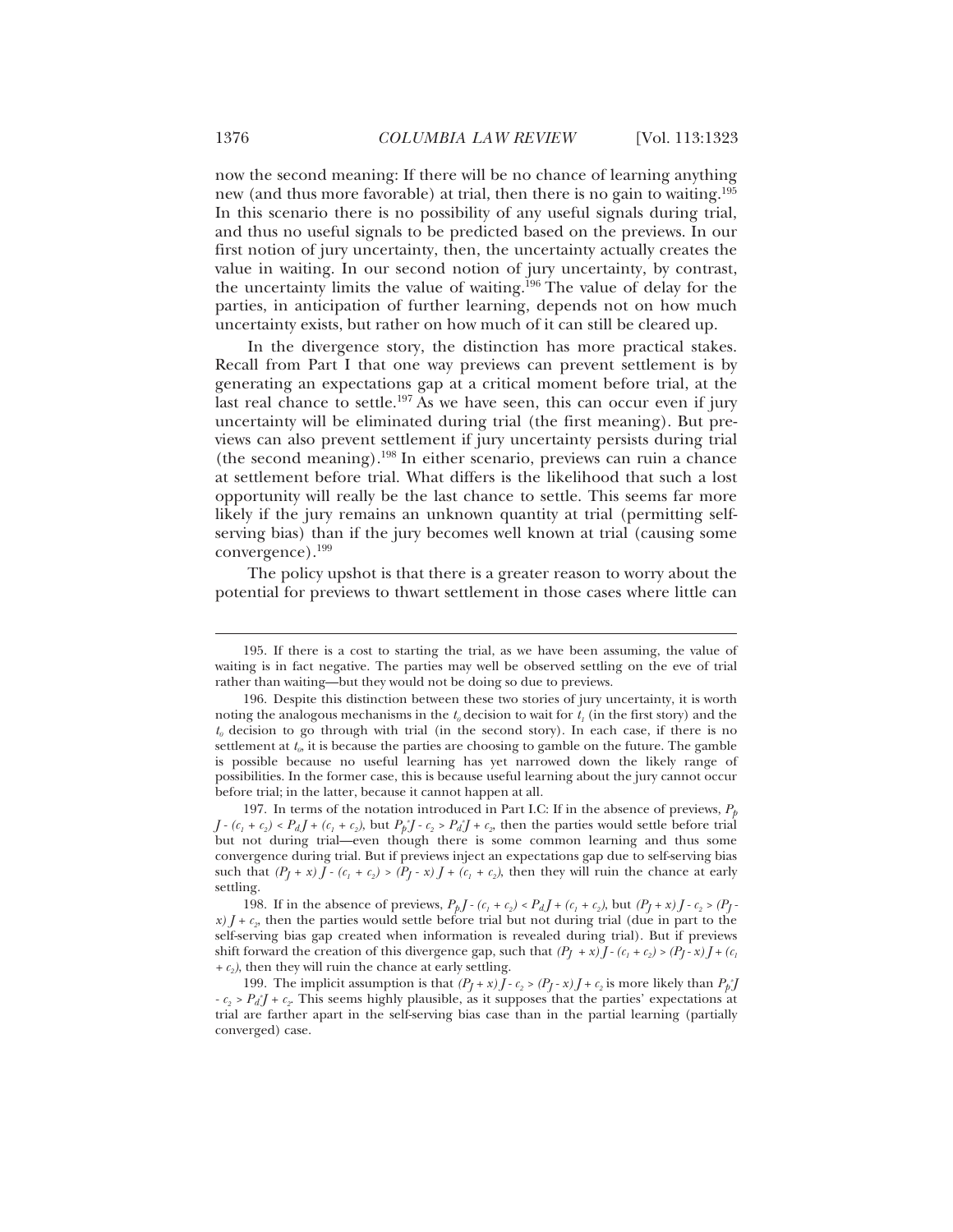be learned about the jury and its reactions, even at trial. And this circles back to the design of the rules for voir dire and for jurors' questions, which affect precisely these key variables: what litigants expect they can learn about the jurors, and hence how much uncertainty will remain *after* trial begins.

#### **CONCLUSION**

## The play was a great success, but the audience was a failure.<sup>200</sup>

In litigation, as in any theater, the script matters and so does the audience—but what really counts is how they interact. Just as this is true at trial, so it is for settlement *before* trial. Parties settle not in the shadow of the evidence and arguments, but in the shadow of what the factfinder will think of those materials. The value to the parties of previewing the script, then, depends on whether they can also preview the audience.

Beginning with that basic idea, this Essay reconsiders the two leading theories of settlement. Playing them out in light of a stylized difference between trials by judge and trials by jury, the analyses of preview effects introduced here imply that each theory should predict an "asymmetric vanishing" of trials. A preliminary look at the data from the policy experiment created by the staggered adoption of Federal Rule of Civil Procedure  $26(a)(3)$  suggests that litigant choices responded in ways consistent with the proposed asymmetry—resulting in an accelerated decline in bench trials relative to jury trials.

Whether these observations are seen as encouraging or troubling depends, of course, on one's normative priors about the comparative merits of settlements, jury trials, and bench trials. But theory also matters: As this Essay emphasizes, the potentially competing and sometimes subtle mechanisms by which preview policies may be affecting litigant choices should be considered alongside the data, informing normative assessments and the design of policy responses.

As this exploratory Essay is aimed at starting a conversation, directions for further research are worth noting. Factors such as uncertainty and risk aversion, the time shifting of litigation costs,<sup>201</sup> principal-agent

<sup>200.</sup> This favorite nugget is often attributed to Oscar Wilde, but may in fact have originated with George Bernard Shaw. See George Bernard Shaw, Review: Visiting the Halls, World, Oct. 19, 1892, reprinted in 2 Bernard Shaw: The Diaries, 1885–1897, at 861 (Stanley Weintraub ed., 1986) ("You were a perfect success: the audience was a dismal failure."). For an analysis of the attribution, see The Play Was a Great Success, but the Audience Was a Total Failure, Quote Investigator (May 19, 2011), http://quoteinvestigator.com/2011/05/19/play-success/ (on file with the *Columbia Law Review*) (explaining quote could be from Oscar Wilde, William Collier, Daniel Frohman, or George Bernard Shaw).

<sup>201.</sup> One might ask, for instance, whether the shifting of trial costs to pretrial is more significant in previews for bench trials or for jury trials.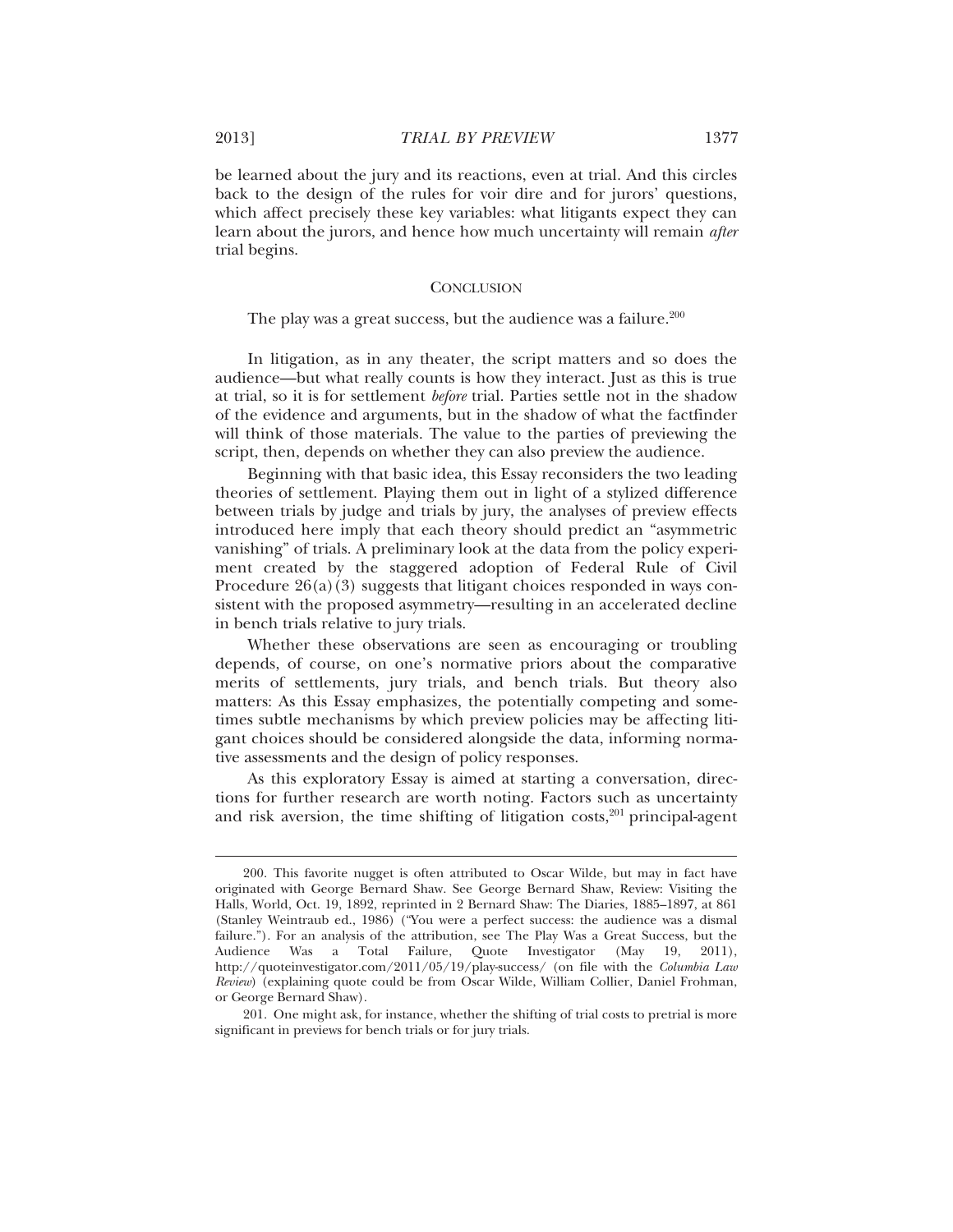concerns,202 and the potential for strategic behavior may be brought into extensions of the theoretical starting points offered here. Empirical work should also find encouragement in this initial foray: Observational studies might focus on variation in judge rotation, judge announcement, juror questions, and other existing policies noted above; <sup>203</sup> finer breakdowns among types of litigants or cases might be possible in other samples, such as in state courts; $^{204}$  and experimental studies might target the jury-bench distinction. Not least, future work should address both the theory and empirics of preview effects at the other major "checkpoints" of civil procedure.<sup>205</sup>

Procedural values beyond those touched upon here are also surely worth considering; for instance, think of the participatory or expressive values of having one's "day in court." And the normative concerns raised in this Essay point naturally to further questions of procedural design: Should parties be allowed to opt out of preview policies, either during litigation or through ex ante contracting?206 Should the pervasiveness of previews today affect how much control parties have in choosing a jury or bench trial?<sup>207</sup> Should it inform how much power a judge is given in influencing the jury, in overruling it, $208$  or in letting a case get to one in the first place?

203. This is not to exclude other practices that one might imagine to affect the force of previews, such as the choice of jury size or the use of specialized judges or juries.

206. Parties might also contract around the bench-jury option, such as through jury trial waivers. More generally, one might ask whether, when, and how easily parties should be allowed to switch adjudicators—not only between judge and jury, but also among judicial officers (including magistrate judges or special masters).

207. The civil jury trial guarantee in the Seventh Amendment is a constraint, but there are many ways in which the tools of civil procedure can (and already do) affect the extent of the real usage of the jury trial. One mundane example is the short time limit for demanding a jury before the right to a jury is waived. See Fed. R. Civ. P. 38 (specifying party must demand jury trial "no later than 14 days after the last pleading directed to the issue is served"). A more controversial example is summary judgment. See, e.g., Suja A. Thomas, Why Summary Judgment Is Unconstitutional, 93 Va. L. Rev. 139, 142–45 (2007) (arguing summary judgment violates Seventh Amendment because it subverts jury's factfinding role).

208. How appellate review might alter preview effects is an analogous question: Just as a trial judge's propensity to overrule the jury—such as through remittitur or judgment

<sup>202.</sup> How lawyer-client misalignment interacts with overoptimism about the strength of one's case may be an especially rich area for study; consider for example the "client education" effect noted above. See supra note 183 and accompanying text.

<sup>204.</sup> Moreover, variation in state court practices may offer useful comparisons for researchers and may suggest other forms of preview policies worth studying. See supra notes 153–157 and accompanying text (discussing varying judge rotation systems among states).

<sup>205.</sup> See supra notes 3–7 and accompanying text (discussing "checkpoints" such as motions to dismiss, preliminary injunctions, class certification, *Markman* and *Daubert* hearings, and summary judgment). Relatedly, future work might investigate the potential for preview effects in other settings, such as in criminal justice, ADR, agencies, international or foreign tribunals, or arbitration.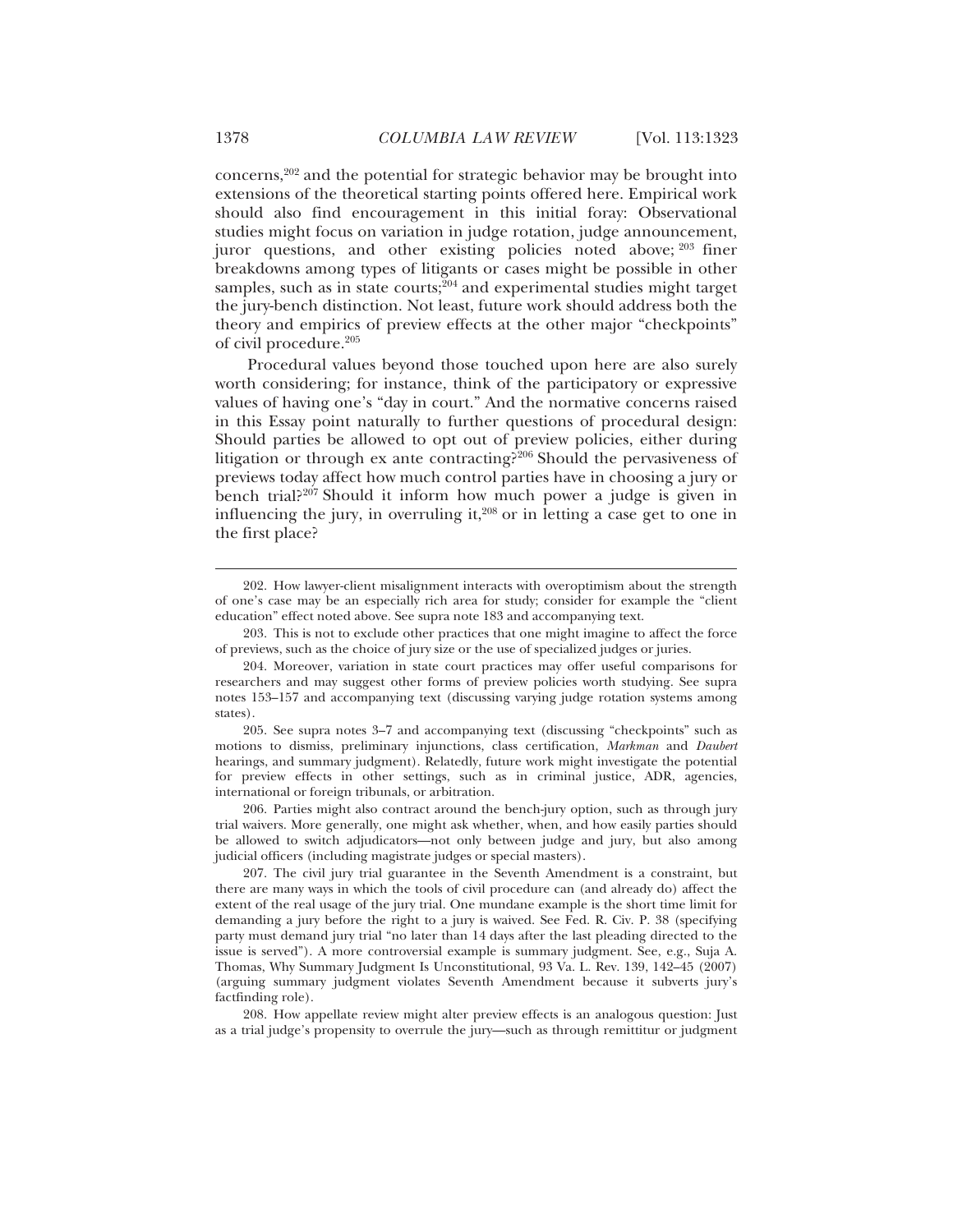#### **APPENDIX**

Chart 1 lists the districts forming the treated and comparison groups in the policy experiment created by staggered adoption of Rule  $26(a)(3)$ . The selection of these districts is explained in Part II.B.3. Table 1 shows summary statistics for these groups in the period before the studied policy shock, that is, before the late-adopting districts were forced to catch up to the early adopters. The population of cases for all present analyses consists of the contracts, property, and torts cases described in Part II.B.

Table 2 quantifies extensions of the basic comparisons shown in Figures 1 through 4, using the estimates of  $\beta$ <sup>1</sup> from this elementary difference-in-differences regression in OLS:

# $y_{ii} = \beta_i \cdot \text{treated} \cdot \text{post} + \beta_2 \cdot \text{treated} + X_i \cdot B_3 + \varepsilon_i$

where *y* is the ratio of bench to jury trials, *i* indexes group of districts, X*<sup>t</sup>* consists of fixed effects for year, and *post* indicates being in the posttreatment period. The resulting estimates suggest a drop in the ratio indicative of asymmetric policy impact, consistent with the figures.

Column (1) of Table 2 shows these estimates, assuming that the post-period begins in 2001. This corresponds to the line drawn in the graphs. But recall that the policy break is somewhat blurred because the rule gave judges the discretion to apply the new rule to cases that had already begun but not yet finished as of December 2000. To account for this possibility, I present an alternative set of estimates in Column (2) of Table 2. For these alternative estimates, the post-period begins one year earlier.

Table 3 reports estimates separately for trial rates in jury cases and in bench cases, using the same OLS framework. The dependent variable is the share of cases that reached a jury verdict or a bench verdict. For these trial rates, the denominator is the population of filed cases, excluding those coded as nonfinal dispositions (such as bankruptcy stays, transfers and remands to other tribunals, or statistical closure), appeals of magistrate judge rulings, and cases in which the defendant did not even appear. The unit of presentation is percentage points. The interpretation of these estimates is discussed in Part II.C.3.

notwithstanding the verdict—might amplify the effect of a "judicial preview," would the same be true of lightened scrutiny on appeal?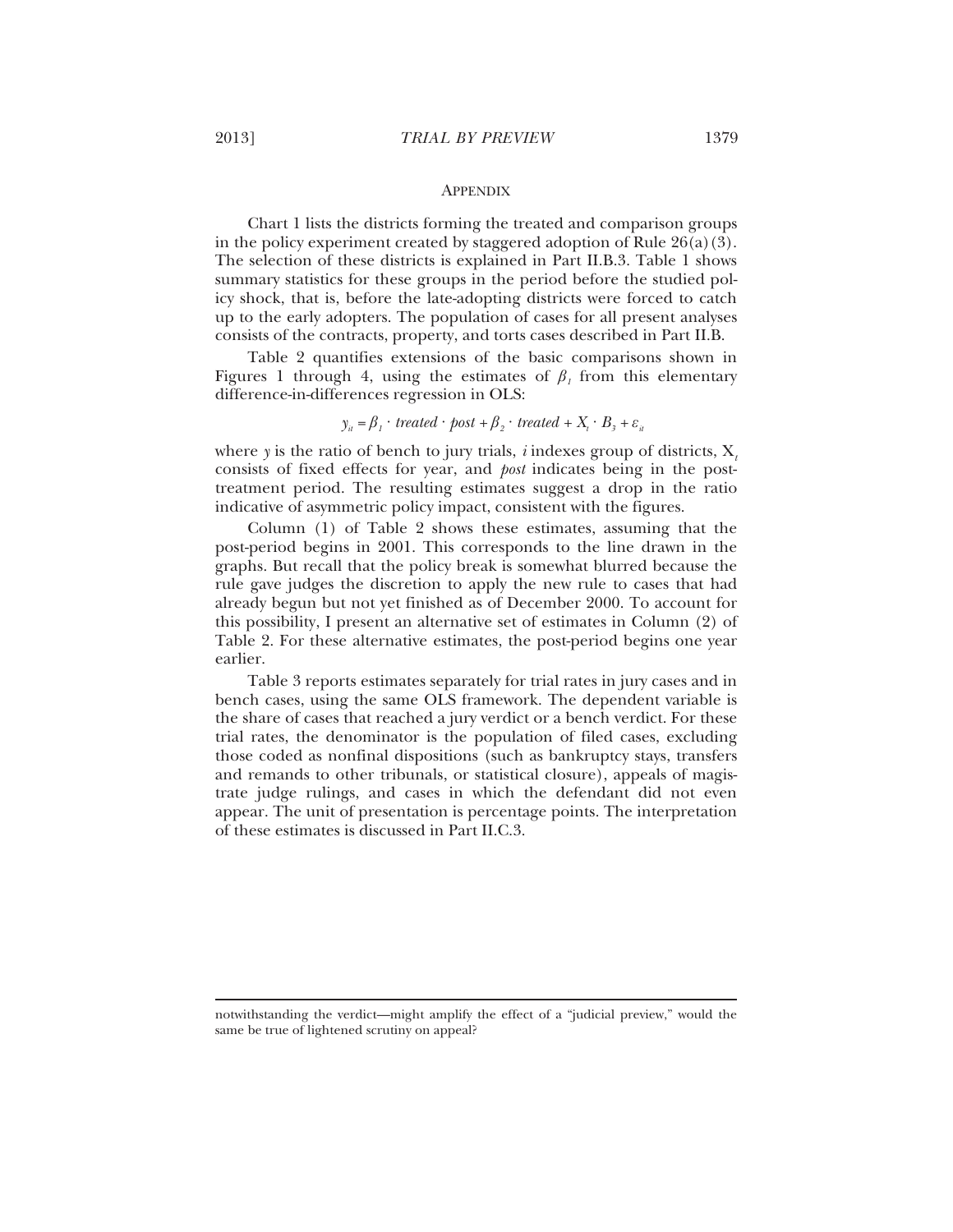|                           | Treated      | Comparison     |
|---------------------------|--------------|----------------|
| California groups         |              |                |
| Cleanest match            | <b>CDCA</b>  | <b>NDCA</b>    |
| All California            | CDCA, EDCA   | NDCA, SDCA     |
| California-Oregon         | CDCA, EDCA   | NDCA, OR       |
| New England groups        |              |                |
| <b>First Circuit only</b> | ME, RI       | MA, NH         |
| All New England           | ME, RI, NDNY | MA, NH, CT, VT |
|                           |              |                |

CHART 1 — TREATMENT AND COMPARISON DISTRICTS

# TABLE 1 — MEAN NUMBER OF BENCH TRIALS AND JURY TRIALS, 1996–2000

|                           | Bench               |       |       | Jury                |                     | Bench/Jury           |
|---------------------------|---------------------|-------|-------|---------------------|---------------------|----------------------|
|                           | T                   | C     | T     | $\mathcal{C}$       | T                   | C                    |
| California groups         |                     |       |       |                     |                     |                      |
| Cleanest match            | 11.2                | 6.5   | 14.4  | 8.5                 | .79                 | .83                  |
|                           | $\lceil 5.0 \rceil$ | [4.0] | [4.1] | [4.1]               | [.37]               | $\left[ .50 \right]$ |
| All California            | 13.0                | 8.9   | 18.3  | 10.9                | .75                 | .91                  |
|                           | $\left[5.6\right]$  | [4.9] | [6.8] | $\lceil 5.8 \rceil$ | [.36]               | $\lceil .47 \rceil$  |
| California-Oregon         | 13.0                | 10.5  | 18.3  | 18.1                | .75                 | .61                  |
|                           | [5.6]               | [4.7] | [6.8] | [6.4]               | [.36]               | [.28]                |
| New England groups        |                     |       |       |                     |                     |                      |
| <b>First Circuit only</b> | 5.5                 | 5.5   | 12.1  | 20.8                | .43                 | .26                  |
|                           | [4.0]               | [4.4] | [6.7] | [11.6]              | $\left[ .31\right]$ | [.20]                |
| All New England           | 7.1                 | 10.6  | 18.2  | 32.4                | .36                 | .31                  |
|                           | [4.6]               | [7.3] | [9.2] | [15.7]              | [.22]               | [.18]                |
|                           |                     |       |       |                     |                     |                      |

Notes: This table presents, under "Bench" and "Jury," the mean number of cases reaching a bench verdict or a jury verdict, respectively, in each group of districts (as listed in Chart 1, supra). The final two columns show the corresponding ratios. *T* denotes treated group and *C* denotes comparison group. The case population consists of the contracts, torts, and property cases described in Part II.B. Standard errors are in brackets.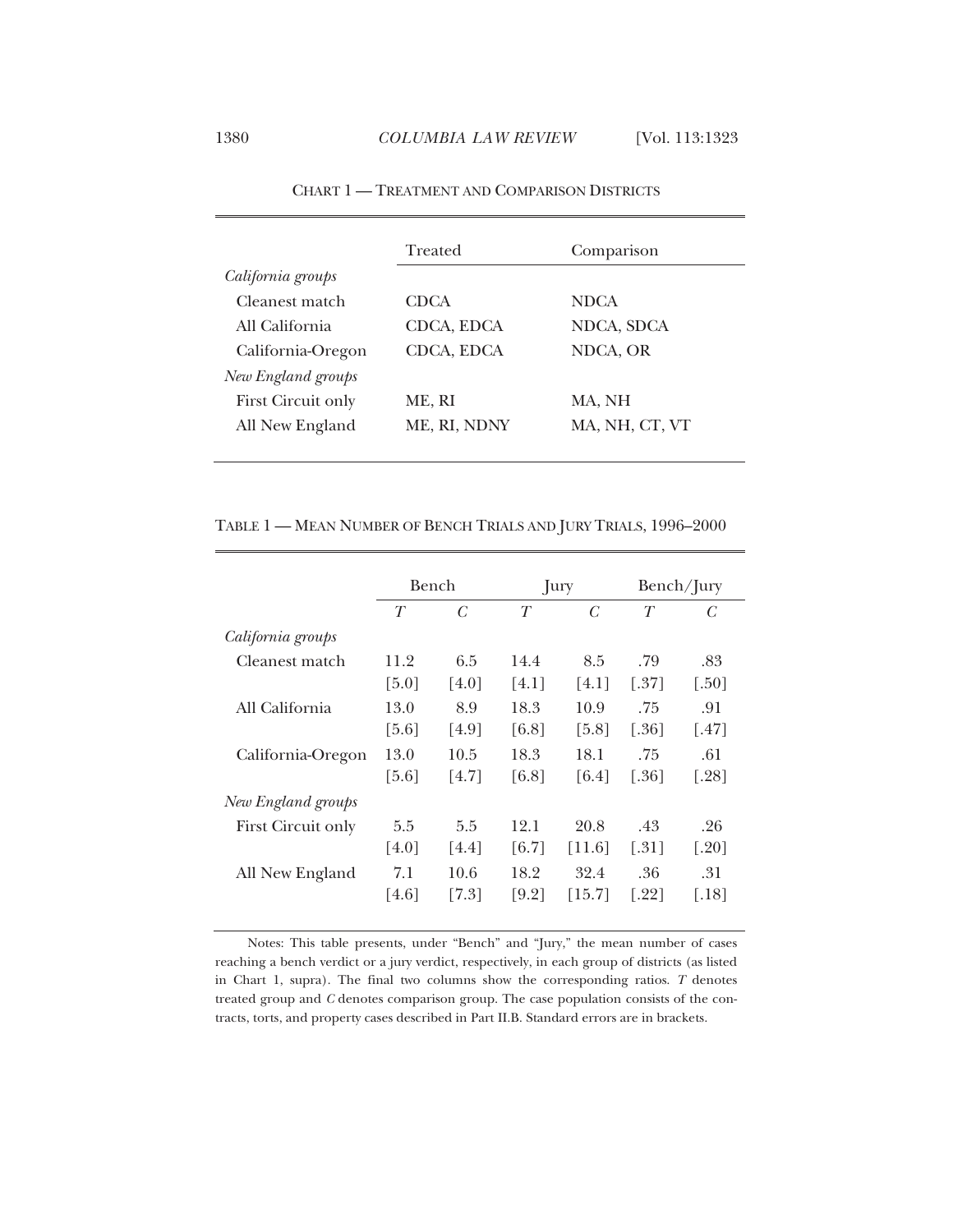| (1)                 | (2)                 |
|---------------------|---------------------|
|                     |                     |
|                     |                     |
| $-91$               | $-.60$              |
| $[.25]$             | $[.32]$             |
| $-1.03$             | $-80$               |
| $\lceil.26\rceil$   | $[.36]$             |
| $-79$               | $-71$               |
| $[.22]$             | $\lceil.25\rceil$   |
|                     |                     |
| $-20$               | $-28$               |
| $\lceil .13 \rceil$ | $\lceil .10 \rceil$ |
| $-15$               | $-15$               |
| $\lceil .07 \rceil$ | $\lceil .07 \rceil$ |
|                     |                     |

| TABLE 2 — THE EFFECT OF EVE-OF-TRIAL PREVIEWS ON THE NUMBER OF |
|----------------------------------------------------------------|
| BENCH TRIALS RELATIVE TO JURY TRIALS                           |

Notes: This table presents coefficients on the *treated* x *post* interaction in a differencein-differences regression. The dependent variable is the ratio of the number of cases reaching a bench verdict to the number of cases reaching a jury verdict, in the districts forming the treatment or control group. In Column (1), *post* begins in the year 2001. In Column (2), *post* begins in the year 2000. The case population consists of the contracts, torts, and property cases described in Part II.B. The estimates are OLS. Time-fixed effects are included. Robust standard errors are in brackets.  $N = 2$  pooled groups  $\cdot 10$  years = 20.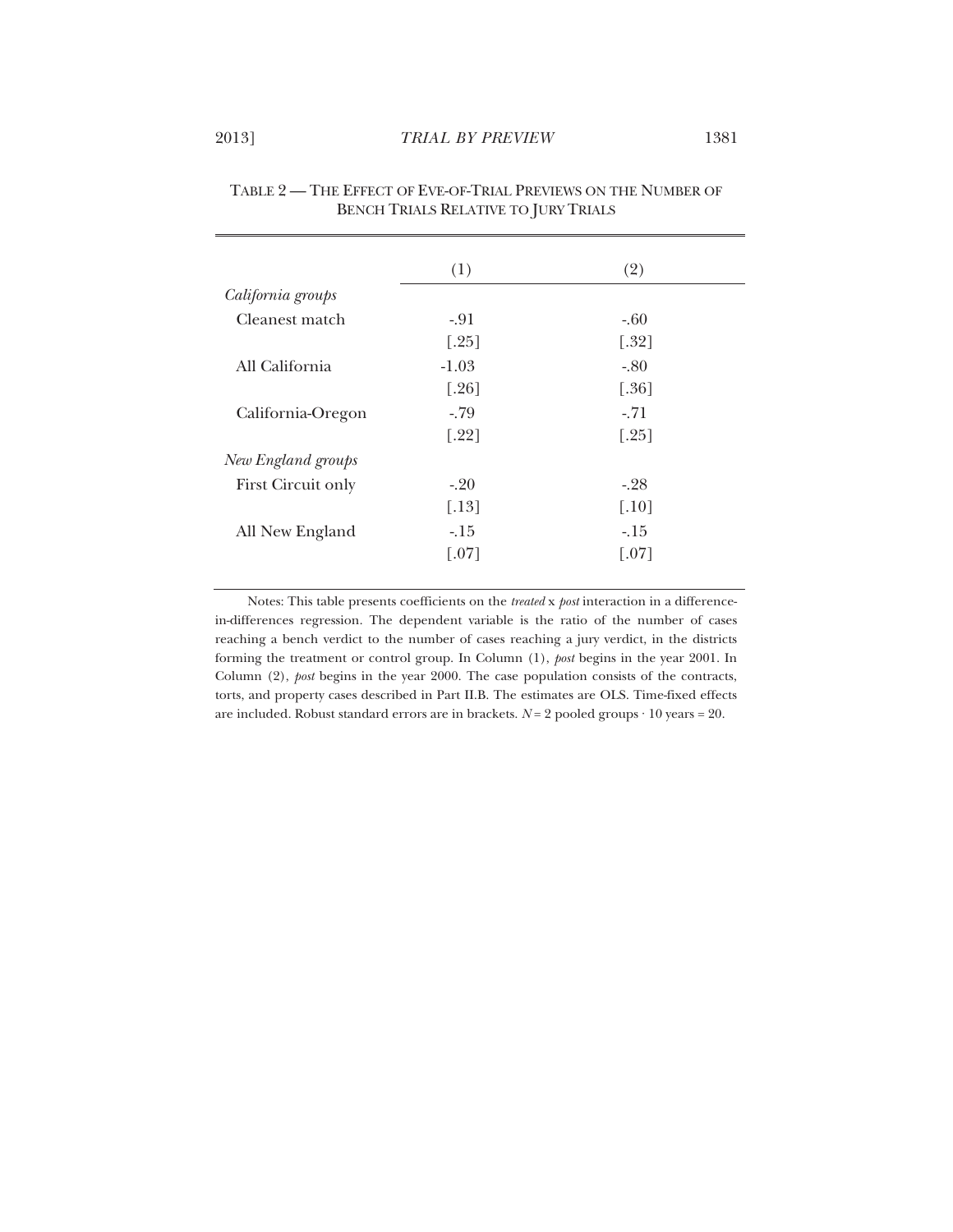|                    | <b>Bench Trials</b> | <b>Jury Trials</b> |
|--------------------|---------------------|--------------------|
| California groups  |                     |                    |
| Cleanest match     | $-76$               | .28                |
|                    | $[.38]$             | [.41]              |
| All California     | $-.61$              | .54                |
|                    | $[.33]$             | $[.43]$            |
| California-Oregon  | $-.56$              | .68                |
|                    | $[.33]$             | $[.37]$            |
| New England groups |                     |                    |
| First Circuit only | $-1.06$             | .22                |
|                    | $\lceil .47 \rceil$ | [1.19]             |
| All New England    | $-81$               | $-45$              |
|                    | $[.18]$             | $[.76]$            |

# TABLE 3 — THE EFFECT OF EVE-OF-TRIAL PREVIEWS ON BENCH AND JURY TRIAL RATES

Notes: This table presents coefficients on the *treated* x *post* interaction in a differencein-differences regression. The dependent variable is the percentage (in percentage points) of cases that reach a bench verdict (in the left column) or a jury verdict (in the right column), in the districts forming the treatment or control group. For each test, *post* begins in the year 2001. The case population consists of the contracts, torts, and property cases described in Part II.B. The estimates are OLS. Time-fixed effects are included. Robust standard errors are in brackets.  $N = 2$  pooled groups  $\cdot 10$  years = 20.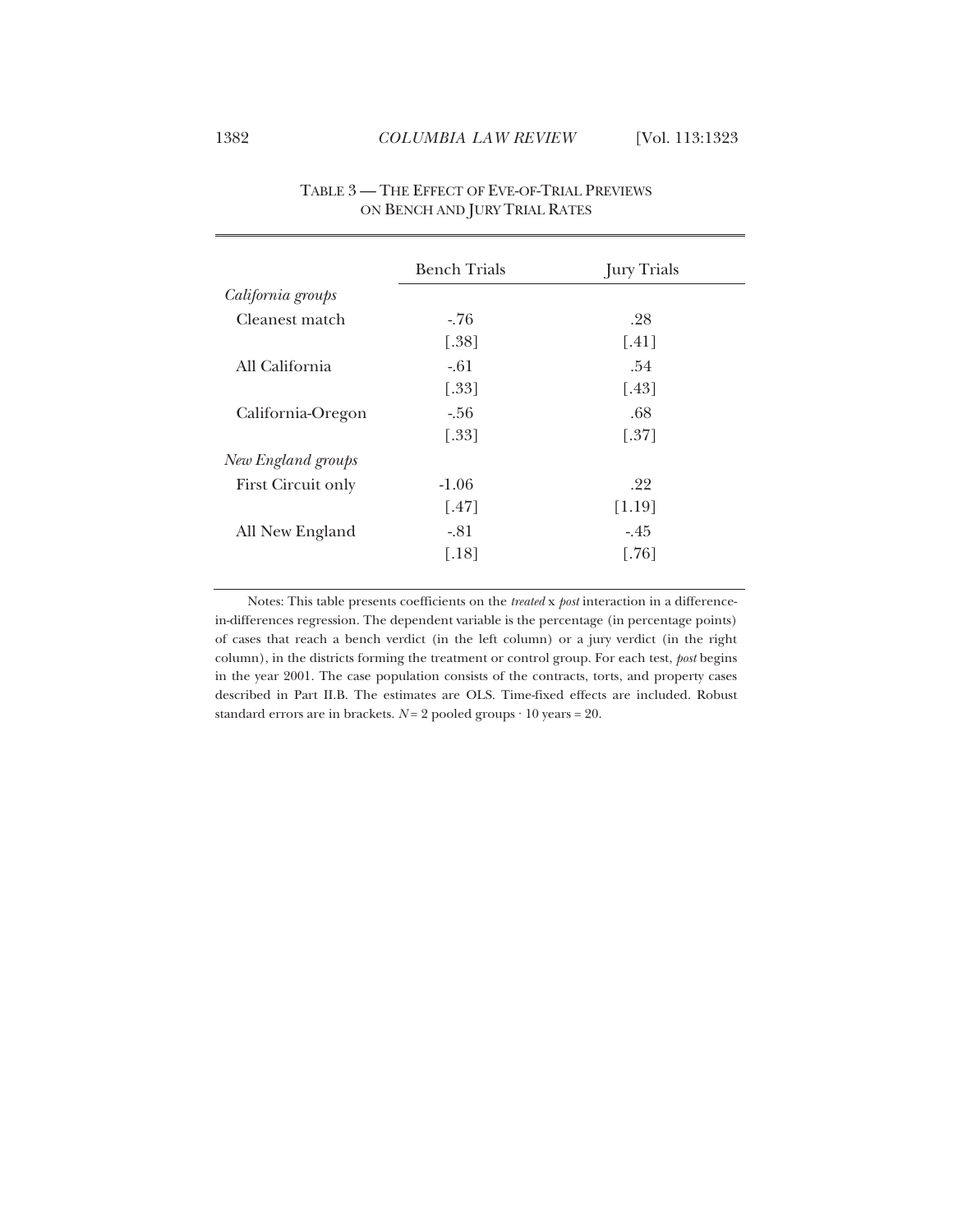#### SELECTED BIBLIOGRAPHY

Am. Coll. of Trial Lawyers, The "Vanishing Trial": The College, The Profession, The Civil Justice System (2004).

Babcock, Linda & George Loewenstein, Explaining Bargaining Impasse: The Role of Self-Serving Biases, 11 J. Econ. Persp. 109 (1997).

Babcock, Linda, George Loewenstein & Samuel Issacharoff, Creating Convergence: Debiasing Biased Litigants, 22 Law & Soc. Inquiry 913 (1997).

Babcock, Linda, George Loewenstein, Samuel Issacharoff & Colin Camerer, Biased Judgments of Fairness in Bargaining, 85 Am. Econ. Rev. 1337 (1995).

- Bar-Gill, Oren, The Evolution and Persistence of Optimism in Litigation, 22 J.L. Econ. & Org. 490 (2005).
- Bennett, Mark W., Margaret H. Downie & Larry C. Zervos, Judges' Views on Vanishing Civil Trials, 88 Judicature 306 (2005).
- Brennan, William J., Jr., Introductory Remarks, *in* Proceedings of the Seminar on Protracted Cases for United States Judges (Aug. 25– 30, 1958), 23 F.R.D. 319, 376.

Brunet, Edward, Judicial Mediation and Signaling, 3 Nev. L.J. 232 (2003).

- Burbank, Stephen B., Vanishing Trials and Summary Judgment in Federal Civil Cases: Drifting Toward Bethlehem or Gomorrah?, 1 J. Empirical Legal Stud. 591 (2004).
- Chemerinsky, Erwin & Barry Friedman, The Fragmentation of Federal Rules, 46 Mercer L. Rev. 757 (1995).

Clark, Charles E., To an Understanding Use of Pre-Trial, *in* Proceedings of the Seminar on Procedures for Effective Judicial Administration (July 10–12, 1961), 29 F.R.D. 191, 454.

- Clermont, Kevin M. & Theodore Eisenberg, Trial by Jury or Judge: Transcending Empiricism*,* 77 Cornell L. Rev. 1124 (1992).
- Clermont, Kevin M. & Theodore Eisenberg, Litigation Realities, 88 Cornell L. Rev. 119 (2002).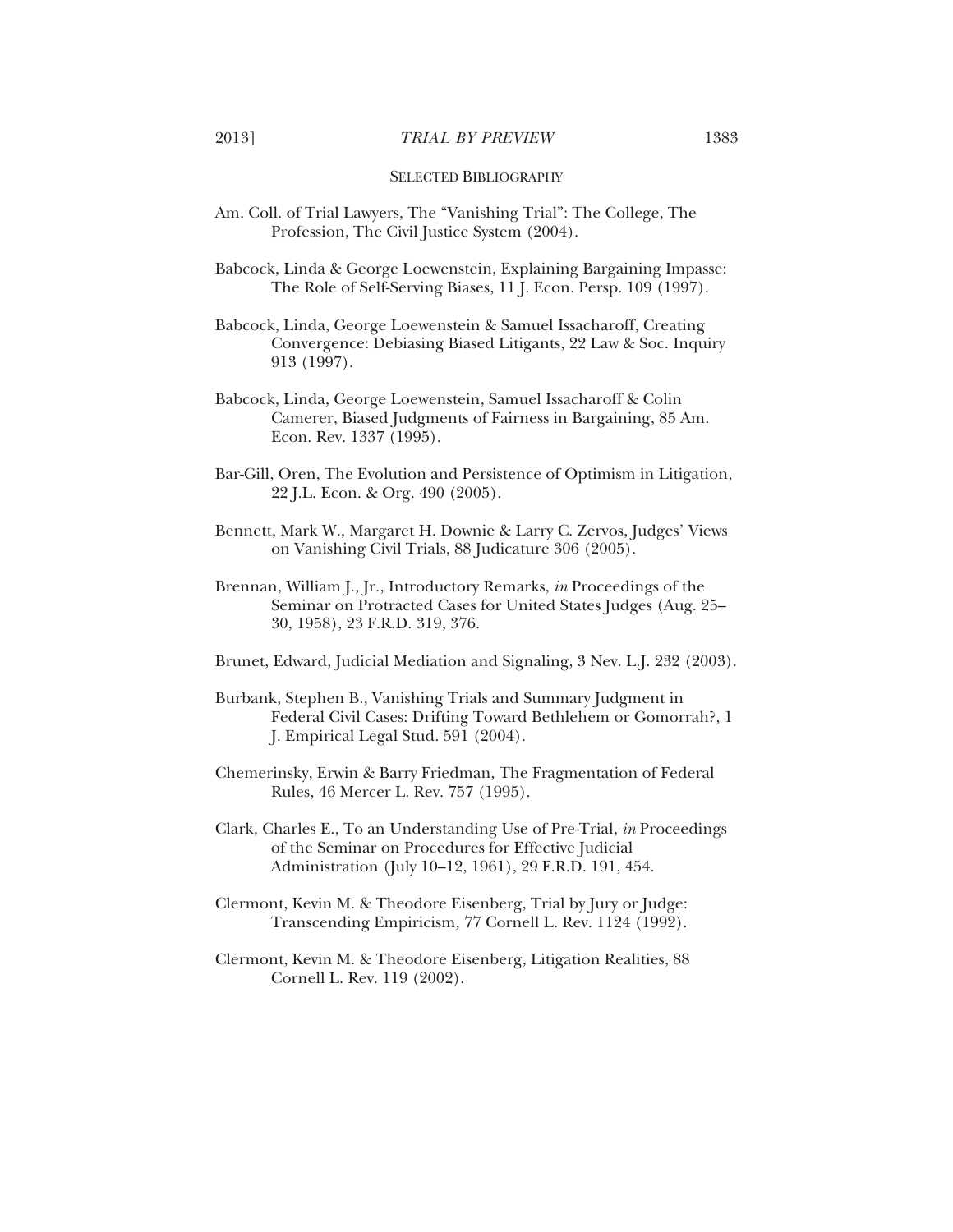- Comm. on Codes of Conduct, Advisory Opinion No. 95: Judges Acting in a Settlement Capacity (2009), reprinted in Guide to Judicial Policy vol. 2B ch. 2, at 95-1.
- Comm. on Court Admin. & Case Mgmt., The Judicial Conference of the U.S., Civil Litigation Management Manual (2d ed. 2010).
- Cooter, Robert D. & Daniel L. Rubinfeld, An Economic Model of Discovery, 23 J. Legal Stud. 435 (1994).
- Custis, Jerry M., Litigation Management Handbook (2011).
- Eisenberg, Theodore & Henry Farber, The Government as Litigant: Further Tests of the Case Selection Model, 5 Am. L. & Econ. Rev. 94 (2003).
- Eisenberg, Theodore & Margo Schlanger, The Reliability of the Administrative Office of the U.S. Courts Database: An Initial Empirical Analysis, 78 Notre Dame L. Rev. 1455 (2003).
- Fromer, Jeanne C., Patentography, 85 N.Y.U. L. Rev. 1444 (2010).
- Galanter, Marc, The Hundred-Year Decline of Trials and the Thirty Years of War, 57 Stan. L. Rev. 1255 (2005).
- Galanter, Marc, The Vanishing Trial: An Examination of Trials and Related Matters in Federal and State Courts, 1 J. Empirical Legal Stud. 459 (2004).
- Glover, J. Maria, The Federal Rules of Civil Settlement, 87 N.Y.U. L. Rev. 1713 (2012).
- Goodman-Delahunty, Jane, et al., Insightful or Wishful: Lawyers' Ability to Predict Case Outcomes, 16 Psychol. Pub. Pol'y & L. 133 (2010).
- Gould, John P., The Economics of Legal Conflicts, 2 J. Legal Stud. 279 (1973).
- Gross, Samuel R. & Kent D. Syverud, Getting to No: A Study of Settlement Negotiations and the Selection of Cases for Trial, 90 Mich. L. Rev. 319 (1991).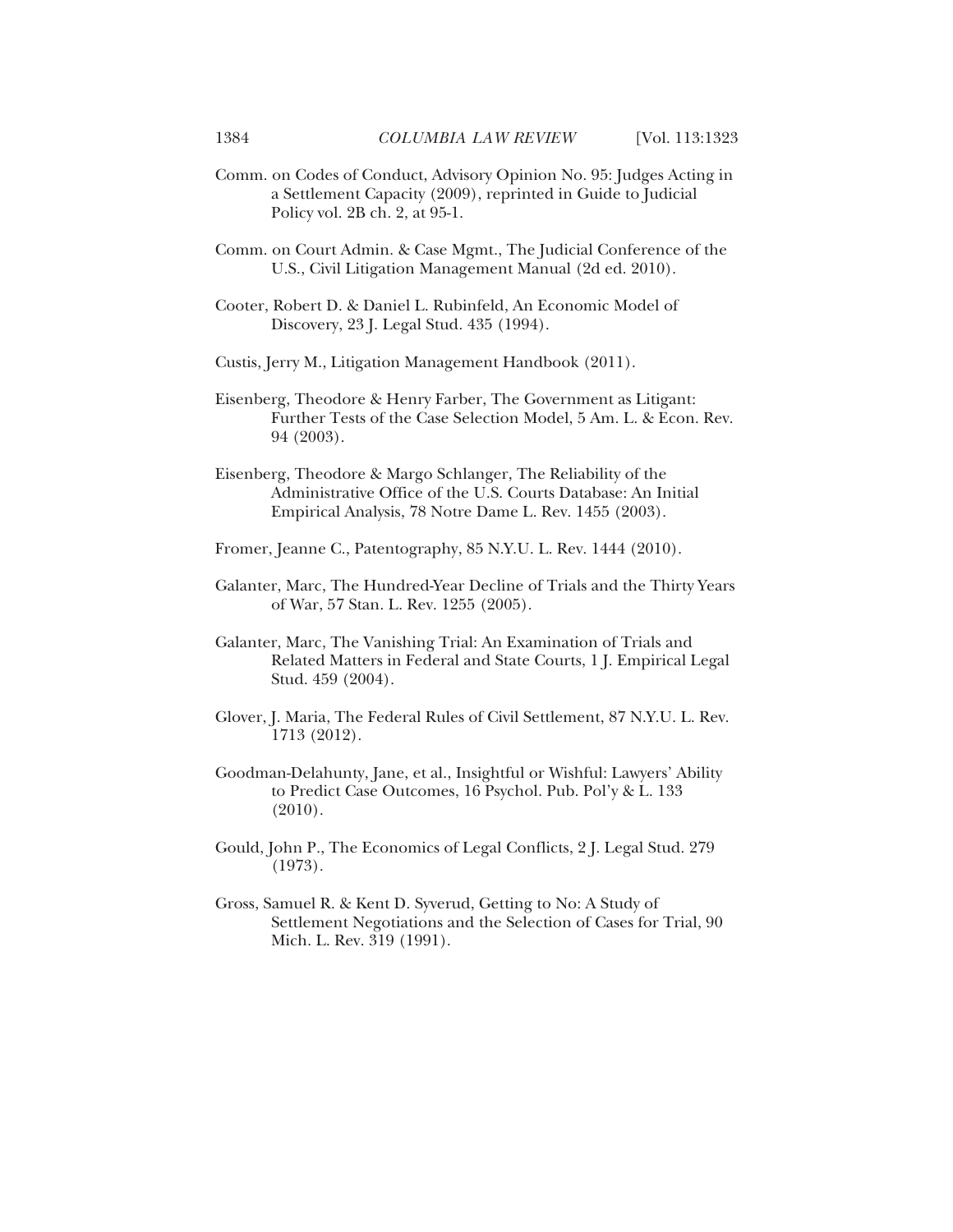- Hadfield, Gillian K., Where Have All the Trials Gone? Settlements, Nontrial Adjudications, and Statistical Artifacts in the Changing Disposition of Federal Civil Cases, 1 J. Empirical Legal Stud. 705 (2004).
- Hay, Bruce L., Civil Discovery: Its Effects and Optimal Scope, 23 J. Legal Stud. 481 (1994).
- Hayashi, Andrew Teruo, The Effect of Mandatory Disclosure, *in* Essays in Behavioral Law and Economics 48 (Fall 2008) (unpublished Ph.D. dissertation, University of California, Berkeley).
- Huang, Kuo-Chang, Mandatory Disclosure: A Controversial Device with No Effects, 21 Pace L. Rev. 203 (2000).
- Issacharoff, Samuel & George Loewenstein, Second Thoughts About Summary Judgment, 100 Yale L.J. 73 (1990).
- Issacharoff, Samuel & George Loewenstein, Unintended Consequences of Mandatory Disclosure, 73 Tex. L. Rev. 753 (1995).
- Jolls, Christine, Behavioral Law and Economics, *in* Behavioral Economics and Its Applications 115 (Peter Diamond & Hannu Vartiainen eds., 2007).
- Jolls, Christine & J.J. Prescott, Disaggregating Employment Protection: The Case of Disability Discrimination (Harvard Law Sch. Pub. Law & Legal Theory Research Paper Series, Working Paper No. 106, 2005), available at http://ssrn.com/abstract=580741.
- Jordan, Samuel P., Early Panel Announcement, Settlement, and Adjudication, 2007 BYU L. Rev. 55.
- Kessler, Daniel, Thomas Meites & Geoffrey Miller, Explaining Deviations from the Fifty-Percent Rule: A Multimodal Approach to the Selection of Cases for Litigation, 25 J. Legal Stud. 233 (1996).
- Korobkin, Russell & Chris Guthrie, Psychological Barriers to Litigation Settlement: An Experimental Approach, 93 Mich. L. Rev. 107 (1994).
- Lahav, Alexandra D., The Case for "Trial by Formula*,*" 90 Tex. L. Rev. 571 (2012).
- Landes, William M., An Economic Analysis of the Courts, 14 J.L. & Econ. 61 (1971).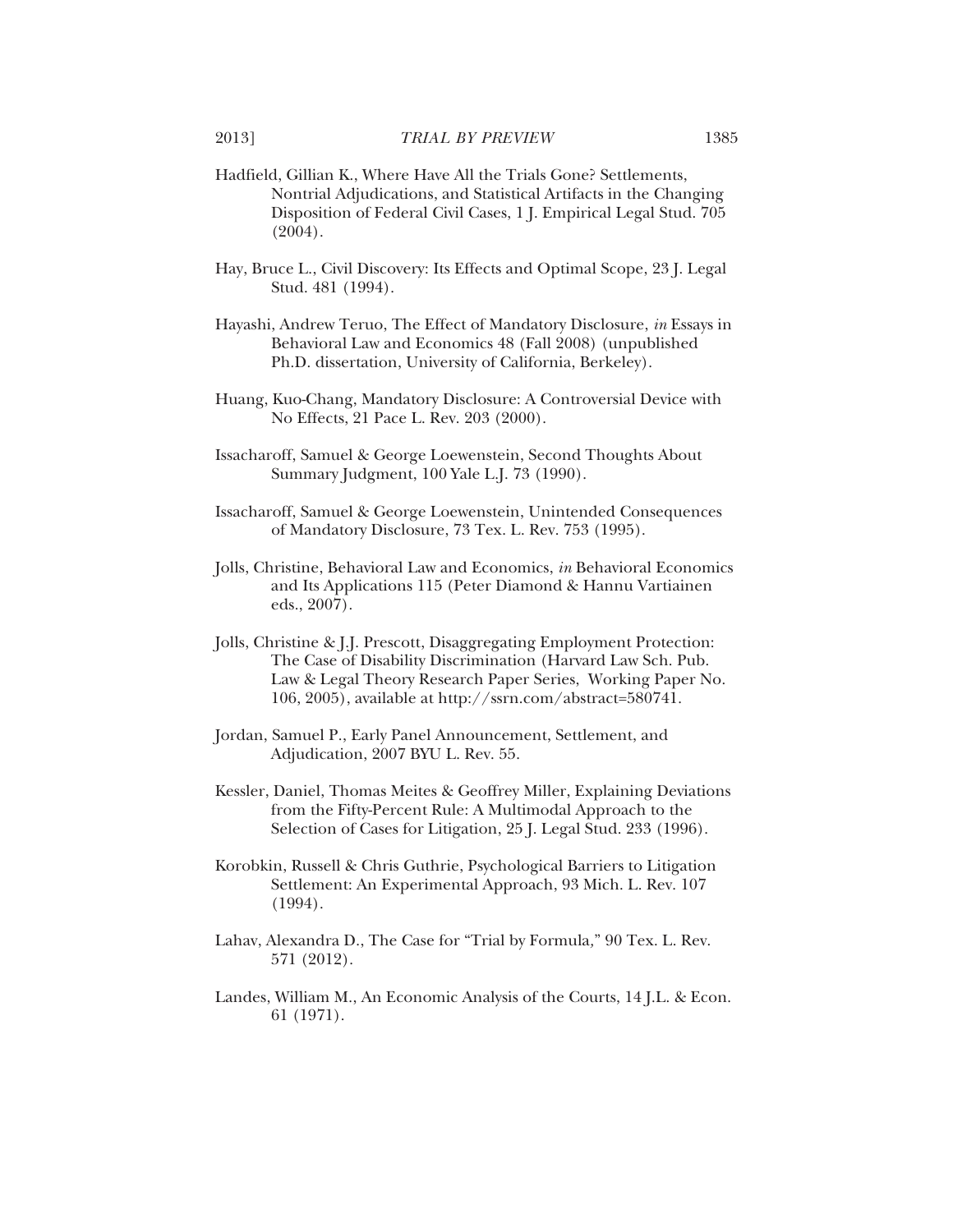- Loewenstein, George & Don A. Moore, When Ignorance Is Bliss: Information Exchange and Inefficiency in Bargaining, 33 J. Legal Stud. 37 (2004).
- Loewenstein, George, Samuel Issacharoff, Colin Camerer & Linda Babcock, Self-Serving Assessments of Fairness and Pretrial Bargaining, 22 J. Legal Stud. 135 (1993).
- Marcellino, James J. & Brian W. Robinson, Pretrial Preparation, *in* Massachusetts Superior Court Practice Manual § 11.2 (2008).
- Marcus, Richard L., Slouching Toward Discretion, 78 Notre Dame L. Rev. 1561 (2003).
- Mauet, Thomas A., Bench Trials, Litigation, Summer 2002, at 13.
- McDonough, Molly, Summary Time Blues, A.B.A. J., Oct. 2004, at 18.
- Miller, Arthur R., The Pretrial Rush to Judgment: Are the "Litigation Explosion," "Liability Crisis," and Efficiency Clichés Eroding Our Day in Court and Jury Trial Commitments?, 78 N.Y.U. L. Rev. 982 (2003).
- Miller, Geoffrey P., Preliminary Judgments, 2010 U. Ill. L. Rev. 165.
- Molot, Jonathan T., Litigation Finance: A Market Solution to a Procedural Problem, 99 Geo. L.J. 65 (2010).
- Mullenix, Linda S., Discovery in Disarray: The Pervasive Myth of Pervasive Discovery Abuse and the Consequences for Unfounded Rulemaking, 46 Stan. L. Rev. 1393 (1994).
- Nagareda, Richard A., 1938 All Over Again? Pre-Trial as Trial in Complex Litigation, 60 DePaul L. Rev. 647 (2011).
- Posner, Richard A., An Economic Approach to Legal Procedure and Judicial Administration, 2 J. Legal Stud. 399 (1973).
- Posner, Richard A., The Summary Jury Trial and Other Methods of Alternative Dispute Resolution: Some Cautionary Observations, 53 U. Chi. L. Rev. 366 (1986).
- Priest, George L. & Benjamin Klein, The Selection of Disputes for Litigation, 13 J. Legal Stud. 1 (1984).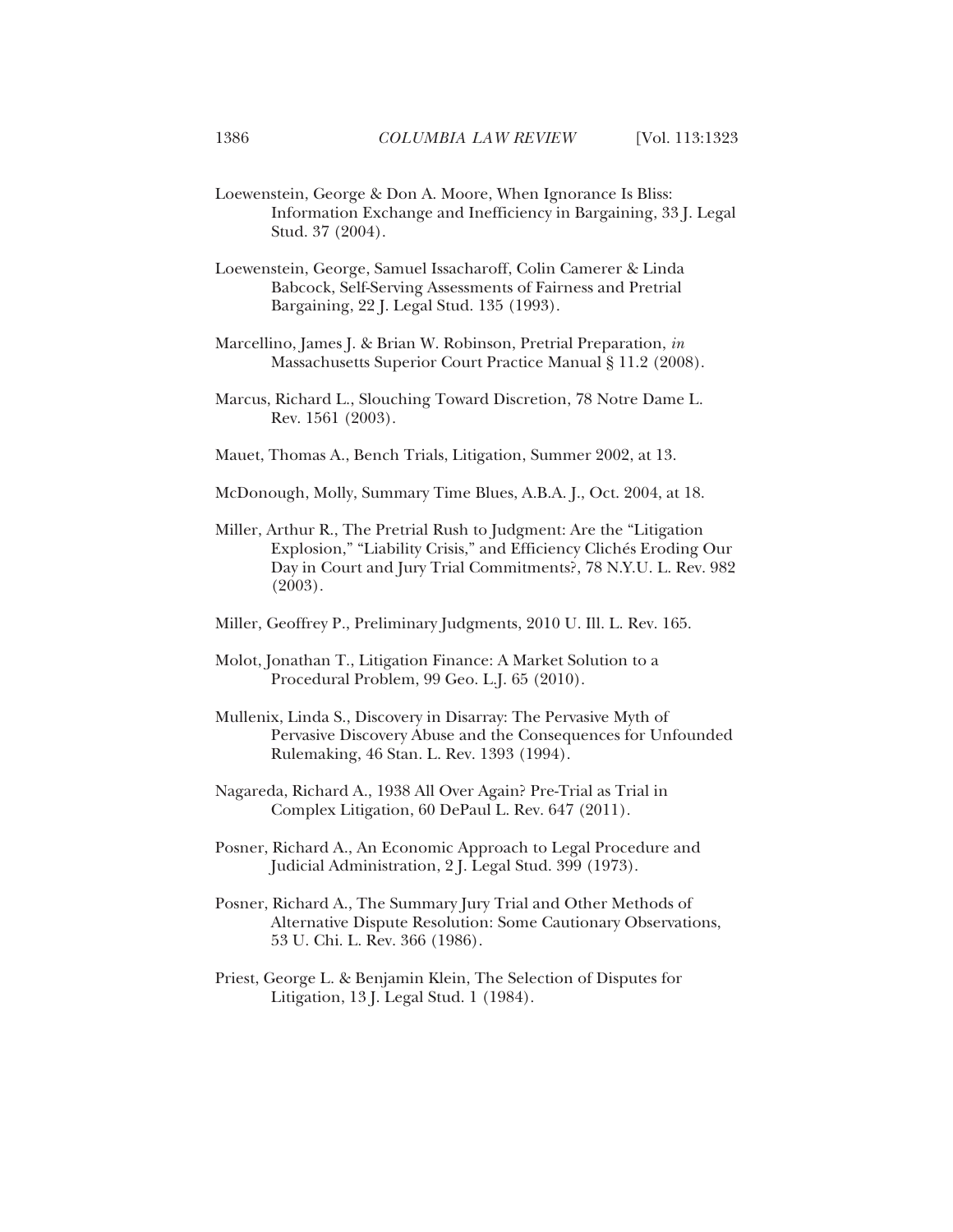- Quinn, James W. & David J. Lender, Countdown to Trial, Litigation, Spring 2011, at 34.
- Refo, Patricia Lee, Opening Statement: The Vanishing Trial, Litigation, Winter 2004, at 2.
- Resnik, Judith, Managerial Judges, 96 Harv. L. Rev. 374 (1982).
- Resnik, Judith, Migrating, Morphing, and Vanishing: The Empirical and Normative Puzzles of Declining Trial Rates in Courts, 1 J. Empirical Legal Stud. 783 (2004).
- Resnik, Judith, Procedure as Contract, 80 Notre Dame L. Rev. 593 (2005).
- Resnik, Judith, Trial as Error, Jurisdiction as Injury: Transforming the Meaning of Article III, 113 Harv. L. Rev. 924 (2000).
- Samaha, Adam M., Randomization in Adjudication, 51 Wm. & Mary L. Rev. 1 (2009).
- Shavell, Steven, Any Frequency of Plaintiff Victory at Trial Is Possible, 25 J. Legal Stud. 493 (1996).
- Siegelman, Peter & John J. Donohue III, The Selection of Employment Discrimination Disputes for Litigation: Using Business Cycle Effects to Test the Priest-Klein Hypothesis, 24 J. Legal Stud. 427 (1995).
- Syverud, Kent, ADR and the Decline of the American Civil Jury, 44 UCLA L. Rev. 1935 (1997).
- U.S. Dist. Court for the Middle Dist. of Pa., Civil Jury Trial Bench/Bar Task Force Final Report (2008).
- Waldfogel, Joel, Reconciling Asymmetric Information and Divergent Expectations Theories of Litigation, 41 J.L. & Econ. 451 (1998).
- Waldfogel, Joel, The Selection Hypothesis and the Relationship Between Trial and Plaintiff Victory, 103 J. Pol. Econ. 229 (1995).
- Wilkinson-Ryan, Tess & Jonathan Baron, The Effect of Conflicting Moral and Legal Rules on Bargaining Behavior: The Case of No-Fault Divorce, 37 J. Legal Stud. 315 (2008).